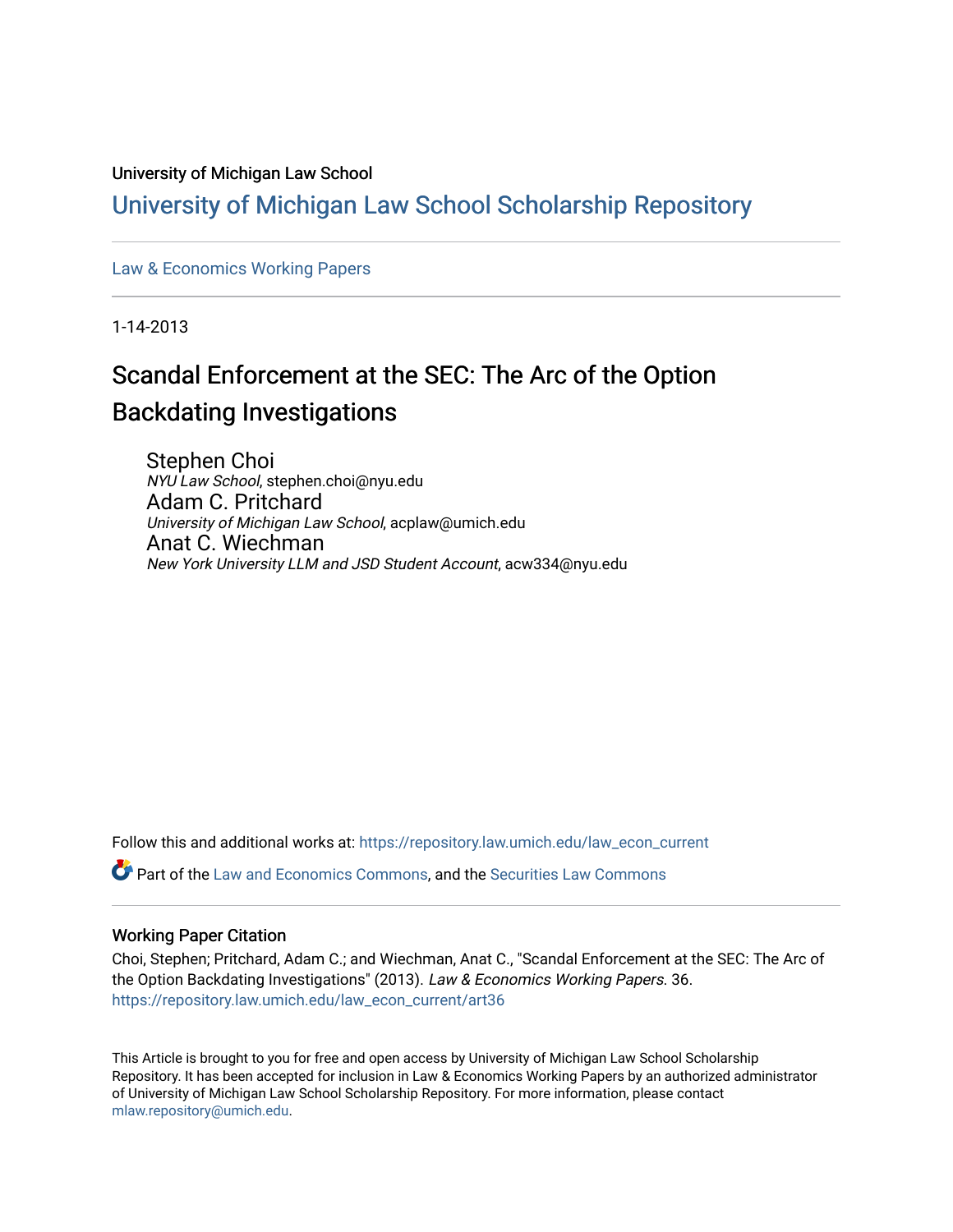## **Scandal Enforcement at the SEC: The Arc of the Option Backdating Investigations**

Stephen J. Choi New York University stephen.choi@nyu.edu

A.C. Pritchard University of Michigan acplaw@umich.edu<sup>\*</sup>

Anat Carmy Wiechman New York University acw334@nyu.edu

January 2013

**ABSTRACT**: We study the SEC's allocation of enforcement resources in the wake of a salient public scandal. We focus on the SEC's investigations of option backdating in the wake of numerous media articles on the practice of backdating. We find that the SEC shifted its mix of investigations significantly toward backdating investigations and away from investigations involving other accounting issues. We test the hypothesis that SEC pursued more marginal investigations into backdating at the expense of pursuing more egregious accounting issues. Our event study of stock market reactions to the initial disclosure of backdating investigations shows that those reactions declined over our sample period. We also find that later backdating investigations are less likely to target individuals and less likely to be accompanied by a parallel criminal investigation. Looking at the consequences of the SEC's backdating investigations, later investigations were more likely to be terminated or produce no monetary penalties. We find that the magnitude of the option backdating accounting errors diminished over time relative to other accounting errors that attracted SEC investigations.

**Keywords**: Option backdating, SEC enforcement.

JEL Codes: K22, K23

Electronic copy available at: http://ssrn.com/abstract=1876725 Published by University of Michigan Law School Scholarship Repository, 2013

Corresponding author. Thanks to Jennifer Arlen, Sara Gilley, Scott Lee, David Marcus, Un Kyung Park, Frank Partnoy, Randall Thomas, two anonymous referees, and to participants at the 2011 Conference on Empirical Legal Studies, the 2012 NYU‐Penn Law and Finance Conference, the 2012 American Law and Economics Association Annual Meeting, workshops at Chicago, Illinois, Michigan, New York University, Vanderbilt, and Yale for helpful comments on an earlier draft. We are particularly grateful to Cornerstone Research for assisting us with data on SEC investigations and enforcement actions used here.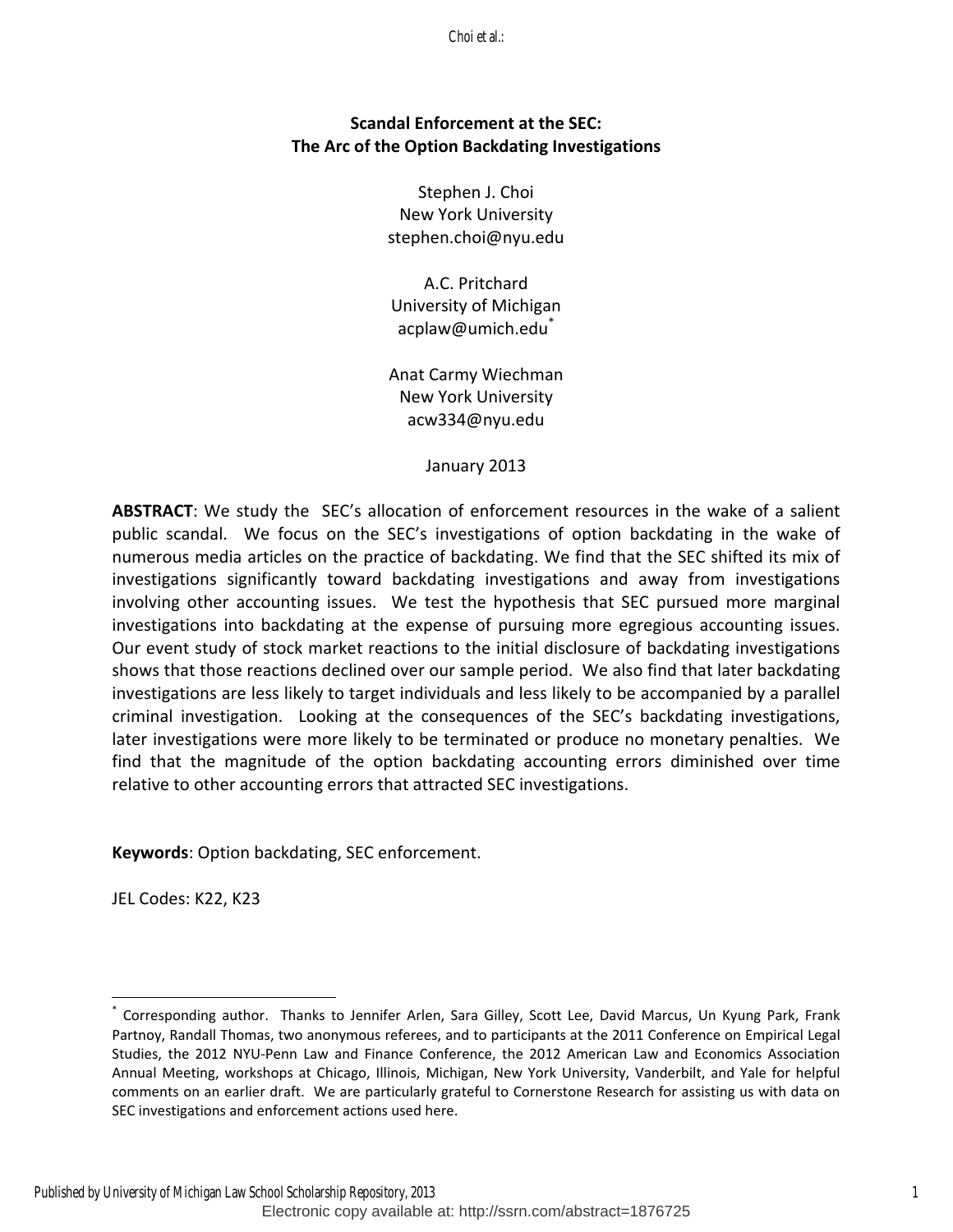## **1. Introduction**

How does the SEC determine its enforcement priorities? This question has received relatively little study, but has important implications for understanding the SEC's role in maintaining the integrity of the capital markets in the United States. The agency and its supporters recurrently complain about the lack of resources devoted by Congress to the SEC's mission of investor protection. Those complaints are echoed by critics of private enforcement, particularly of the securities class action bar, who argue that deterrence would be better served by allocating more resources to public enforcement through the SEC. These arguments presuppose that the SEC is using its resources at least relatively efficiently, and that adding additional resources to its enforcement efforts would yield commensurate gains in deterrence. Would more bucks for the SEC produce a bigger deterrent bang?

This paper offers empirical evidence on the SEC's enforcement priorities in the wake of a recent, and particularly high profile, scandal involving option backdating. Although a number of papers have looked at enforcement actions filed by the SEC (e.g., Cox et al. 2003 and 2005), there has been little research into the broader category of investigations. This paper begins to fill that gap.

Many SEC investigations involve a single company or individual and have no connection to any other SEC investigation. Presumably the SEC makes the decision on how far to pursue such an investigation based on the egregiousness of the offense, the number of victims, the relationship of the offense to practices in the capital markets, the likelihood of success, the presence of a private securities class action, and other factors. Some SEC investigations, however, target systemic practices. These investigations are often triggered by a newspaper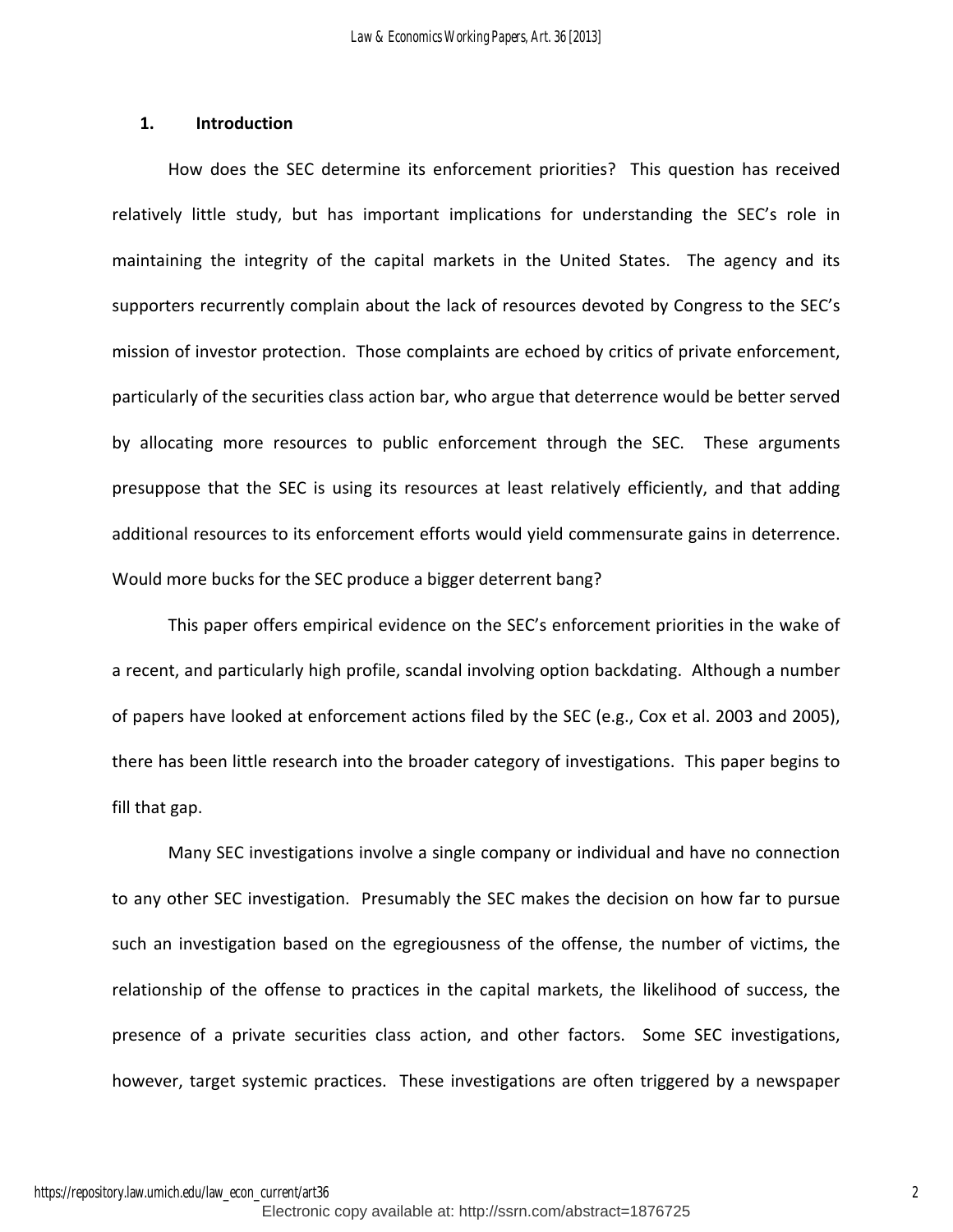## *Scandal Enforcement*

report concerning the issue or the SEC's failure to address the issue. A notable recent example would be the SEC's investigations into Ponzi schemes following revelations of its repeated failure to uncover Bernard Madoff's massive fraud. One possibility, raised by the behavioral economics literature, is that regulators may overreact to salience (Choi & Pritchard, 2003).

We use the SEC's investigations into option backdating to examine how the SEC allocates resources to its investigations. Option backdating involves retroactively assigning award dates for employee stock options to put the options "in the money" at the actual time of the grant. Option backdating seems particularly well suited to attract media scrutiny. In the public perception, the practice resonates as yet another example of executive greed and deception, essential ingredients for generating substantial populist outrage. No surprise then that option backdating went – almost overnight – from the subject of academic speculation to front‐page news.

How would the SEC respond to that wave of media attention? We predict a positive correlation between media attention and the agency's decisions to investigate. The more interesting policy question, however, is the impact produced by those investigations. We conjecture that media attention may reduce the level of likely wrongdoing necessary to induce the agency to act. Did the public attention to the scandal encourage the SEC to pursue marginal option backdating cases? And do those cases come at the expense of stronger potential cases that involve other accounting issues? We use other accounting investigations as our primary baseline because these investigations involve issues most comparable to backdating. (We look at a broader set of investigations in the final portion of the paper.) Options backdating involves accounting issues, but for clarity of exposition we use "backdating"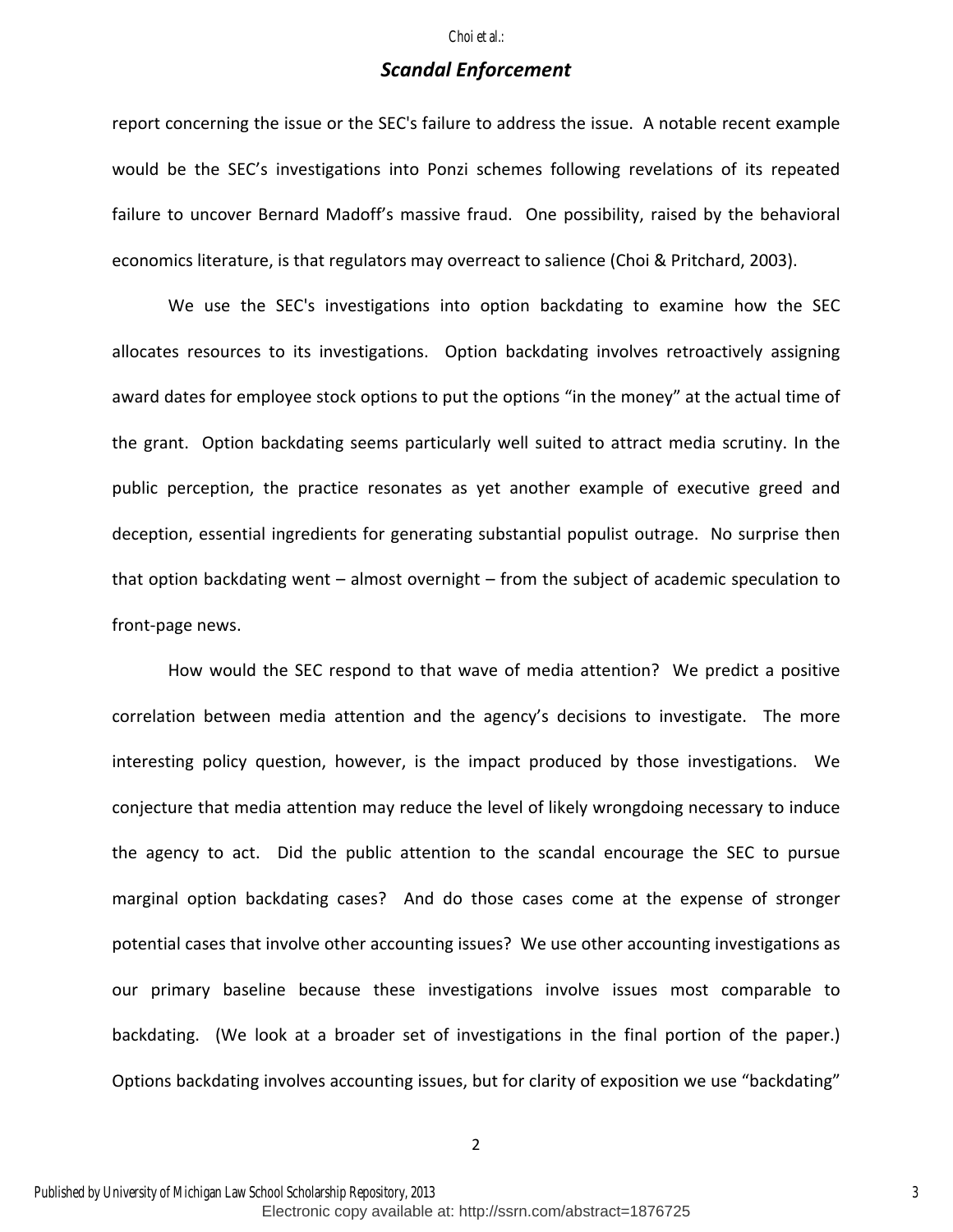to refer to option backdating investigations and "accounting" to refer to other accounting investigations.

We assess the impact of SEC investigations into backdating from three distinct perspectives; all use SEC accounting investigations as our baseline of comparison. First, we examine the market reaction to SEC investigations, conducting an event study of stock price reactions to the initial disclosure of investigations. Both SEC investigations and enforcement actions generally are met with significant and negative stock price reactions (Karpoff, Lee, and Martin, 2008a); we find that negative reactions to disclosure of SEC backdating investigations diminish over our sample period relative to the reactions to accounting investigations.

Second, we look at the intensity of the investigation. We examine the presence of investigations of individual officers; investigations into individuals are more likely to be driven by indicia of culpable intent. Individuals were less likely to be investigated as the backdating scandal wore on. We also look at parallel criminal investigations by the Department of Justice (DOJ); the DOJ is likely to pursue cases only when there is clear evidence of fraud. We find that parallel criminal investigations declined over time for the SEC's backdating investigations. These findings suggest that the SEC's later backdating investigations had weaker indicia of fraud relative to accounting investigations.

Finally, we examine the outcome of the investigation. Did the investigation lead to an enforcement action or was it terminated or settled for no monetary recovery? Did individual officers pay a settlement? Again we find that the consequences stemming from the SEC's backdating investigations diminished over our sample period relative to the consequences from accounting investigations.

3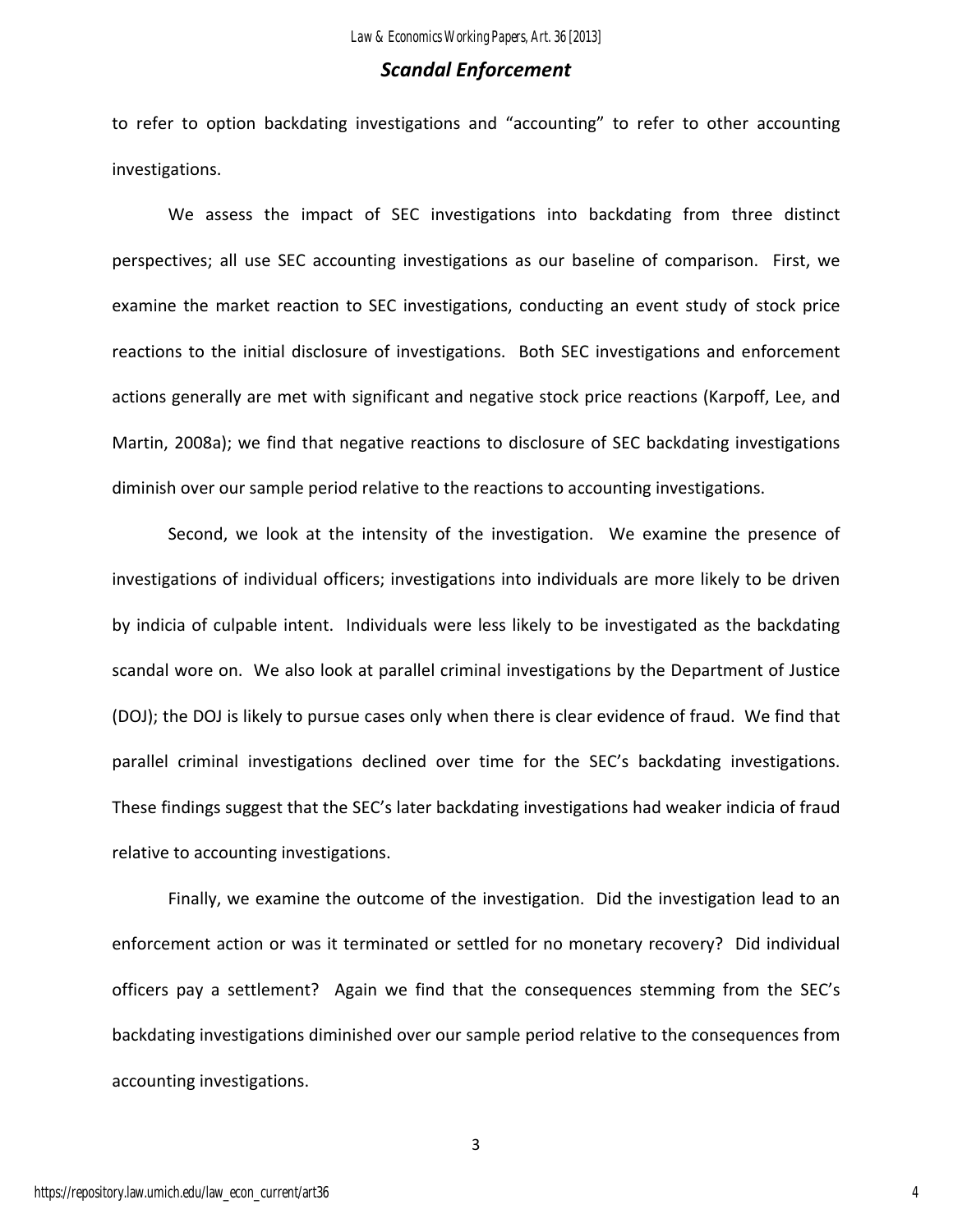## *Scandal Enforcement*

Why did the SEC's investigations have less of an impact as the scandal wore on? Were the later backdating issues just as egregious as the earlier ones but the SEC simply lost interest? Or did the SEC pursue increasingly marginal cases? To assess these competing hypotheses, we compare the economic significance of the backdating investigations with accounting investigations. Here we use magnitude of the accounting error as our exogenous proxy for the importance of the investigations. We find that the accounting magnitude of the backdating investigations declined over our sample period relative to the magnitude for accounting investigations. We interpret this result as consistent with a case selection explanation for the declining impact of the SEC's backdating investigations.

We proceed as follows. Section 2 provides a brief history of the option backdating scandal. Section 3 describes our sample. We present the results of our statistical tests in Section 4. Section 5 tests the robustness of our conclusions using an expanded sample. Section 6 concludes.

### **2. A Brief History of Option Backdating**

Backdating has a number of features likely to attract SEC scrutiny. On its face, backdating seems to undermine the incentive rationale for awarding stock options, giving employees a built‐in profit from their option awards without any relationship to performance. Moreover, assigning award dates with the benefit of hindsight suggests that management may have been less than candid with directors. These issues raise concerns about corporate governance, a traditional bête noire of the SEC. More subtly, backdating raises tax and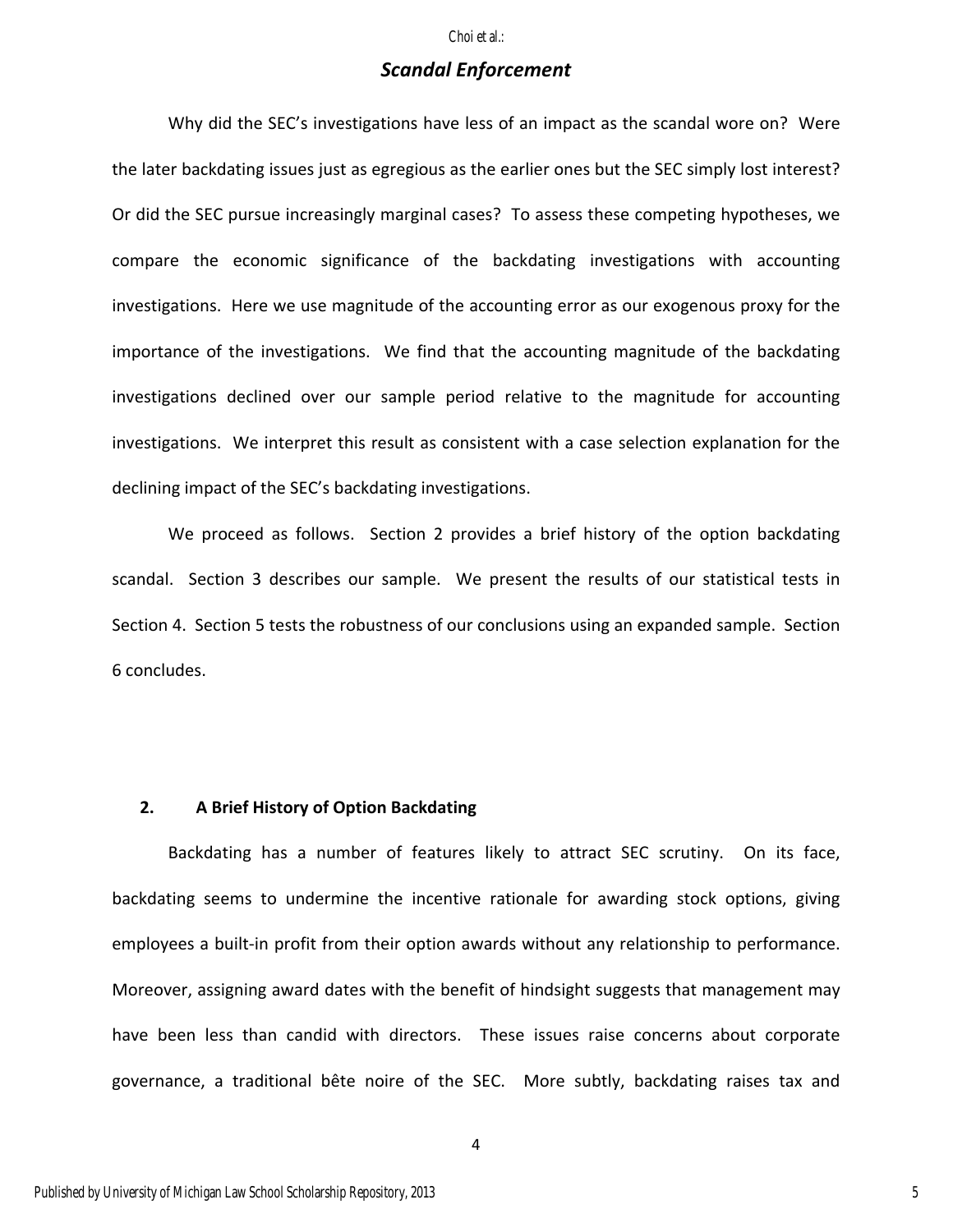accounting problems for the issuing company; the former is the concern of the IRS, but the latter falls squarely within the bailiwick of the SEC.

The roots of the option backdating story can be traced back as far as 1997. Yermack (1997) found that stock prices tend to increase shortly after grants. Yermack's explanation for the pattern was that executives were timing the grants in anticipation of the release of good news. Lie (2005), however, found that the *overall* stock market performed worse than normal immediately before the grants, and better than normal immediately thereafter. Given that company insiders are unlikely to have a comparative advantage in predicting stock market movements, Lie attributed this perspicacity to selection of option grant dates with the benefit of hindsight.

In a separate study, Heron & Lie (2007) found that this pattern diminished substantially after the SEC imposed a new requirement that stock option grants must be reported within two business days. That requirement was imposed by the SEC in August 2002 in the wake of the Sarbanes-Oxley Act. Narayanan and Seyhun (2006), however, found that companies report about a quarter of grants later than the two-day deadline and that such delayed reporting is associated with big price gains after the grant dates. Thus, it would appear that the SEC's new reporting requirement curtailed, but did not eliminate, the practice of backdating.

Lie's original study was circulated in the first half of 2004, including to the SEC. (Stecklow, 2006). An IRS settlement involving backdating was reported in the *New York Times* in August of that year (Johnston, 2004), but the SEC's efforts in the area did not attract any substantial media attention until 2005. (Maremont, 2005). Two publications, however, raised the profile of the issue, identifying a number of companies engaged in backdating. The first was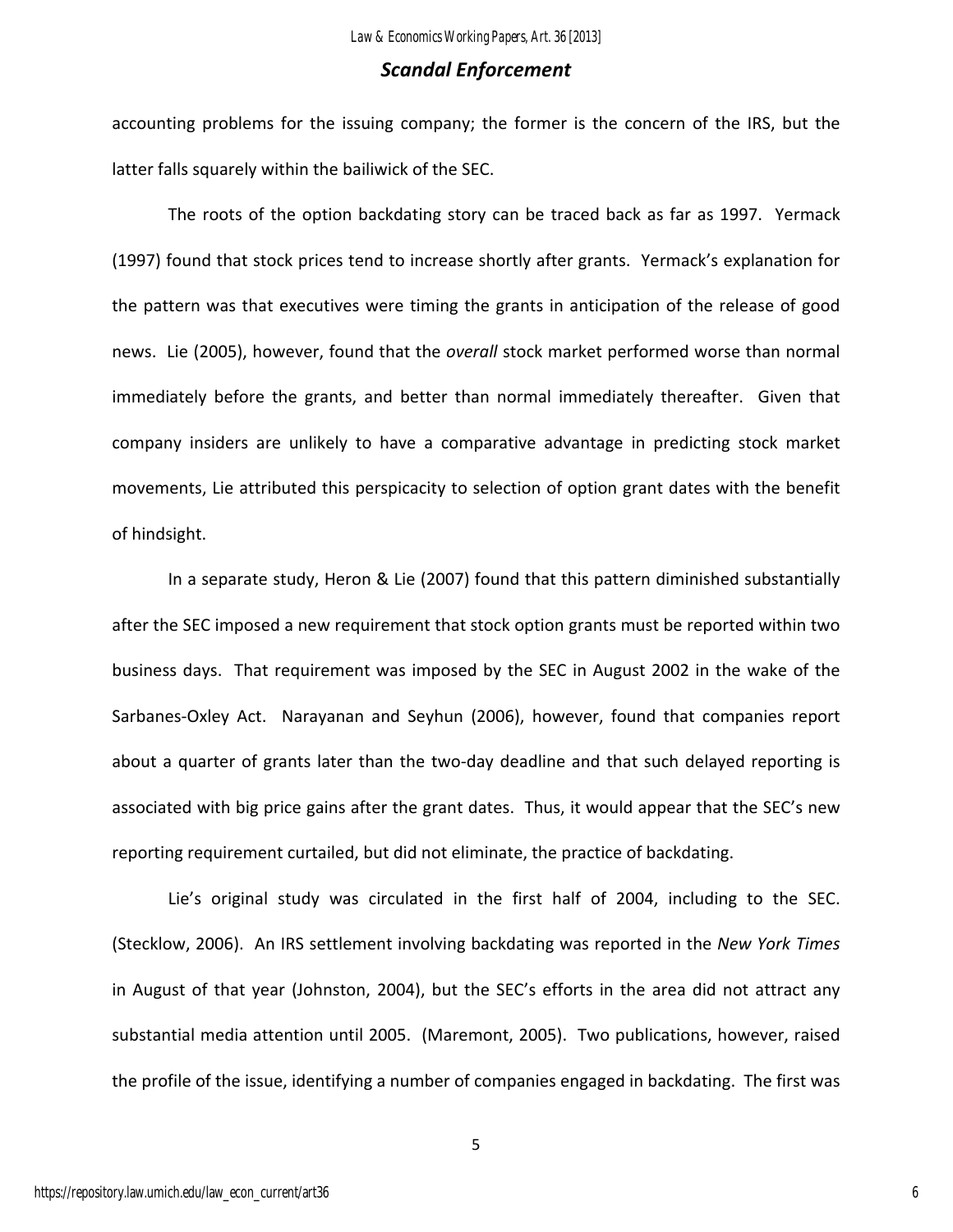## *Scandal Enforcement*

a front‐page story in the *Wall Street Journal*, *The Perfect Payday*, in March 2006. (Forelle & Bandler, 2006). That article departed from prior media coverage in that it named names of companies suspected of backdating. The *Perfect Payday* article was followed by the publication of a report by the Center for Financial Research and Analysis (CFRA) in May 2006, identifying yet more companies potentially involved in the practice. This specificity provided the fuel that led to a media firestorm, as the backdating story migrated from the business press to the mainstream media in May 2006. This public identification of suspected companies coincided with the surge in media interest commencing in May 2006 documented in Figure  $1<sup>1</sup>$ 

## **[Figure 1 here]**

The media were now paying attention, and apparently so was the SEC. Following *The Perfect Payday* article, SEC commissioners and senior officials gave 17 speeches relating to backdating. There are no speeches on this topic before July 2006 and none after June 2007. Perhaps not coincidentally, the SEC and the DOJ brought civil and criminal cases against Gregory Reyes, the CEO of Broadcom in July 2006. The actions against Reyes were the first enforcement actions to be brought in the wake of the media frenzy unleashed by *The Perfect* Payday article.<sup>3</sup> The SEC's enforcement actions in the area have continued, with the most recent case being filed in July 2010. $4$ 

<sup>&</sup>lt;sup>1</sup> The source for this data is a LexisNexis search for "stock option /15 practic! or backdat! or back-dat! and date is  $\pm$ ‐" in the Allnews database. The number of stories is no doubt bolstered by multiple newspapers running the same story from a wire service such as the Associated Press. We do not believe that the multiple count for an individual story distorts the measure because we use the measure as a proxy for interest in the subject, not coverage per se. We note that there is a feedback loop here. Media attention may have led to SEC investigations, but SEC investigations also drew substantial media coverage. Our focus, however, is not on the extent of the media coverage, but rather, the results produced by the SEC as the cycle of investigations and enforcement wore on.<br><sup>3</sup> SEC Litigation Release No. 19768 (July 20, 2006). The SEC website identifies two companies previously involv

enforcement actions involving backdating, Symbol Technologies and Peregrine Systems. SEC Litigation Release No. 18205 (June 30, 2003) ; SEC Litigation Release No. 18734 (June 30, 2004).<br><sup>4</sup> SEC Litigation Release No. 21593 (July 16, 2010) (Trident Microsystems).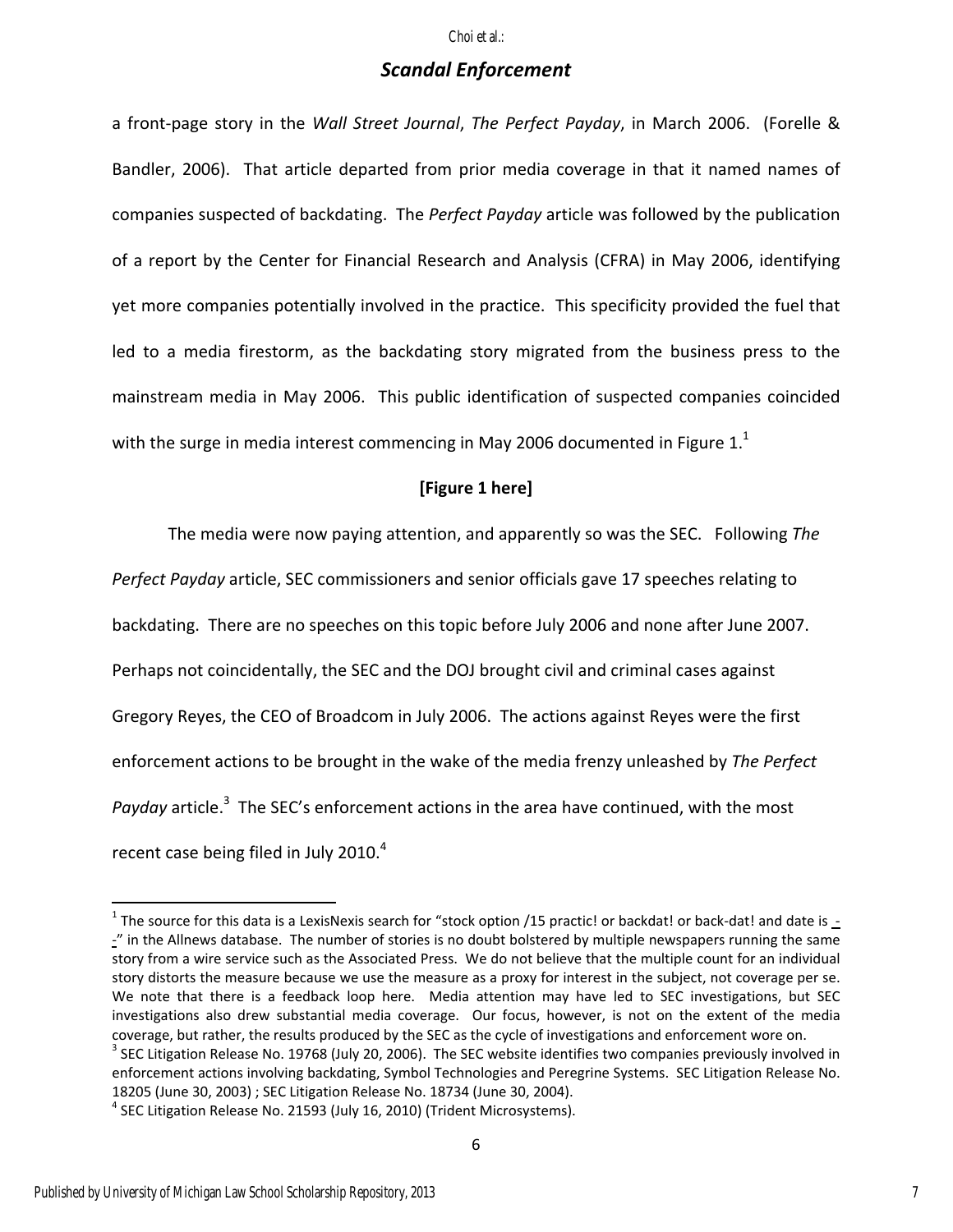### **3. Sample Description and Data**

Our primary sample consists of public companies that publicly disclosed SEC investigations involving backdating and accounting issues from 2004 through 2007. For our primary sample, companies must have securities price data available on the Center for the Research on Security Prices (CRSP). We identified SEC investigations through NEXIS searches as well as searches of SEC filings. As the SEC typically does not disclose its investigations unless and until it files an enforcement action, our search relies on company disclosure that they are under investigation. Consequently, we may miss SEC investigations that the company deems immaterial; these undiscovered SEC investigations likely involved few SEC resources and are of only small economic importance. We use accounting investigations during the same period as our primary baseline with which to compare backdating investigations.<sup>5</sup>

We exclude Foreign Corrupt Practices Act (FCPA) investigations from our comparison pool of accounting investigations. Our rationale for excluding these cases is that the SEC maintains a separate staff for Foreign Corrupt Practices Act (FCPA) accounting-related investigations. Consequently, these investigations are less fungible with backdating investigations than are more traditional accounting investigations. Moreover, FCPA investigations generally focus on bribery of government officials rather than books and records errors that flow from the bribery. By contrast, the accounting investigations that we use as our baseline may lead to either fraud charges or books and records charges, but the gravamen of

 $5$  To provide a broader baseline of comparison, we also collected all SEC investigations involving public companies during that same period. We present data relating to this broader sample in Section 5.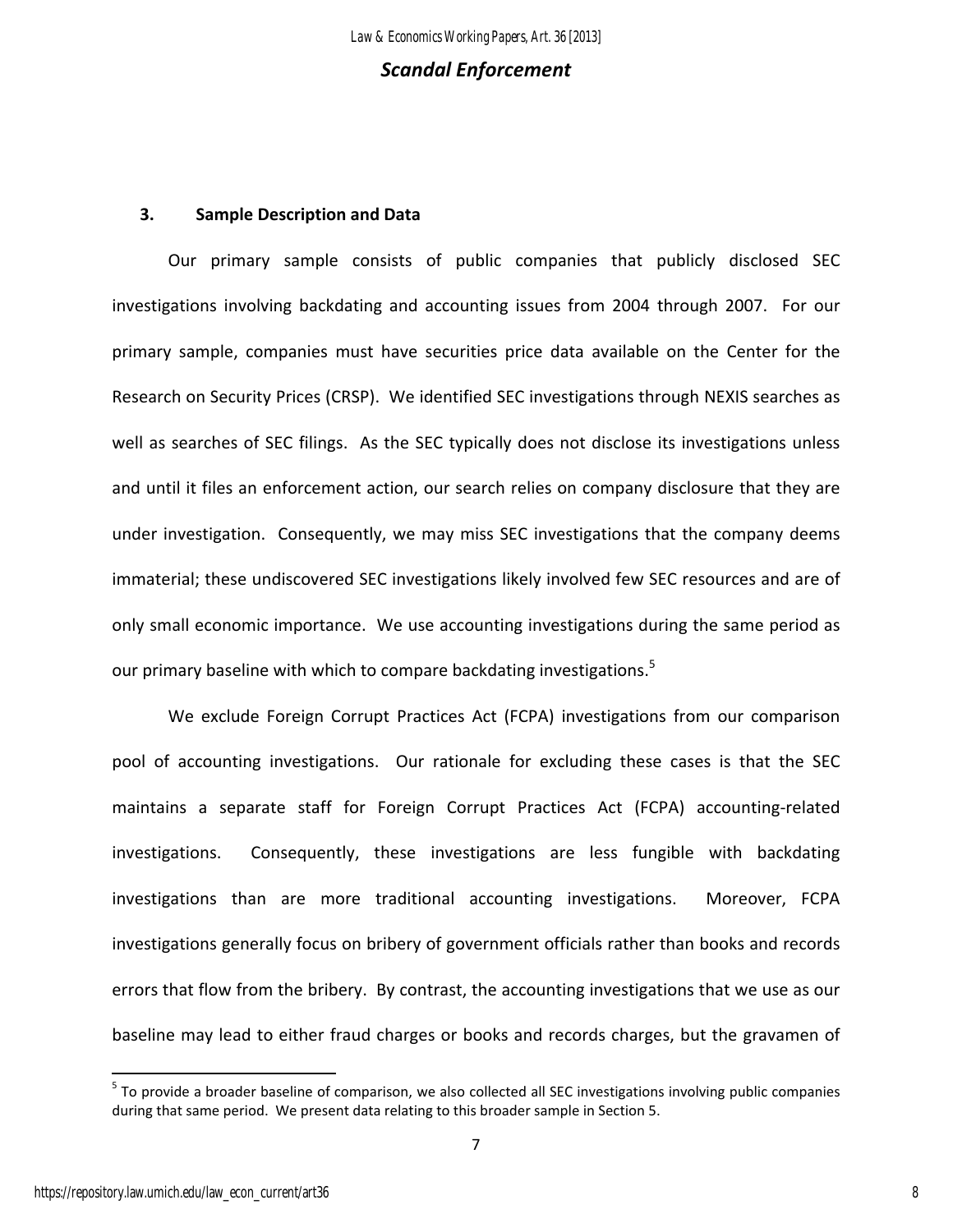the investigation is the accounting problem. In our later robustness tests, we compare backdating investigations against all SEC investigations involving public companies, including FCPA investigations. Cornerstone Research assisted in our data collection for SEC investigations.

## **[Insert Figure 1 here]**

Figure 1 presents the shift from accounting to backdating investigation during our study period. The precipitous decline in accounting investigations in 2006 suggests an opportunity cost of investigating option backdating. The SEC investigation of accounting‐related problems drops drastically in that year, both in absolute number and proportion of total investigations.

Table 1, Panel A shows the breakdown over time between the two categories of investigations, backdating and accounting. The investigations are classified by the earliest disclosure of an investigation, or an earlier date if the first disclosure confirms an earlier beginning for the investigation. The disclosures typically reveal informal investigations, so we are classifying the earliest stages of the SEC inquiry. Most notable here is the steep spike in backdating investigations initiated in 2006. That spike was followed by a sharp decline in 2007 with only a few accounting investigations launched in that year. This pattern suggests that the SEC's focus on backdating caused a backlog, making resources unavailable for other kinds of investigations while the agency pursued the backdating investigations initiated in 2006.

### **[Table 1 here]**

The sharp drop in accounting investigations is even more pronounced in Panel B of Table 1 when we break down the investigations into three periods, corresponding to the elevation of media scrutiny depicted above in Figure 1. We define the Pre‐Frenzy period as the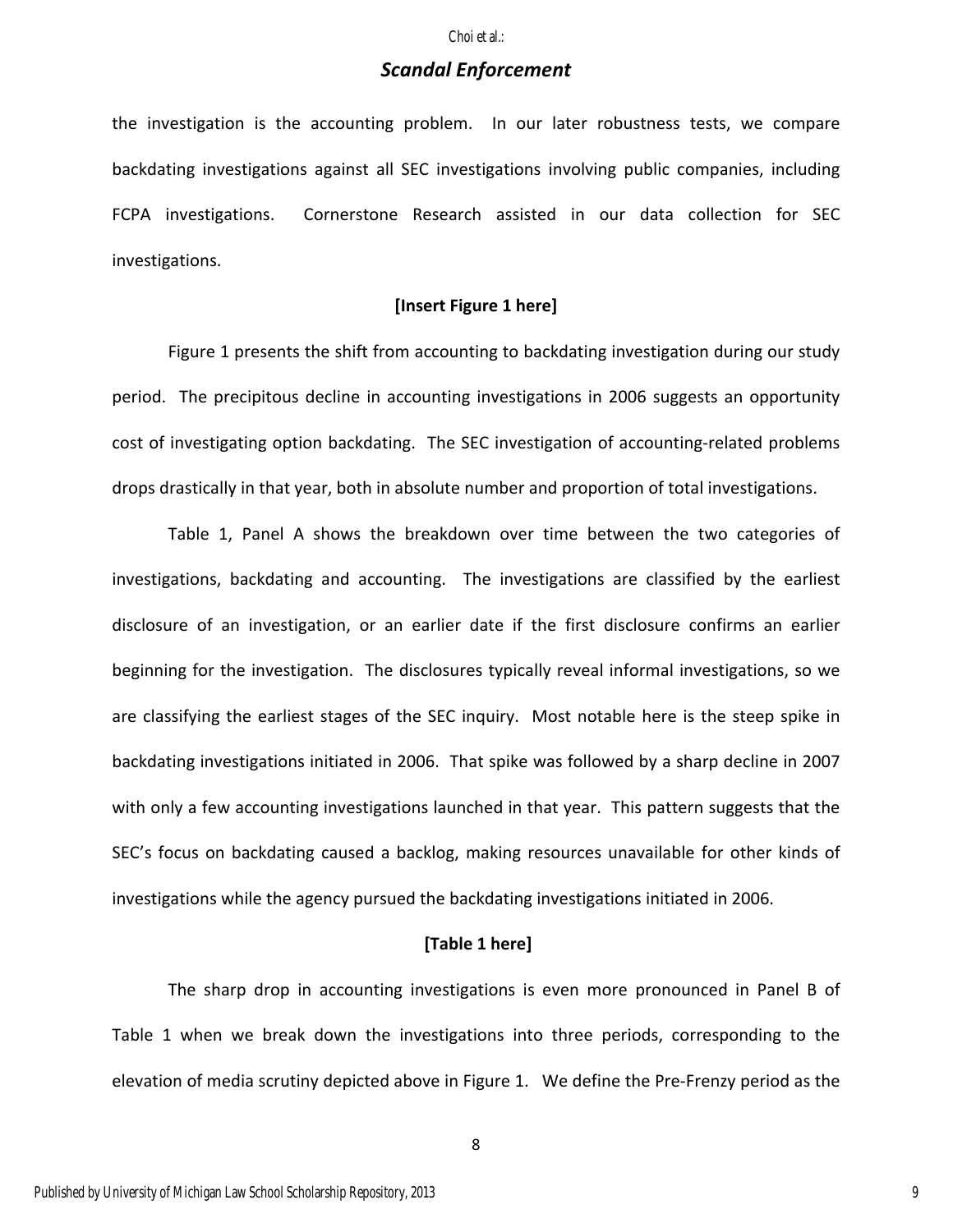time prior to May 2006, when there were few news stories on option backdating. The SEC, however, had access to Lie's study from 2004, so it was possible for it to have commenced more investigations in the Pre‐Frenzy period if it had chosen to do so. We define the Early Frenzy period as May and June 2006. This period is marked by a sharp increase in news stories focused on backdating. We define the Late Frenzy period as the time from July 2006, when the SEC began to discuss publicly its investigations into backdating and brought its first formal backdating enforcement action after *The Perfect Payday* article, to the end of 2007. We use these three periods in our regression analysis presented in Section 4.

We see that backdating constituted a small portion  $-5.1\%$  percent  $-$  of the SEC's accounting-related investigations in the Pre-Frenzy period. In the Early Frenzy period, however, backdating quickly came to dominate the SEC's investigations, making up 85.7% of the investigations launched during that time, before dropping down to 66.7% level in the Late Frenzy period. This quick shift in enforcement priorities suggests that the SEC declined to pursue accounting cases that the SEC otherwise would have pursued in order to free up resources to pursue backdating investigations.

One possibility is that the SEC enjoyed economies of scale in backdating investigations. If the agency learned from prior investigations, backdating investigations launched later in the period could be pursued more efficiently, as attorneys and accountants would know which stones needed to be turned over. Alternatively, perhaps internal investigations conducted by the companies implicated in the backdating scandal did all of the heavy lifting for the SEC by presenting the agency's staff with all the relevant facts.

9

https://repository.law.umich.edu/law\_econ\_current/art36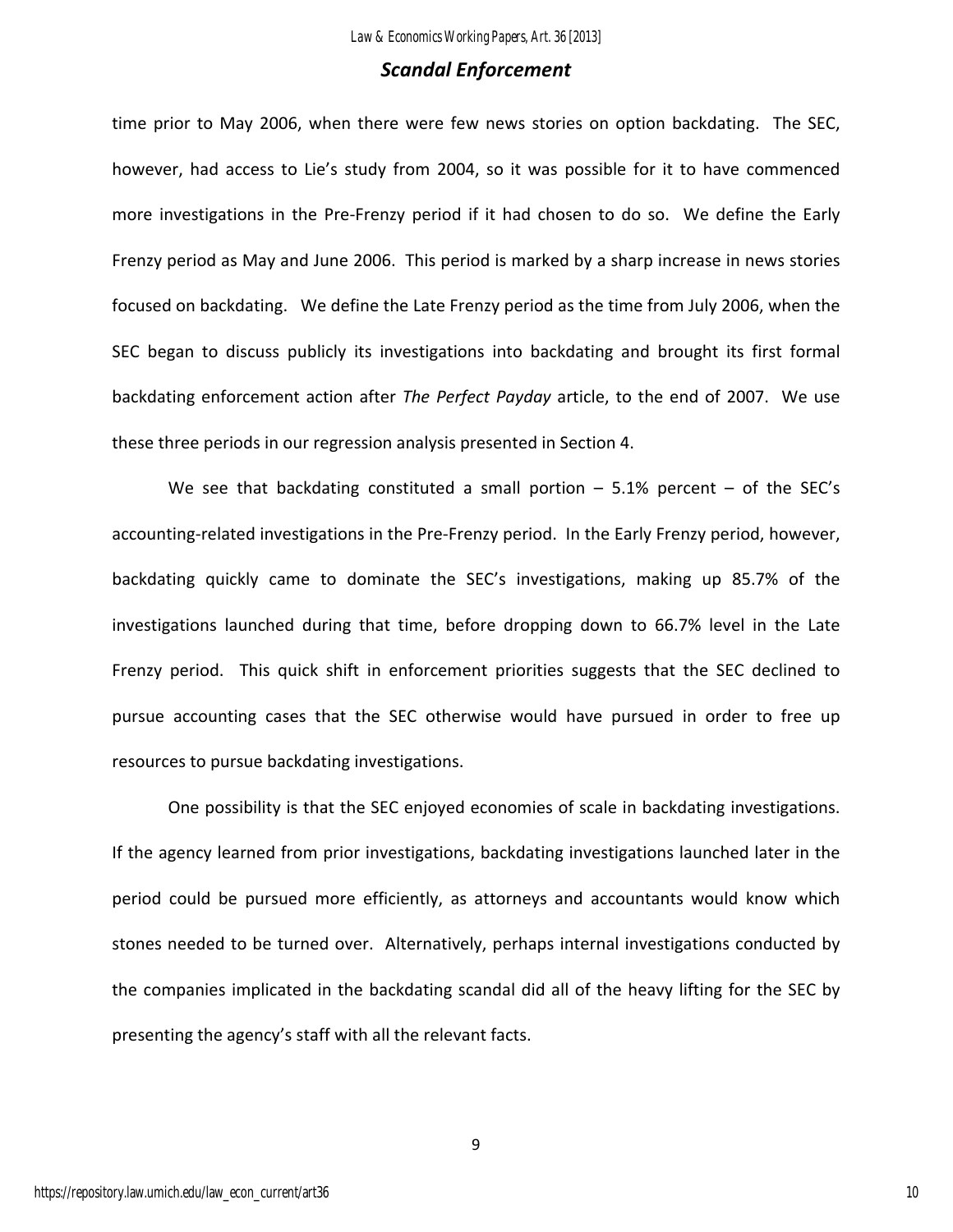We cannot know the actual amount of resources the SEC applied to its investigations. Instead, we focus on settled actions, representing those actions where the SEC received a return from its investigation investment. We use the amount of time between the initiation of an SEC investigation and the settlement of the action as a proxy for the amount of resources the SEC expended on the action. If the SEC developed economies of scale in its enforcement of backdating actions, we expect that the resolution time for settled backdating cases should decline over time relative to Pre‐Frenzy backdating cases. We also expect that the resolution time for settled backdating cases should also decline over time relative to accounting cases. We assume that accounting cases should stay relatively constant in their resource requirements over this period.

The data in Panel D tend to undercut the enforcement efficiency hypothesis. Panel D reports the mean and median resolution times for SEC actions that resulted in a settlement; there is no significant change in resolution times for either accounting or backdating settled actions across the study's three time periods. Moreover, focusing solely on the Late Frenzy period, we find no significant difference between the mean or median resolution times for accounting compared with backdating SEC actions. If the SEC developed a comparative advantage in backdating investigations, it does not show up in these data. Without more direct measures of cost and efficiency, however, we cannot rule out the possibility that the SEC became more efficient at managing backdating investigations as the scandal wore on.<sup>6</sup>

 $6$  As we report later in the paper, the backdating actions in the Late Frenzy period typically were of smaller magnitude and had a higher probability of termination without monetary recovery compared with accounting actions. Even if the SEC was able to bring more backdating actions efficiently, to the extent such actions were of smaller magnitude and experienced a higher incidence of termination, it is unlikely that the social value of such actions outweighed the opportunity cost of foregone SEC enforcement against accounting violations.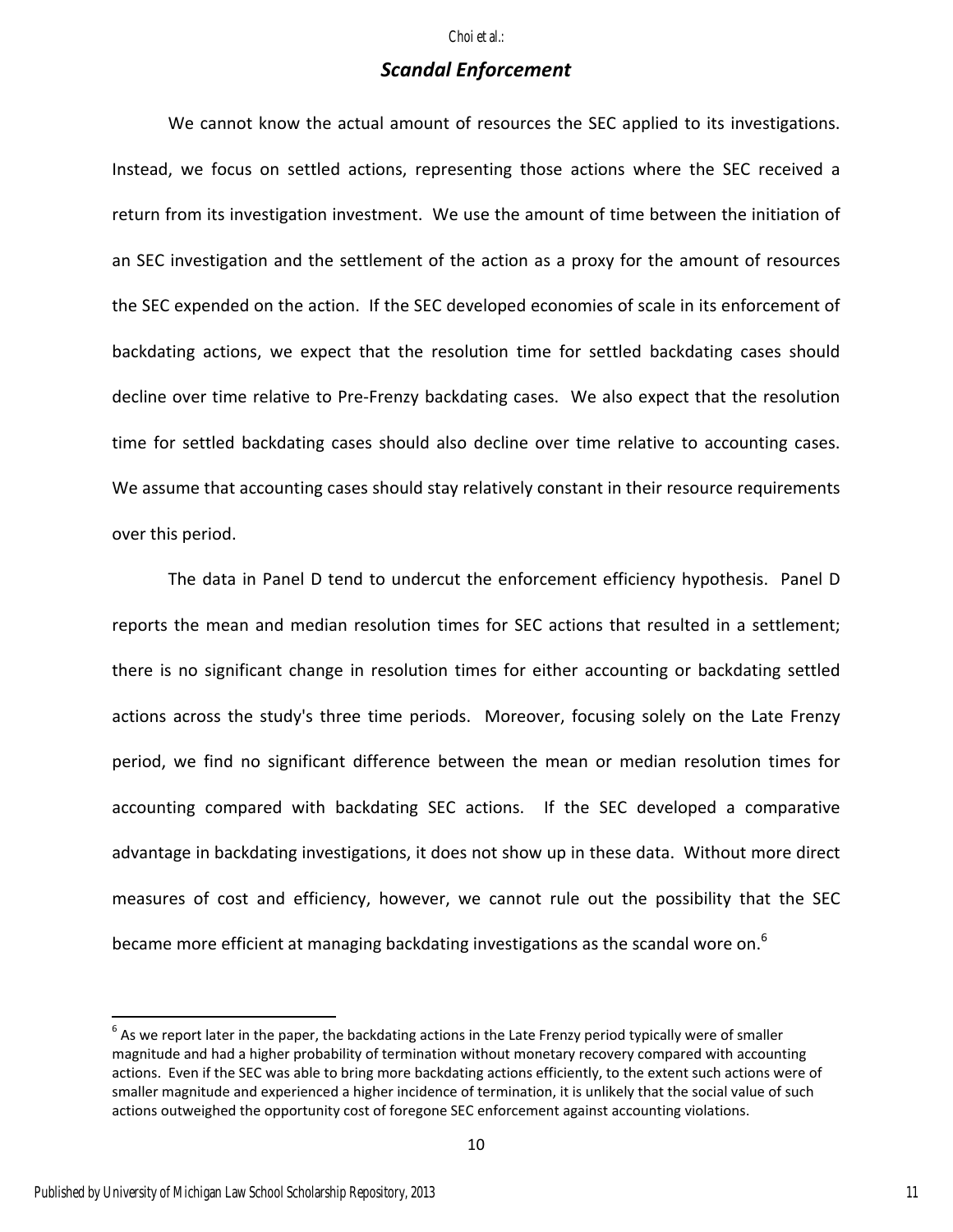Panel E of Table 1 suggests a connection between the SEC's shift in investigation resources and the spike in media attention devoted to options backdating. Panel E identifies the source of the first disclosure of an options backdating problem. In the Pre‐Frenzy period, the SEC is the instigator, but the number of investigations is small. In the Early Frenzy period, the number of investigation spikes, but the media first brought attention to most of those companies. During the Late Frenzy period, internal investigation initiated by the company are the primary impetus. The SEC went from leader in the Pre-Frenzy period to follower in the Early Frenzy and Late Frenzy periods.

Table 2, Panel A presents descriptive statistics showing the characteristics and consequences of the SEC investigations for the overall sample. Firms that were the subject of backdating investigations were no more likely to have an individual officer investigated than were firms subject to accounting investigations, but they were more likely to be the subject of a criminal probe. Turning to the consequences of the investigations, the backdating and accounting investigations yielded roughly similar results. Overall, the SEC was more likely to terminate backdating investigations, but both types of investigation were likely to come away with no recovery. The incidence of individual settlements was also comparable. Finally, the size of the accounting errors for the two types of investigation is similar.

Table 2, Panel B compares the size and industries of the companies that were subject to backdating and accounting investigations during our sample period. The firms subject to accounting investigations are larger on average, but the difference is not significant. Not surprisingly, the companies subject to backdating investigations are much more likely to be in the computer hardware and software industries. The practice of options backdating was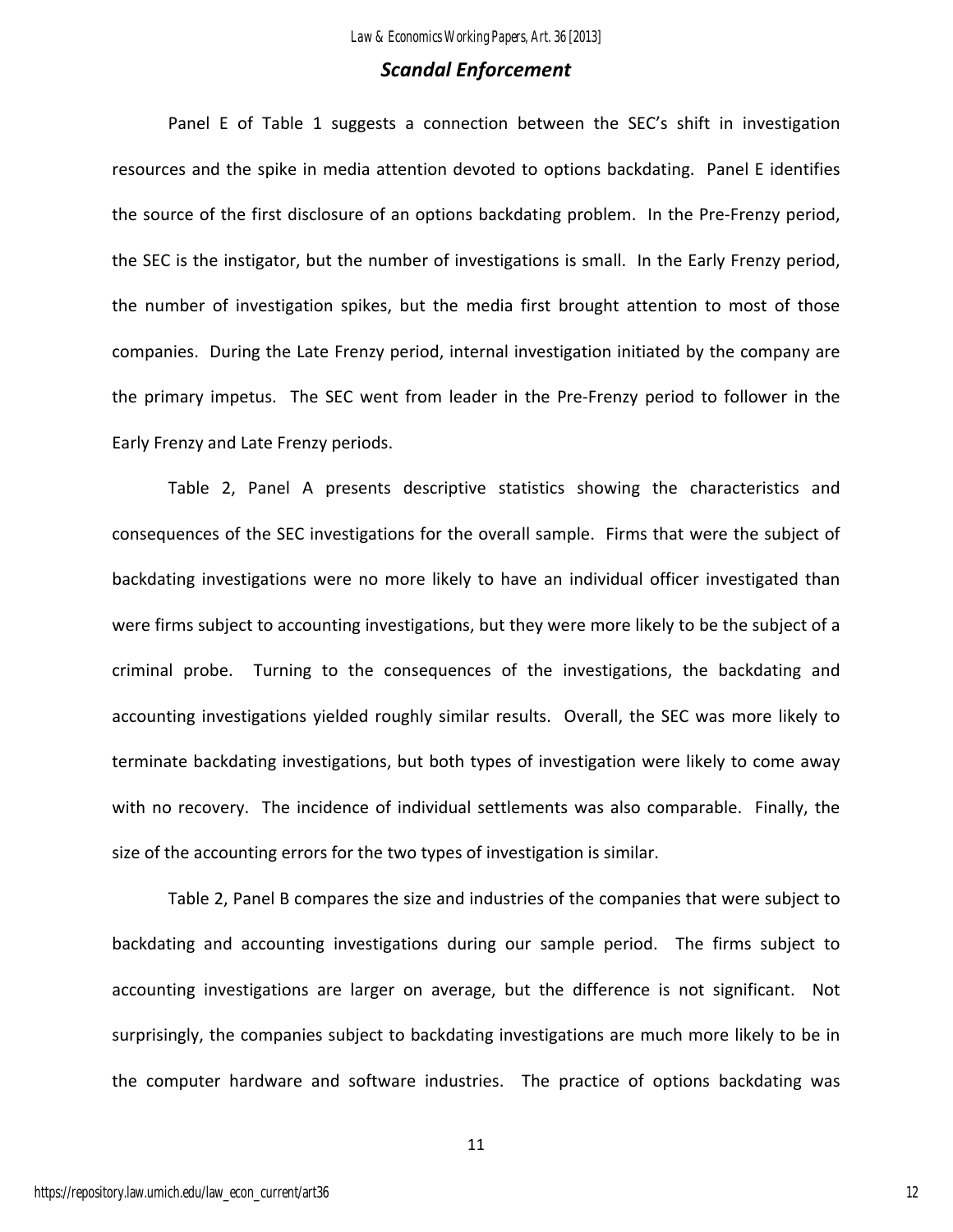## *Scandal Enforcement*

purported to be endemic to those industries; the investigations took a particular, although not exclusive, focus on those sectors.

## **4. Empirical Tests**

The descriptive statistics presented in Table 1 suggest that the SEC may have been scrambling to catch up with the flow of media scrutiny into options backdating. This possibility invites the question: If the SEC was scrambling to catch up with the media, did the SEC pursue weaker backdating cases? We turn to this question in this section.

We assess the impact of the SEC's option backdating investigations from three distinct perspectives: (1) market reactions to disclosure of the investigations; (2) intensity of the investigations; and (3) the outcomes of the investigations. We also assess the magnitude of the accounting error, a proxy for the economic significance of the cases being investigated. In this section, we use the SEC accounting investigations as our baseline of comparison. The goal of each inquiry is to assess whether there was a change in the impact of the backdating investigations over time.

### **4.1 Market reactions**

To assess market responses to SEC backdating investigations, we begin with an event study of stock market reactions to the initial disclosure of investigations. We use event windows for our studies focusing on the date of the first public disclosure of the SEC investigation. Two concerns drive our selection of event windows. First, the public disclosure date of a SEC investigation is noisy, as the real first date of public disclosure could be earlier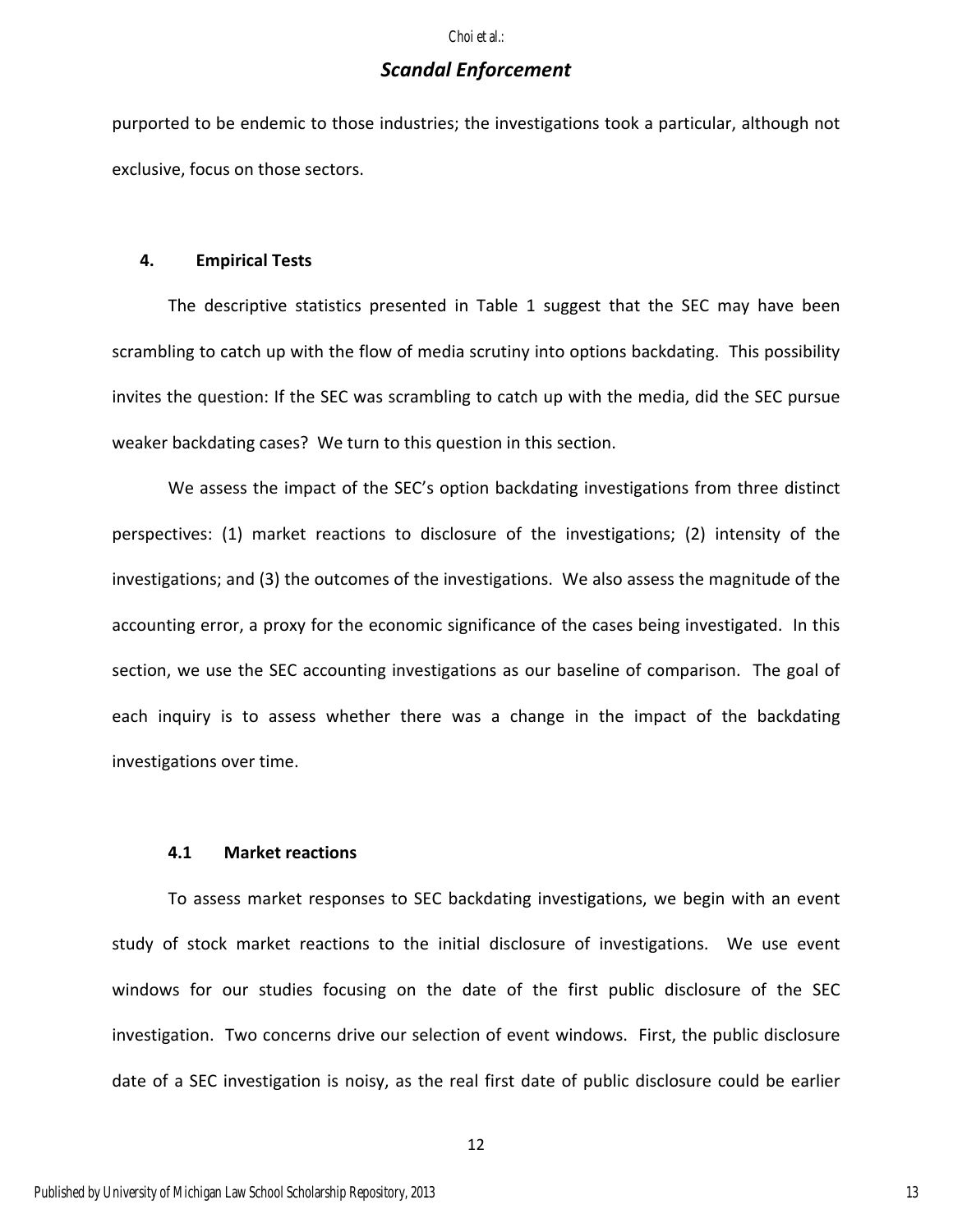than the date that we uncovered in our research. For example, a company may announce an internal investigation into accounting issues that may lead the market to expect a SEC investigation prior to the first public announcement of the SEC investigation. Second, some of the companies targeted for investigations delisted shortly prior to the public disclosure of an SEC investigation (typically with large negative returns immediately before delisting). Utilizing a narrow window omits these companies and thereby biases the average cumulative abnormal return upwards. Consequently, we use both moderate (−10 to +1) and wide (−30 to +1) event windows for our analysis. The latter window is wide enough that it is likely to capture the first public confirmation of an investigation. The moderate and wide windows also decrease the power of the event study, however, and may also capture other disclosures by the companies which both bias against finding any significant results. For comparison purposes, we also use a narrow (−1 to +1) window centered on the first public disclosure of the SEC investigation. We present the results in Panel A of Table 3.

### **[Insert Table 3 here]**

In the Pre‐Frenzy period, firms subject to backdating and accounting investigations both experienced significant negative reactions when the investigations were first disclosed. Notably, the firms subject to backdating investigations had greater negative reactions for the wide (-30 to +1) and moderate (-10 to +1) event windows during this period than did firms that were subject to accounting investigations. This comparison, however, did not hold for the narrow (+1 to -1) event window for which accounting investigations had a greater negative reaction on average than for backdating investigations. We cannot rule out the possibility that the narrow event window may miss the first date that the public expected a SEC investigation.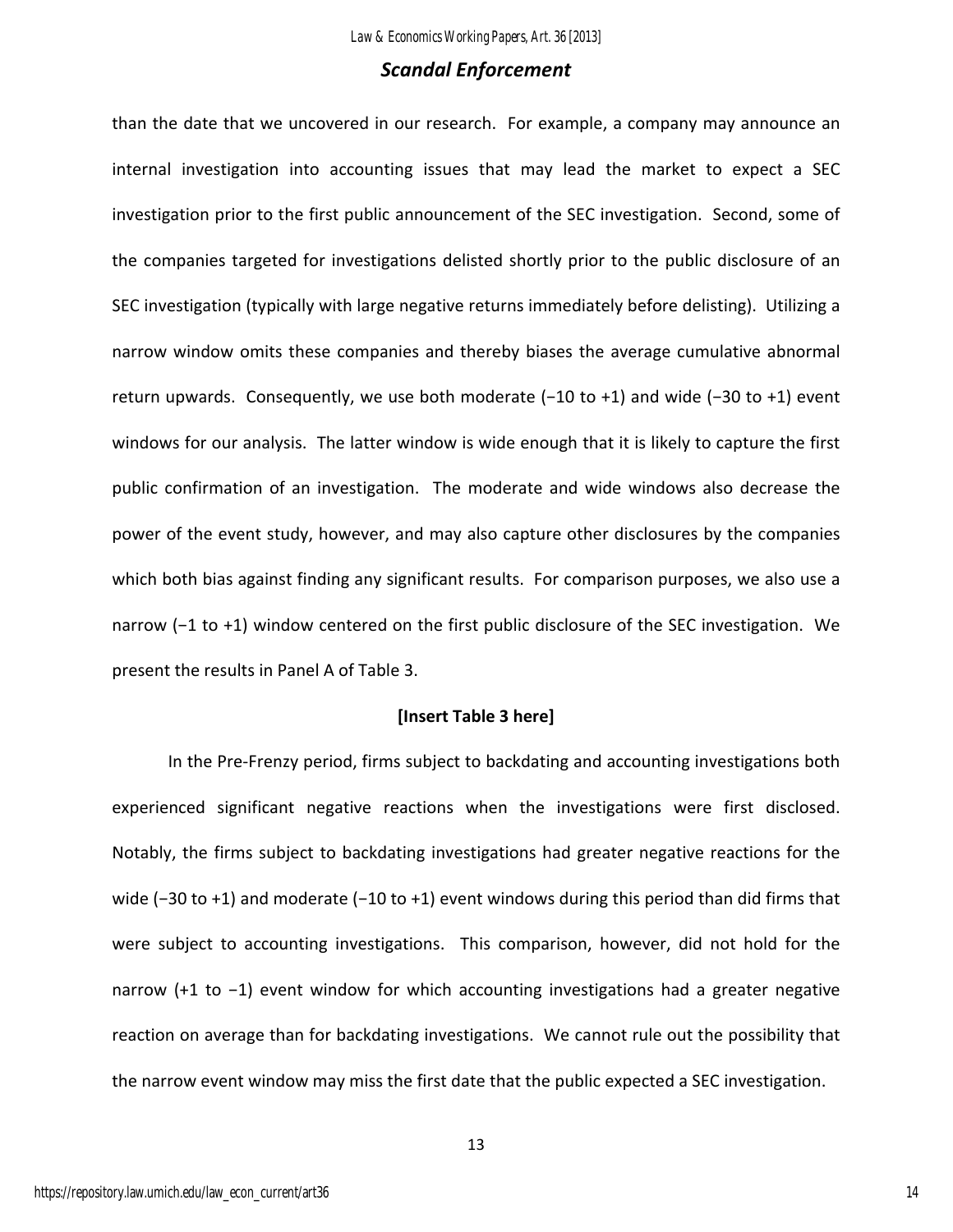## *Scandal Enforcement*

This relation changes during the Early Frenzy period, with the small number (seven) of firms subject to investigations for accounting violations experiencing substantially larger declines (−15.75% in the wide, −8.81% in the moderate window). The forty‐eight firms subject to backdating investigations experienced significant negative reactions, but the magnitude is considerably smaller than the reactions to the accounting investigations (−10.26% for the wide, −3.72% for the moderate window). This difference between the two categories, along with the small number of accounting investigations, suggests that only the most egregious accounting violations were capturing the SEC's attention during the Early Frenzy period. Once again, this comparison does not hold for the narrow  $(+1 \text{ to } -1)$  event window for which accounting investigations had approximately the same average negative reaction as backdating investigations.

The most striking finding from this comparison, however, is the *positive* (albeit insignificant) stock price reaction in the moderate window to the disclosure of backdating investigations launched in the Late Frenzy Period. (The reaction for the wide window is negative, but not significantly different from zero and the reaction in the narrow window is positive and significant at the 10% level.) In comparison, the reaction to the disclosure of an accounting investigation in the Late Frenzy Period is negative and significant for all three windows (difference with the reaction to a backdating investigation significant at the 5% level). On its face, this reaction suggests that the market is skeptical that these investigations will uncover significant wrongdoing.

The counter argument is that the market may have anticipated which companies would face an SEC investigation. Carow et al. (2009) find that firms predicted to have engaged in stock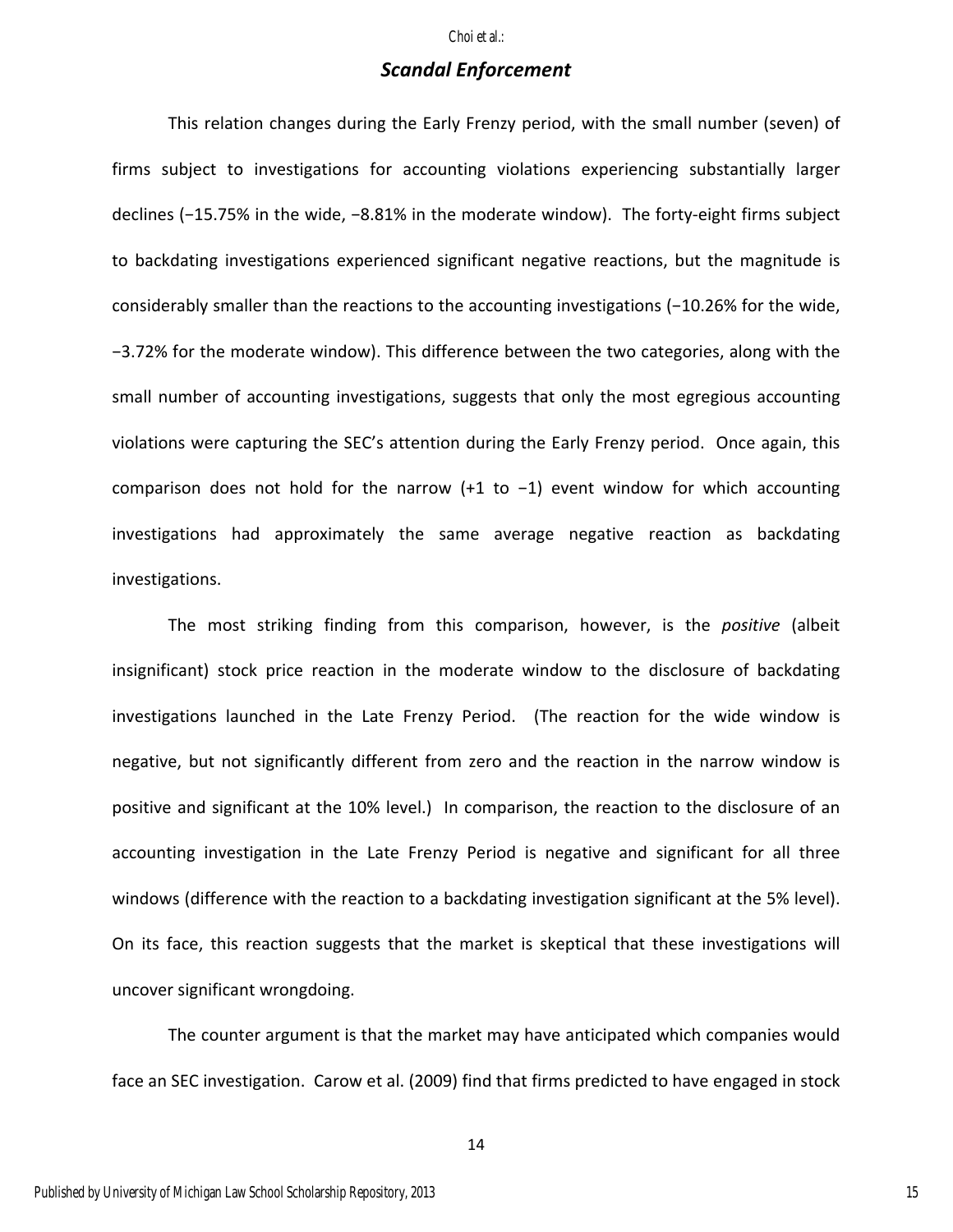options backdating, but without public disclosure of an investigation, experienced stock price performance similar to that of firms with publicly disclosed investigations. Their finding would suggest that the market may have already incorporated the possibility of an investigation by the Late Frenzy period.<sup>8</sup> To test this possibility, we conduct an event study centered on the first public disclosure date of the underlying issue or problem that led to the SEC investigation. Because there is less of a concern that an earlier disclosure event may lead the market to expect the underlying issue or problem (since we searched for the first public disclosure date of the issue or problem), we used only a narrow event window (−1 to +1 days) and report the event study results in Panel B of Table 3.

From Panel B of Table 3 note that the market response to an announcement of an option backdating issue is less than the market response to an accounting issue in all three time periods. Unlike the results in Panel A, the market reaction for the backdating sample in the Late Frenzy period is negative and significant (although smaller in magnitude compared to the accounting sample in the Late Frenzy period). It is possible that the market anticipated those companies that would face a backdating investigation after *The Perfect Payday* article. To test for this possibility, we replaced the first public announcement date for those option backdating scandals with a first public announcement date after March 20, 2006, with that date, which was the first trading date after the publication of *The Perfect Payday* article. Panel B of Table 3 reports event study results for the first public announcement date with the date of *The Perfect Payday* for option backdating investigations if earlier. Note that the market reaction for the

 $8$  Gande and Lewis (2009) find anticipation effects within industries for shareholder class actions.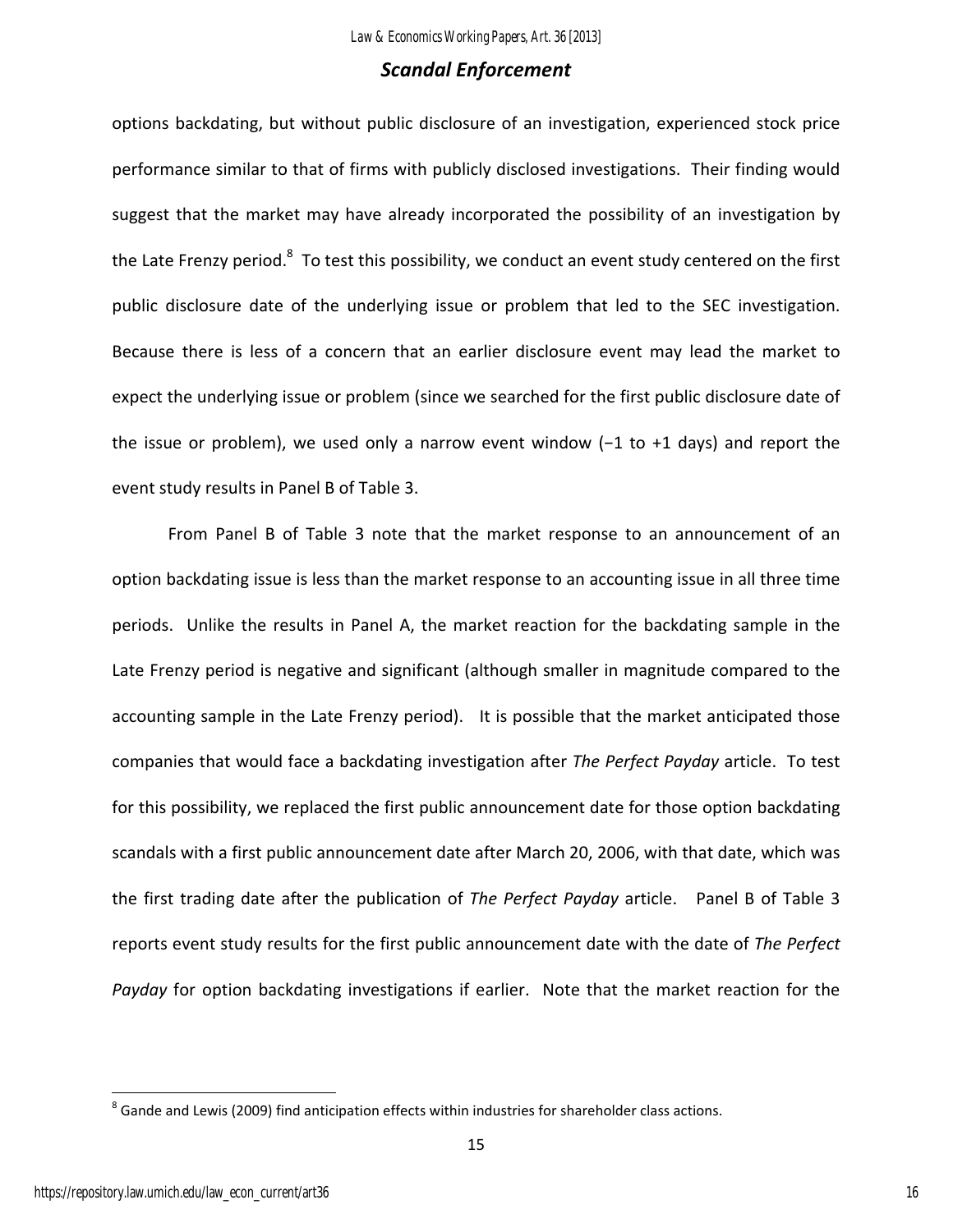backdating sample is once again positive and insignificant for investigations commenced in the Late Frenzy period.

We use the cumulative abnormal returns (CAR) from our event study as the dependent variable to assess the relation between stock returns and media scrutiny of option backdating. We estimate the following ordinary least squares regression model using robust standard errors:

$$
CAR_i = \alpha + B_{1i} Backdating_i + B_{2i}ln(1 + Days from WSJ)_i
$$
  
+ B\_{3i}ln(1 + Days from WSJ)\_i x Backdating\_i + B\_{4i}ln(Market Cap.)\_i  
+ B\_{5i}Computer Hardware\_i + B\_{6i}Computer Software\_i + E\_i

We define Days from WSJ as the number of days from *The Perfect Payday* article to the first public announcement of the SEC investigation. If the first public announcement of the SEC investigation is before *The Perfect Payday* article we set Days from WSJ as equal to zero. In the model, we use ln(1 + Days from WSJ) as an explanatory variable. We also include an interaction variable between this variable and our indicator variable for an option backdating investigation. This interaction variable captures the relation between the duration of the backdating scandal and the stock market's reaction to the disclosure of the backdating investigation. We also include the log of market capitalization measured at the end of the calendar year just prior to the commencement of the SEC investigation (Market Capitalization); Anginer et al. (2011) find that the SEC's investigations focused on larger firms. Finally, we include industry controls for SIC 367 and 737, the two industry groups with the largest number of backdating investigations in our sample; if the market anticipated backdating investigations, it should be most obvious in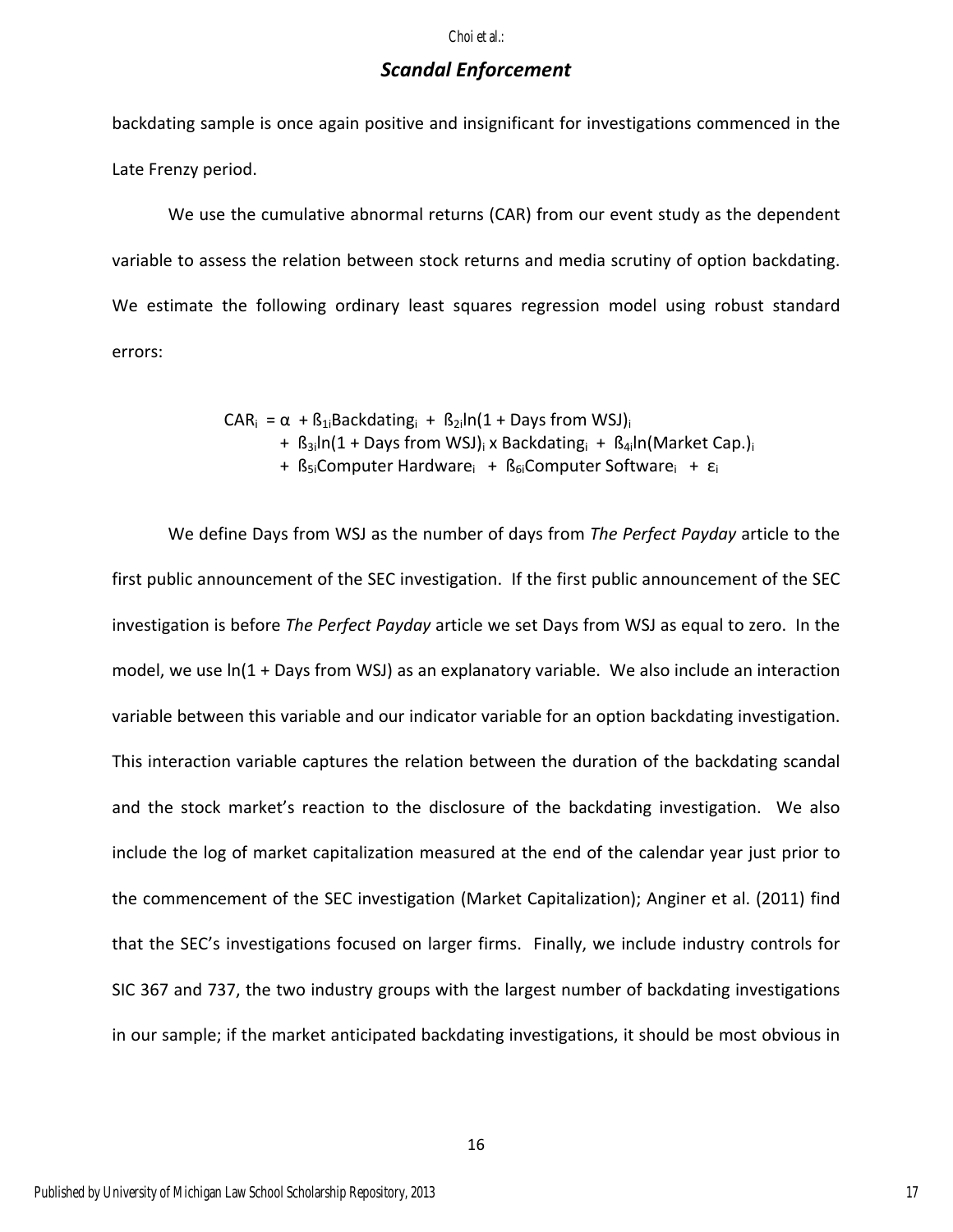these sectors.<sup>9</sup> The results of our cumulative abnormal return regression are presented in Model 1 of Table 4.

## **[Table 4 here]**

The results in Model 1 of Table 4 are consistent with our findings in Table 3. The coefficient for the Backdating variable is negative but not significantly different from zero. Prior to the media frenzy around backdating, we find a no evidence of a difference between the market reaction for backdating and accounting investigations. The sign for the interaction variable between ln(1 + Days from WSJ) and Backdating, however, is positive and significant at the 10% level. As time passes from *The Perfect Payday* article, the market reaction to additional backdating investigations becomes increasingly less negative compared with the market reaction to accounting investigations.

As an alternate specification for different time periods during the option backdating scandal, we replace ln(1 + Days from WSJ) with indicator variables for the Early Frenzy and Late Frenzy periods. Using indicator variables allows us to see whether there is a discontinuous shift in the SEC backdating investigations initiated during the Early Frenzy period of media pressure related to backdating to later in the Late Frenzy period (using the Pre‐Frenzy period as the base category of comparison). We also replace the  $ln(1 +$  Days from WSJ) x Backdating interaction variable with interaction variables for the two periods and Backdating. Model 2 of Table 4 reports the results.

<sup>&</sup>lt;sup>9</sup> The industry controls correspond to SIC 367 (Electronic Component and Accessories), which accounted for 8.1% of our sample of backdating investigations, and SIC 737 (Computer Programming, Data Processing, and Other Computer Related), which accounted for 13.6% of our sample.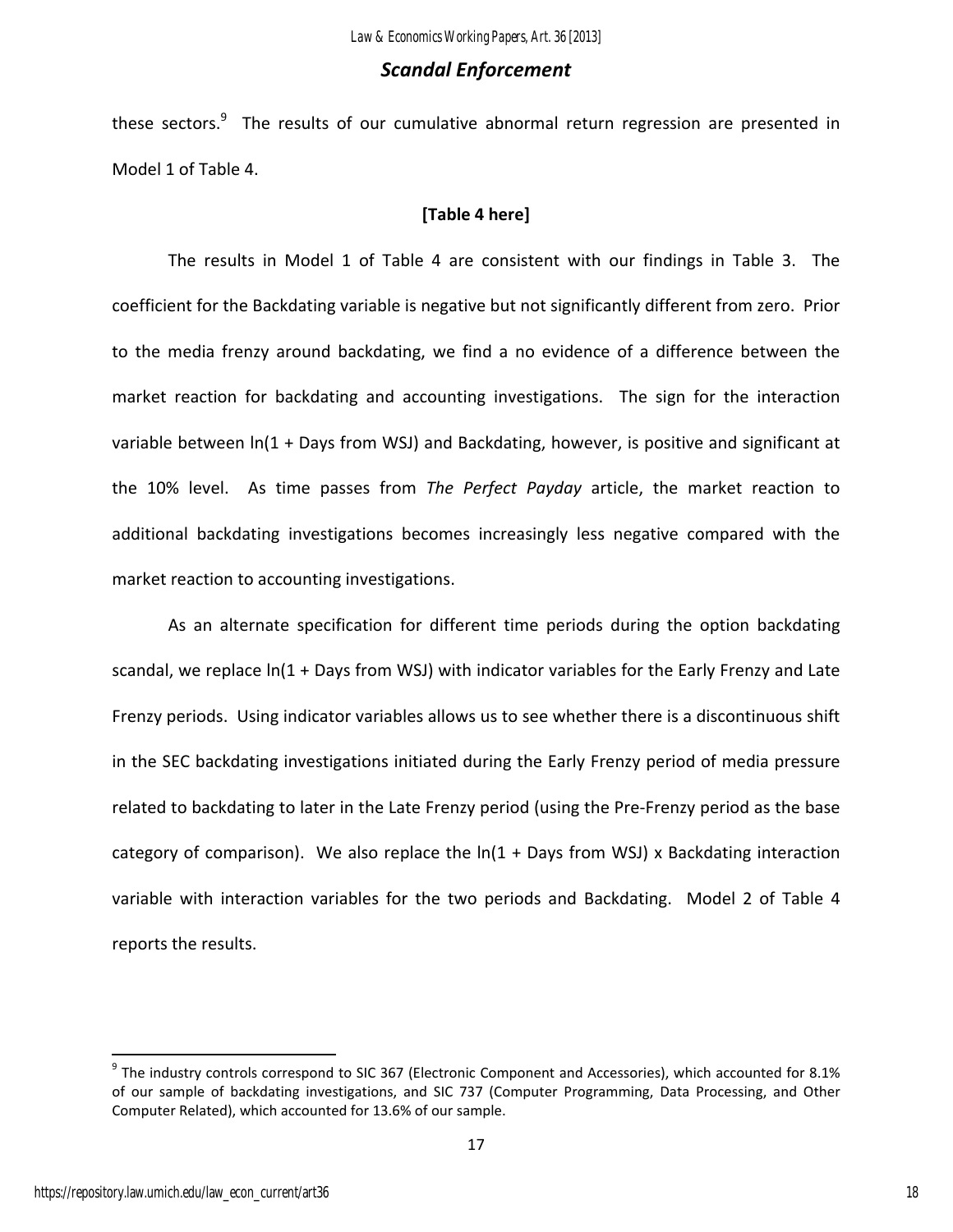## *Scandal Enforcement*

The results for Model 2 are similar to those in Model 1. The coefficient for the Early Frenzy x Backdating interaction variable is positive, but insignificant, while the coefficient for the Late Frenzy x Backdating interaction variable is positive and significant at the 10% level. (The difference between the two is not significant.) Compared with an accounting investigation, the initial announcement of a SEC backdating investigation resulted in a 11.3 percentage point more positive market reaction in the Late Frenzy period. These results suggest that either the market was unimpressed by these later investigations into option backdating, or had fully anticipated any negative consequences flowing from them.<sup>10</sup>

The market may have learned about the option backdating prior to the first public disclosure of the SEC investigation and anticipated a possible SEC investigation. Not all reports about option backdating, however, led to an SEC investigation of the company identified. Nonetheless, we re‐estimated Models 1 and 2 in Table 4 using the −1 to +1 CARs from an event study centered around the first public date for the disclosure of information relating to option backdating (regardless of whether an SEC investigation is mentioned) for the option backdating investigations. We report the results in Models 3 and 4 of Table 4. Neither the ln(1 + Days from WSJ) x Backdating interaction term in Model 3 nor the  $ln(1 + Days$  from WSJ) x Late Frenzy interaction term in Model 4 are significantly different from zero.<sup>11</sup> While we observe a

<sup>&</sup>lt;sup>10</sup> We re-estimated Models 1 and 2 with the cumulative abnormal return from -30 to +1 and the -10 to +1 windows centered on the public disclosure date of a SEC investigation as the dependent variables. Unreported, we obtained the same qualitative results as in Model 1 and 2. The ln(1 + Days from WSJ) x Backdating interaction variable is positive and significant at the 5% level (‐30 to +1 day window) and the 10% level (‐10 to +1 day window). The ln(1 + Days from WSJ) x Late Frenzy interaction variable is positive and significant at the 5% level (‐30 to +1 day window) and the 10% level (-10 to +1 day window).<br><sup>11</sup> It is possible that the market anticipated those companies that would face a backdating investigation after *The* 

*Perfect Payday* article. To test for this possibility, we re‐estimated Models 3 and 4 with the cumulative abnormal return from the ‐1 to +1 day window centered on the first public announcement date, replacing the first public announcement date for those option backdating scandals with a first public announcement date after March 20, 2006, with that date, which was the first trading date after the publication of The Perfect Payday article.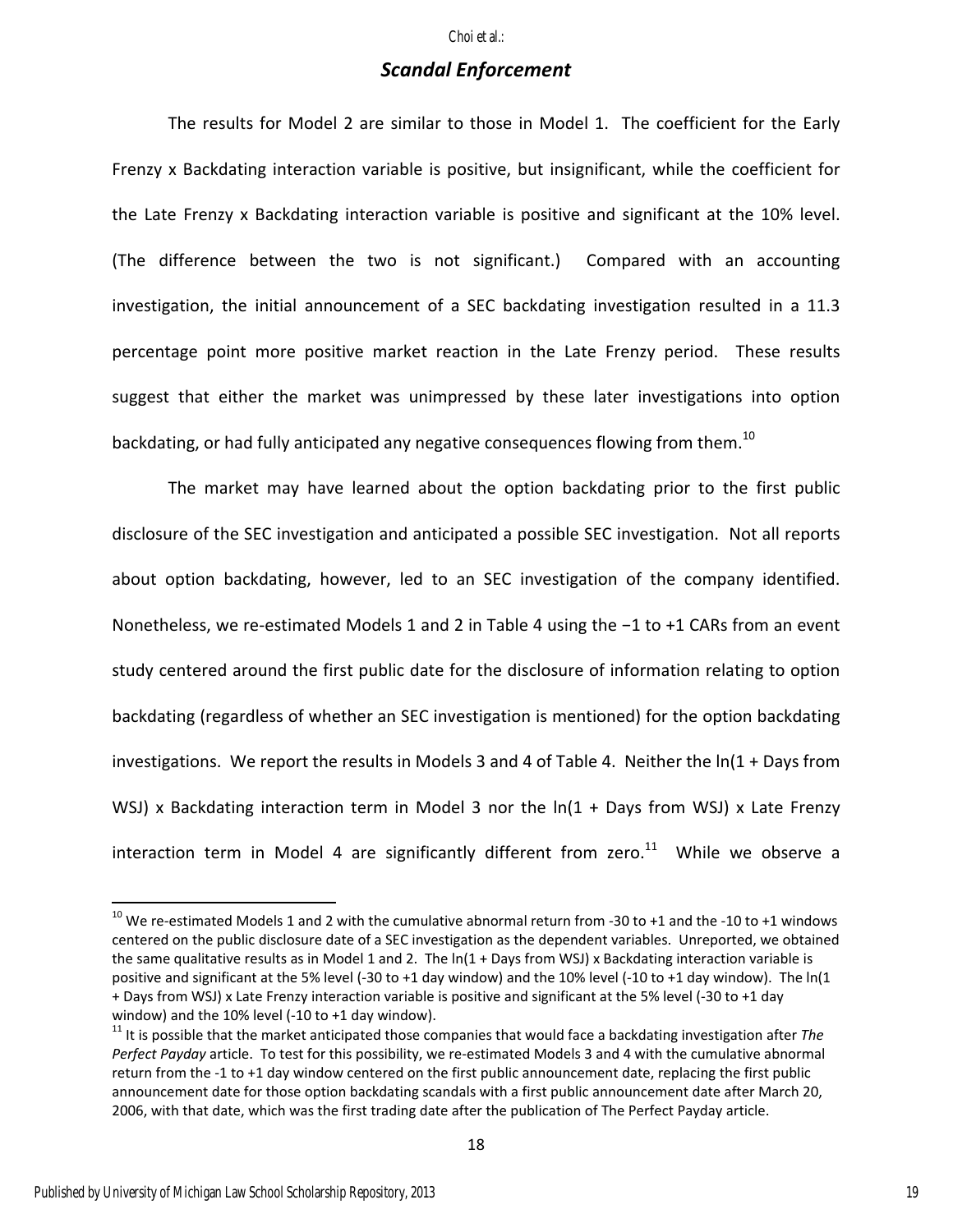significant decline in how the market reacts to the first public announcement of a SEC investigation related to backdating, we do not observe a similar decline related to the first public disclosure date of the underlying backdating violation.

We performed a number of robustness tests. We used a linear specification of Days from WSJ instead of  $ln(1 + Days$  from WSJ).<sup>12</sup> We used the number of prior news stories on option backdating (Prior News Stories) as an alternate measure of the duration of the backdating scandal.<sup>13</sup> We used a series of time indicator variables instead of the Early and Late Frenzy indicators.<sup>14</sup> We also added an indicator variable for backdating investigations that also involved non-backdating issues. $^{15}$  The results of the robustness models were largely consistent with the models in Table 4.

<u> 1989 - Johann Stoff, fransk politik (d. 1989)</u>

Unreported, we get qualitatively similar results as in Models 3 and 4. Neither the  $ln(1 + Days$  from WSJ) x

Backdating nor ln(1 + Days from WSJ) x Late Frenzy interaction terms are significantly different from zero.<br><sup>12</sup> We re-estimated Models 1 and 3 of Table 4 using Days From WSJ instead of ln(1 + Days from WSJ) and Days From WSJ x Backdating instead of  $ln(1 + Days$  from WSJ) x Backdating. Unreported, we obtained the same qualitative results as in Model 1. The re‐estimated Model 3 provided stronger results. The coefficient on the Days

from WSJ x Backdating interaction term is positive and now significant at the 5% level.<br><sup>13</sup> We re-estimated Models 1 and 3 of Table 4 using ln(1+Prior News Stories) instead of ln(1 + Days from WSJ) and ln(1+Prior News Stories) x Backdating instead of ln(1 + Days from WSJ) x Backdating. Prior News Stories is defined as the number of option backdating news stories prior to the first public date of the SEC investigation in question and provides a measure of the amount of public pressure summed over time relating to the option backdating scandal. Rather than focusing directly on time, the Prior News Stories variable uses the aggregate amount of media attention to backdating as a continuous measure of the relative stage (early, when the aggregate number of stories is small, versus late, when the aggregate number of stories is large and reached a maximum) of the backdating scandal. Unreported, we obtained weaker results in Model 1. The coefficient on ln(1+Prior News Stories) x Backdating is positive but now significant at only the 13.3% level. In contrast, we obtain somewhat stronger results in Model 3. The coefficient on ln(1+Prior News Stories) x Backdating is positive but now significant at the 10% level.<br><sup>14</sup> We re‐estimated Models 2 and 4 of Table 4 using time indicator variables for May‐June 2006, July‐August 2006,

September‐October 2006, November‐December 2006, and for the Year 2007 instead of the Early and Late Frenzy indicator variables (May‐June 2006 is the same as the Early Frenzy indicator variable). We also replaced the Early and Late Frenzy x Backdating interaction terms with corresponding interaction terms between the time indicator variables x Backdating. Unreported, in the re-estimated Model 2, the July-August 2006 x Backdating and the Year 2007 x Backdating interaction terms were positive and significant at the 5% levels, consistent with the results of Table 4. Unreported, in the re-estimated Model 4, none of the time indicator and Backdating interaction variables were significant, consistent with the results of Table 4.<br>
<sup>15</sup> We re-estimated the models of Table 4 with the addition of an indicator variable if the SEC investigation involved

both option backdating as well as some non-option backdating aspect (such as an unrelated accounting violation).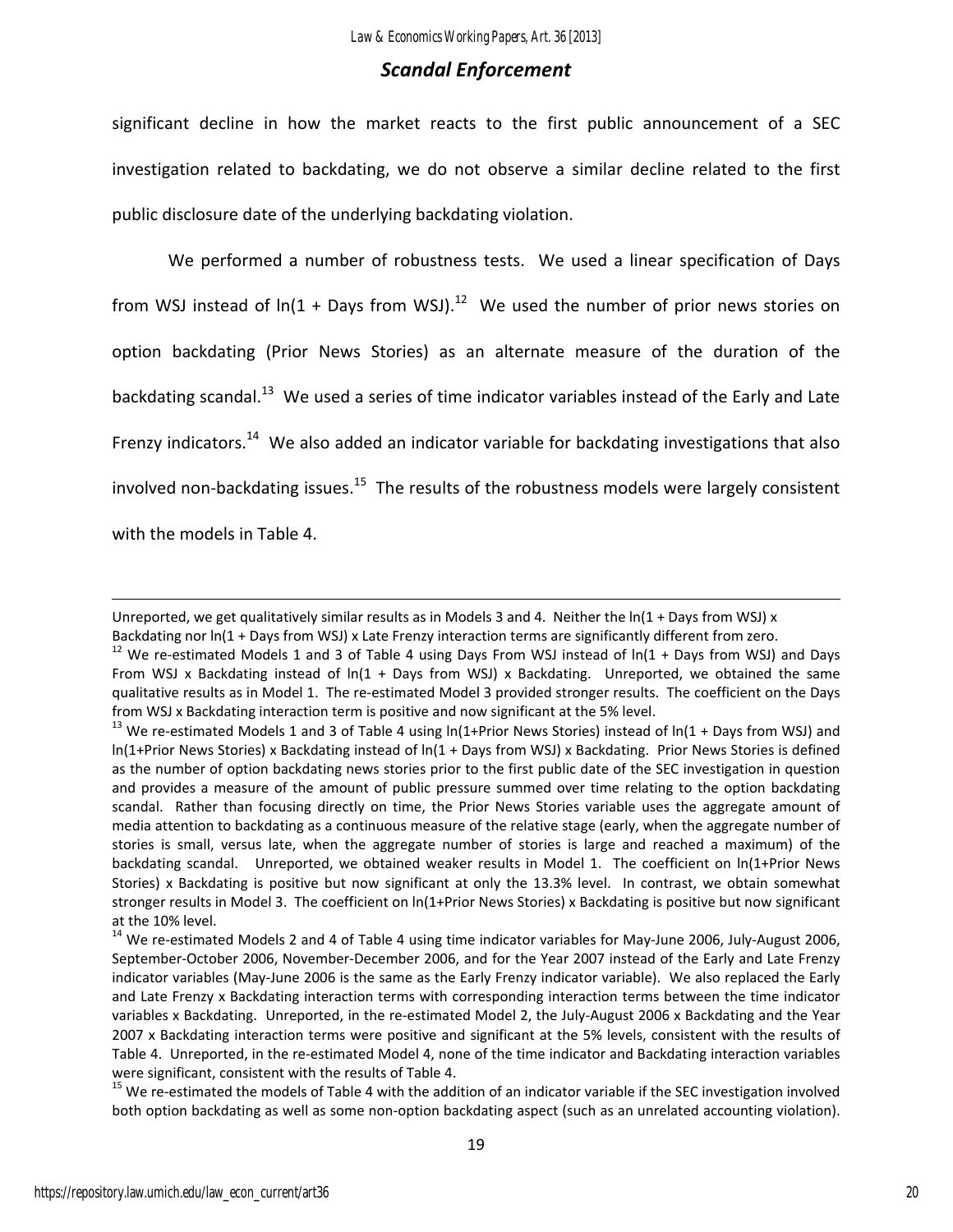#### **4.2 Investigation Intensity**

One measure of the impact of the SEC investigations is whether individuals are targeted. We assess this possibility from two perspectives: 1) Did the SEC's investigation include individuals as well as the issuer?; and 2) Was there a parallel investigation by the Department of Justice? Including an individual in the SEC's investigation suggests that the agency believes there may be culpable misconduct, which could lead to a fraud allegation, rather than a simple disclosure violation. The presence of a parallel DOJ investigation, which has exclusive jurisdiction over criminal prosecutions of securities offences, also provides an external source potentially validating SEC investigations into backdating. The weakness of the measure is that the decision of the DOJ to pursue a criminal investigation is not entirely independent of the SEC because most criminal securities cases result from referrals by the SEC. Nonetheless, the presence of a DOJ investigation signals the strength of the evidence indicating fraud; only the strongest cases are likely to be referred by the SEC and to attract the attention of prosecutors.

Table 5 reports the incidence of individual and DOJ investigations as part of accounting and backdating SEC investigations for the Pre, Early, and Late Frenzy periods. In the Pre‐Frenzy period, the incidence of additional individual and DOJ investigations was greater for backdating investigations (differences significant at the 10% and 5% levels respectively). By the Late Frenzy period, in contrast, the incidence of additional individual and DOJ investigations was greater for accounting investigations (difference significant only for DOJ investigations at the 10% level).

<u> 1989 - Johann Stoff, fransk politik (d. 1989)</u>

Unreported, the additional indicator variable for a combined option backdating and a non‐option backdating investigation was insignificant. The re‐estimated models returned qualitatively similar results as the models in Table 4.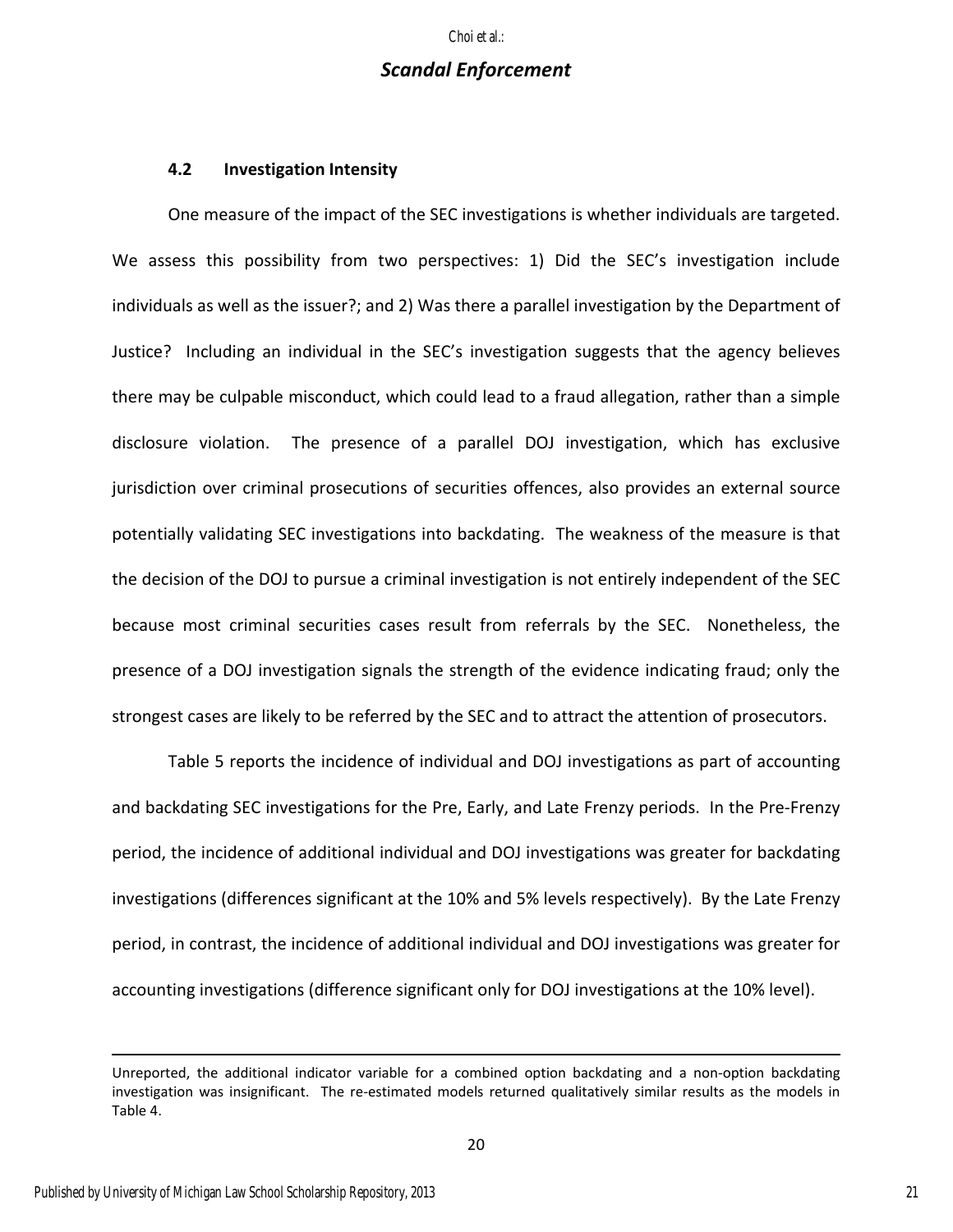## **[Table 5 here]**

To provide a multivariate test, we use the presence of an individual investigation and the existence of a DOJ investigation as dependent variables in separate logistic regressions using the same independent variables as used in the regressions presented in Table 4. Table 6 reports the results.

## **[Table 6 here]**

The results tell a consistent story. The coefficients for Backdating are positive and significant in three of the four models of Table 6. Thus, the initial backdating investigations garnered very thorough scrutiny relative to accounting investigations. The coefficients for ln(1 + Days from WSJ) x Backdating interaction variables, however, are negative and significant at the 5% level in Model 1 (Individual Investigation) and at the 1% level in Model 3 (DOJ Investigation). When we use our indicator variables for our three periods, we find positive and significant coefficients at the 10% levels for the Early Frenzy variable in both Model 2 (Individual Investigation) and Model 4 (DOJ Investigation), indicating accounting investigations launched during this period garnered increased interest relative to the Pre‐Frenzy period. Measured at the mean of all the other independent variables, an accounting investigation had a 29.9 percentage point greater probability of an individual investigation and a 28.6 percentage point greater probability of a DOJ investigation in the Early Frenzy period compared with an accounting investigation in the Pre‐Frenzy period.

This result is consistent with our conjecture that backdating investigations crowded out all but the most serious accounting investigations during this time. By contrast, the coefficient for the Early Frenzy x Backdating interaction variable is negative (albeit significant, at the 5%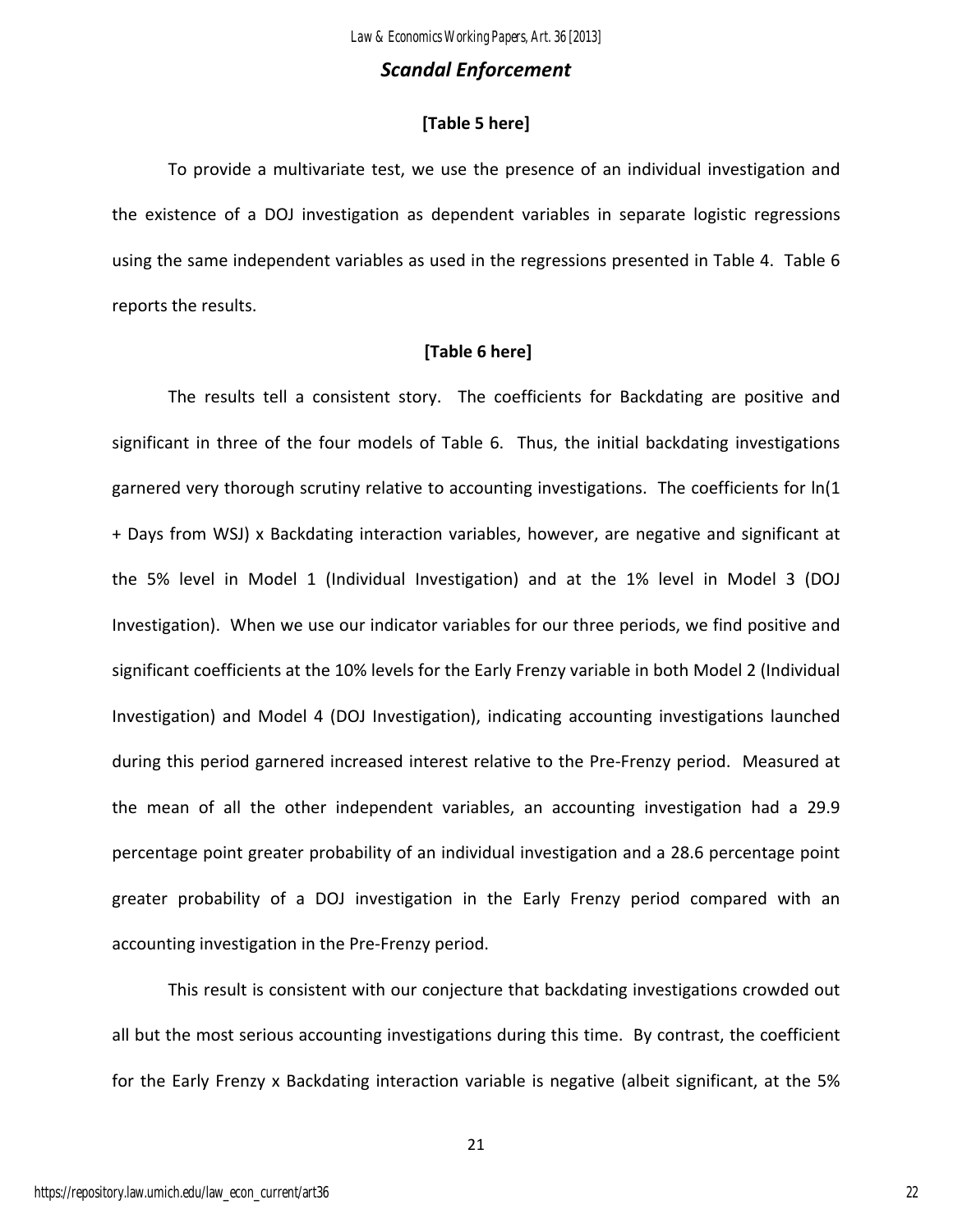level, only for the Individual Investigation regression reported in Model 2) while the coefficient for the Late Frenzy x Backdating interaction variable is negative and significant in both Models 2 and 4 (at the 10% and 1% levels respectively). Measured at the mean of all the other independent variables, a backdating investigation had a 21.1 percentage point lower probability of an individual investigation and a 25.2 percentage point lower probability of a DOJ investigation compared with an accounting investigation in the Late Frenzy period.

We performed a number of robustness tests. We used a linear specification of Days from WSJ instead of  $ln(1 + Days$  from WSJ).<sup>16</sup> We used the number of prior news stories on option backdating (Prior News Stories) as an alternate measure of the duration of the backdating scandal.<sup>17</sup> We used a series of time indicator variables instead of the Early and Late Frenzy indicators.<sup>18</sup> We also added an indicator variable for backdating investigations that also

<sup>&</sup>lt;sup>16</sup> We re-estimated Models 1 and 3 of Table 6 using Days From WSJ instead of  $ln(1 +$  Days from WSJ) and Days From WSJ x Backdating instead of  $ln(1 + Days$  from WSJ) x Backdating. Unreported, we obtained the same qualitative results as in Models 1 and 3.<br><sup>17</sup> We re-estimated Models 1 and 3 of Table 6 using ln(1+Prior News Stories) instead of ln(1 + Days from WSJ) and

ln(1+Prior News Stories) x Backdating instead of ln(1 + Days from WSJ) x Backdating. Prior News Stories is defined as the number of option backdating news stories prior to the first public date of the SEC investigation in question and provides a measure of the amount of public pressure summed over time relating to the option backdating scandal. Rather than focusing directly on time, the Prior News Stories variable uses the aggregate amount of media attention to backdating as a continuous measure of the relative stage (early, when the aggregate number of stories is small, versus late, when the aggregate number of stories is large and reached a maximum) of the backdating scandal. Unreported, we obtained the same qualitative results as in Models 1 and 3.<br><sup>18</sup> We re-estimated Models 2 and 4 of Table 6 using time indicator variables for May-June 2006, July-August 2006,

September‐October 2006, November‐December 2006, and for the Year 2007 instead of the Early and Late Frenzy indicator variables (May‐June 2006 is the same as the Early Frenzy indicator variable). We also replaced the Early and Late Frenzy x Backdating interaction terms with corresponding interaction terms between the time indicator variables x Backdating. For Model 2, our regression program (STATA) failed to return standard errors for July-August 2006 and November‐December 2006 and we dropped these variables and their corresponding interaction terms with Backdating. Unreported, in the re‐estimated Model 2, the July‐August 2006 x Backdating, November‐ December 2006, and the Year 2007 x Backdating interaction terms were negative and significant at the 5% levels, consistent with the results of Table 6. For Model 4, our regression program failed to return standard errors for September‐October 2006 and November‐December 2006 and we dropped these variables and their corresponding interaction terms with Backdating. Unreported, in the re‐estimated Model 4, the July‐August 2006 x Backdating and Year 2007 x Backdating were both negative and significant at the 5% levels, consistent with the results of Table 6.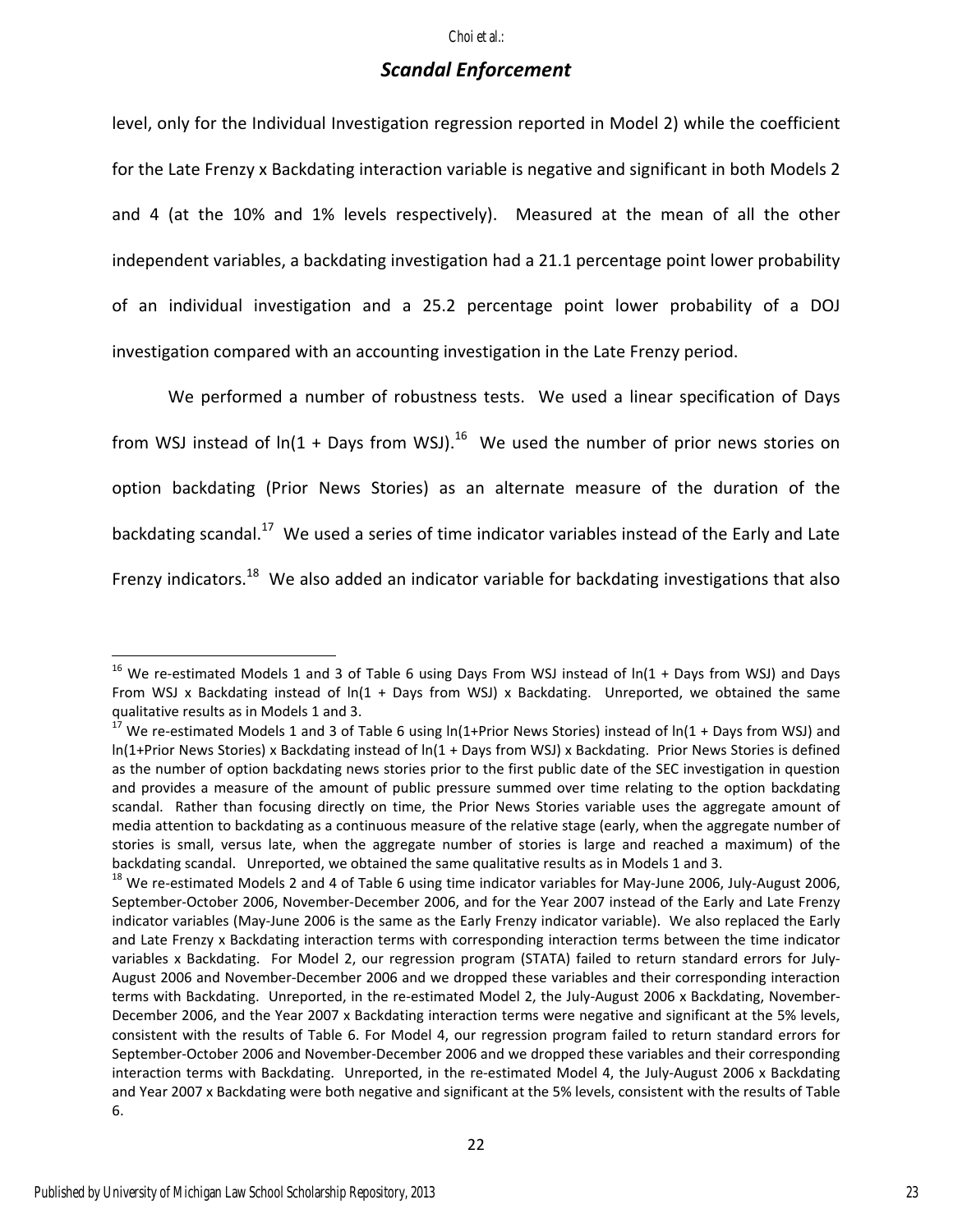involved non-backdating issues.<sup>19</sup> The results of the robustness models were largely consistent with the models in Table 6.

These results are consistent with the conduct under investigation becoming less serious as the SEC's cycle of investigations wore on. There are a number of potential explanations for the drop in individual and criminal investigations, including: (1) the SEC pursued weaker backdating investigations later; (2) the DOJ faced similar political pressures as those faced by the SEC, but it responded to the later decline in media attention by declining to pursue backdating investigations; or (3) a learning effect, as the results of earlier investigations suggested that the practice of backdating was less egregious than initially thought.

#### **4.3 Investigation outcomes**

We next examine the outcomes of the SEC's investigations. We focus on the sanctions imposed as a result of the SEC's investigations; we view those sanctions as a proxy for the investigations' deterrent impact.

Our first inquiry might be thought of as the investigation's yield on investment in enforcement resources: Did the investigation lead to an enforcement action, or was it terminated? Many SEC investigations are closed without the filing of a formal enforcement action. Conventional explanations for termination are varied, but the most common reasons are that that the investigation failed to find sufficient evidence of wrongdoing, or the

<sup>&</sup>lt;sup>19</sup> We re-estimated the models of Table 6 with the addition of an indicator variable if the SEC investigation involved both option backdating as well as some non-option backdating aspect (such as an unrelated accounting violation). Unreported, the additional indicator variable for a combined option backdating and a non‐option backdating investigation was insignificant. The re-estimated models returned qualitatively similar results as the models in Table 6 with one exception. The coefficient on ln(1 + Days from WSJ) x Backdating in Model 1 was negative but significant at the 11.9% level, just beyond conventional levels of significance.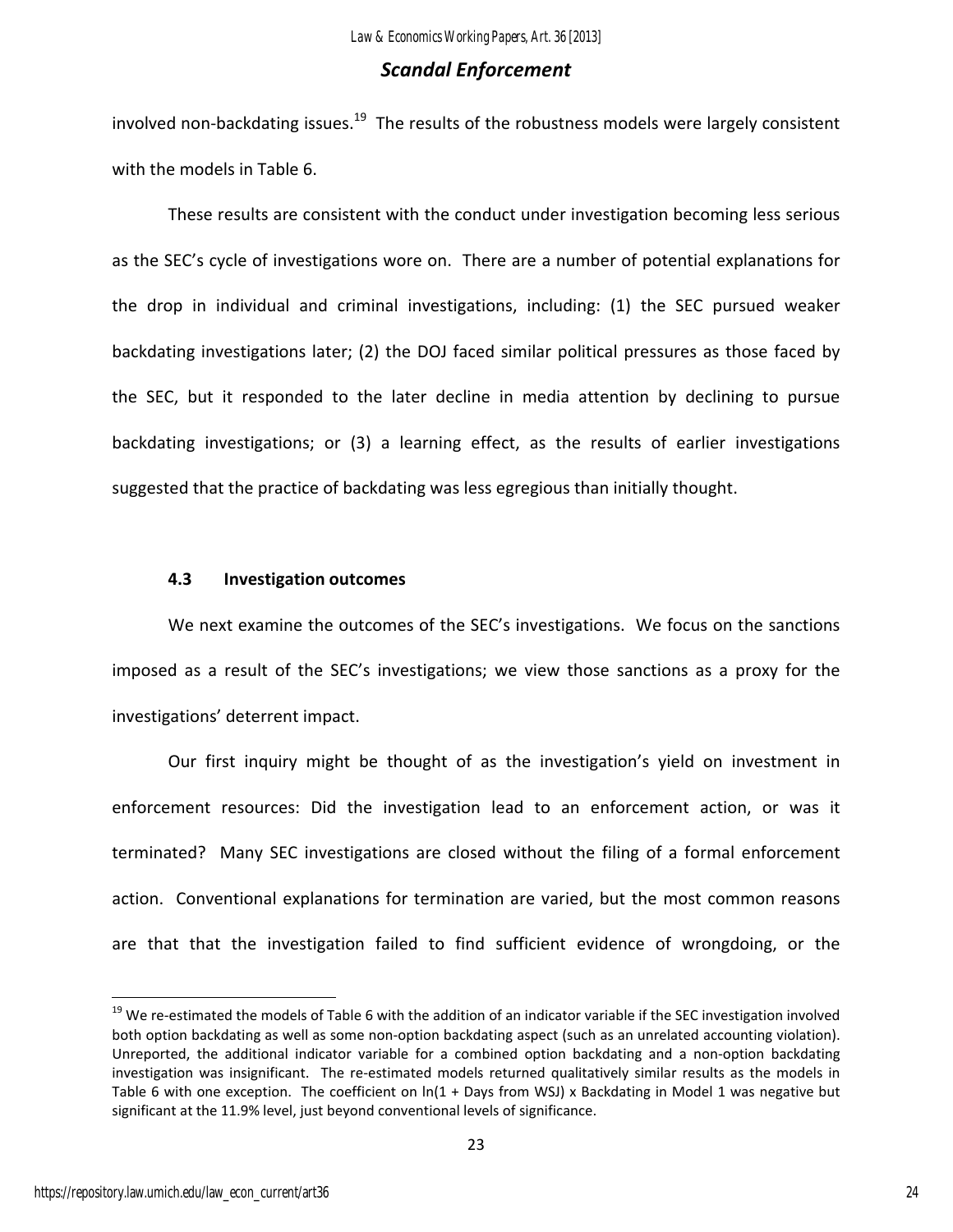wrongdoing was not of sufficient magnitude to warrant further investment of enforcement resources. The pattern of media attention documented in Figure 1, however, raises an alternative rationale for termination: the SEC lost interest once the issue was no longer in the public spotlight.

We employ three measures of the SEC's yield on its investigations. The first, Terminated, is an indicator variable set to equal one if no formal enforcement action was filed. The second, No Monetary Penalty, is a broader measure set to equal one if the investigation was terminated without the filing of an enforcement action *or* if an enforcement action was filed, but settled for no monetary penalty. This variable is set to equal zero if an enforcement action is filed that leads to any monetary penalty. The third, Individual Settlement, is the incidence of individual settlements stemming from the SEC investigation (typically corporate officers), set to one if an individual agreed to a settlement and zero otherwise.

Table 7 reports the incidence of Terminated, No Monetary Penalty investigations, and Individual Settlements for accounting and backdating SEC investigations during the Pre, Early, and Late Frenzy periods. In the Pre-Frenzy period, the incidence of Terminated and No Monetary Penalty investigations was greater for accounting investigations (significant at the 10% level, however, only for No Monetary Penalty investigations). By the Late Frenzy period, however, the incidence of Terminated and No Monetary Penalty investigations was greater for backdating investigations (at the 5% and 10% levels respectively). Compared with accounting investigations, backdating investigations yield progressively weaker sanctions across the three time periods. Similarly, the incidence of Individual Settlements diminished for backdating investigations relative to accounting investigations during the Early and Late Frenzy periods (the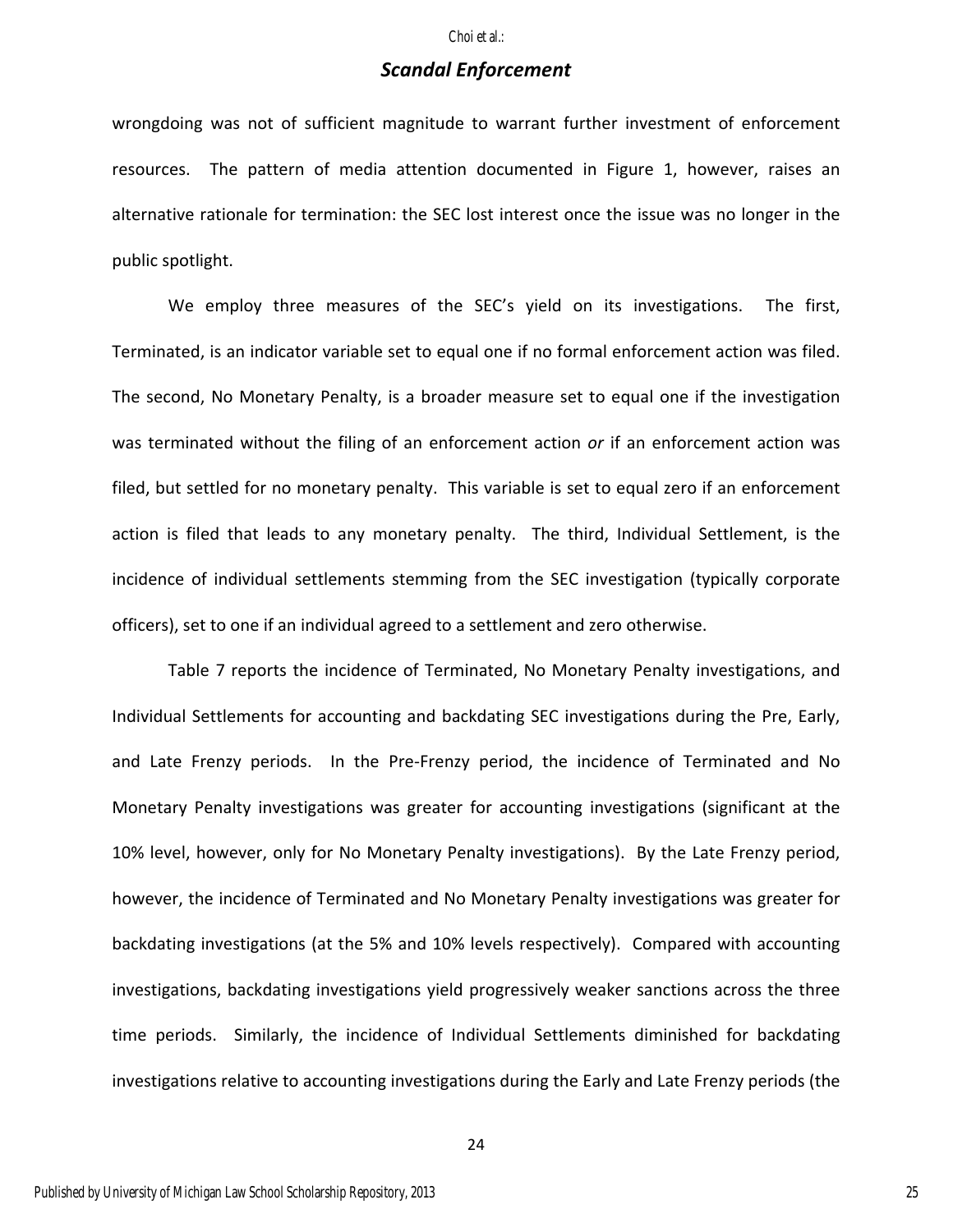difference between accounting and backdating scandals was significant, however, only in the Early Frenzy period at the 5% level).

### **[Insert Table 7 here]**

As a multivariate test, these variables are used as the dependent variables in logistic regressions (for Terminated, No Monetary Penalty, and Individual Settlement) using the same independent variables as used in the regressions presented in Table 4. The results are presented in Table 8 as Models 1 and 2 (Terminated), Models 3 and 4 (No Monetary Penalty), and Models 5 and 6 (Individual Settlement).

### **[Insert Table 8 here]**

The results from Table 8 offer strong support for the proposition that the SEC's backdating investigations produced diminishing returns as the period wore on relative to accounting investigations. The coefficients for the  $ln(1 +$  Days from WSJ) x Backdating variable is positive and significant at the 5% level in Model 1 (Terminated) and Model 3 (No Monetary Penalty) and negative and significant at the 10% level in Model 5 (Individual Settlement). Thus, as the backdating scandal progressed, the SEC backdating investigations resulted in an increasingly lower likelihood of a formal enforcement action, against both the company and individuals, relative to accounting investigations.

We get similar results when we use the period indicator variables. The coefficients for both the Early Frenzy x Backdating and the Late Frenzy x Backdating interaction variables are positive and significant in both Model 2 (Terminated) and Model 4 (No Monetary Penalty). Measured at the mean of all the other independent variables, a backdating investigation had a 31.2 percentage point greater probability of a Terminated investigation and a 24.8 percentage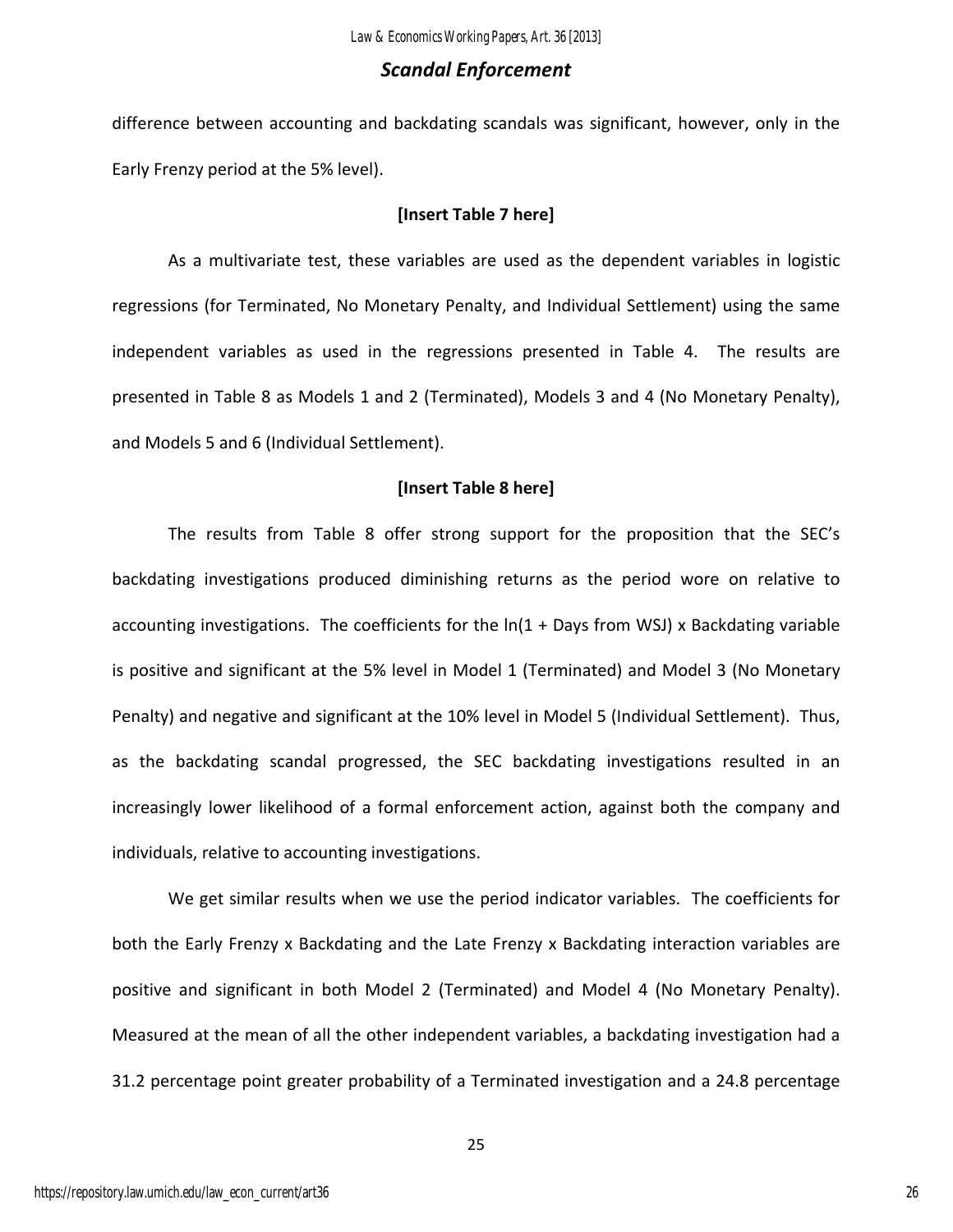point greater probability of a No Monetary Penalty outcome compared with an accounting investigation in the Early Frenzy period (with a similar magnitude difference in the Late Frenzy period). The coefficient for Early Frenzy x Backdating interaction variable is negative and significant at the 5% level in Model 6 (Individual Settlement). Measured at the mean of all the other independent variables, a backdating investigation had a 22.1 percentage point lower probability of an individual settlement compared with an accounting investigation in the Early Frenzy period. F-tests show no significant differences for Backdating between the Early Frenzy and Late Frenzy periods in any of the models.

We performed a number of robustness tests. We used a linear specification of Days from WSJ instead of  $ln(1 + Days$  from WSJ).<sup>20</sup> We used the number of prior news stories on option backdating (Prior News Stories) as an alternate measure of the duration of the backdating scandal.<sup>21</sup> We used a series of time indicator variables instead of the Early and Late Frenzy indicators.<sup>22</sup> We added an indicator variable for backdating investigations that also

 $^{20}$  We re-estimated Models 1 and 3 of Table 8 using Days From WSJ instead of ln(1 + Days from WSJ) and Days From WSJ x Backdating instead of  $ln(1 + Days$  from WSJ) x Backdating. Unreported, we obtained the same qualitative results as in Models 1 and 3.<br><sup>21</sup> We re-estimated Models 1 and 3 of Table 8 using ln(1+Prior News Stories) instead of ln(1 + Days from WSJ) and

ln(1+Prior News Stories) x Backdating instead of ln(1 + Days from WSJ) x Backdating. Prior News Stories is defined as the number of option backdating news stories prior to the first public date of the SEC investigation in question and provides a measure of the amount of public pressure summed over time relating to the option backdating scandal. Unreported, we obtained the same qualitative results as in Models 1 and 3.<br><sup>22</sup> We re-estimated Models 2, 4, and 6 of Table 8 using time indicator variables for May-June 2006, July-August

<sup>2006,</sup> September‐October 2006, November‐December 2006, and for the Year 2007 instead of the Early and Late Frenzy indicator variables (May‐June 2006 is the same as the Early Frenzy indicator variable). We also replaced the Early and Late Frenzy x Backdating interaction terms with corresponding interaction terms between the time indicator variables x Backdating. For Model 2, our regression program (STATA) failed to return standard errors for July‐August 2006 and we dropped this variable and the corresponding interaction term with Backdating. Unreported, in the re‐estimated Model 2, the May‐June 2006 x Backdating, September‐October 2006 x Backdating, and Year 2007 x Backdating interaction terms were positive and significant at the 5%, 1%, and 10% levels respectively, consistent with the results of Table 8. For Model 4, our regression program failed to return standard errors for July‐August 2006, November‐December 2006 and Year 2007 and we dropped these variables and their corresponding interaction terms with Backdating. Unreported, in the re-estimated Model 4, the May-June 2006 x Backdating and September‐October x Backdating were both positive and significant at the 5% levels, consistent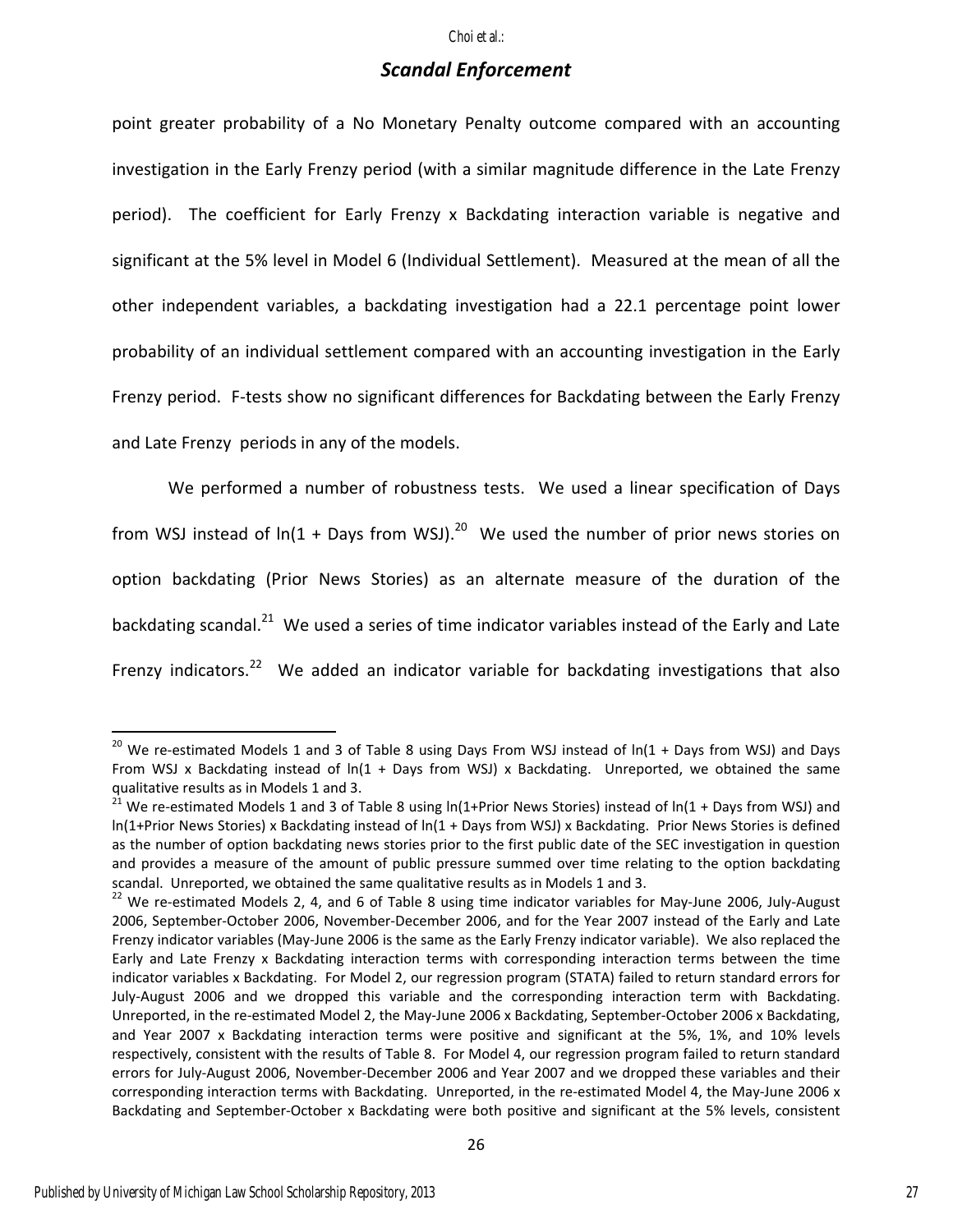involved non-backdating issues.<sup>23</sup> We added an indicator variable for situations where the company first brought the potential securities law violations to the SEC's attention to control for the possibility that the SEC may be more lenient with such companies.<sup>24</sup> We also added an indicator variable for the presence of a private class action or derivative suit based on the same subject matter of the SEC investigation.<sup>25</sup> The results of the robustness models were largely consistent with the models in Table 8.

It is possible that although the SEC terminated more backdating investigations relative

to accounting investigations as the scandal progressed, the SEC may have secured larger

settlements for those backdating scandals that did settle. To test for this possibility, we used

the same independent variables of Models 1 and 2 of Table 8 in an OLS model using  $log(1 +$ 

Total Monetary Settlement with the SEC) as the dependent variable. Unreported, the

<u> 1989 - Johann Stoff, fransk politik (d. 1989)</u>

with the results of Table 8. For Model 6, our regression program failed to return standard errors for July‐August 2006, November‐December 2006 and Year 2007 and we dropped these variables and their corresponding interaction terms with Backdating. Unreported, in the re‐estimated Model 6, the May‐June 2006 x Backdating and September‐October x Backdating were negative and significant at the 5% and 10% levels respectively, consistent

with the results of Table 8.<br><sup>23</sup> We re-estimated the models of Table 6 with the addition of an indicator variable if the SEC investigation involved both option backdating as well as some non‐option backdating aspect (such as an unrelated accounting violation). Unreported, the additional indicator variable for a combined option backdating and a non‐option backdating investigation was insignificant. The re-estimated models returned qualitatively similar results as the models in Table 8 with two exceptions. The coefficient on  $ln(1 + Days$  from WSJ) x Backdating in Model 1 was positive but significant at the 10.9% level, just beyond conventional levels of significance. The coefficient on ln(1 + Days from

WSJ) x Backdating in Model 5 was negative but not significantly different from zero.<br><sup>24</sup> In all six re-estimated models of Table 8 with the addition of an indicator variable for where the company first brought the potential securities law violations to the SEC's attention (Internal), the coefficient on Internal was not significantly different from zero. The re-estimated models returned qualitatively similar results as the models in Table 8 with two exceptions. The coefficient on  $ln(1 + Days$  from WSJ) x Backdating in Model 1 was positive but significant at the 14.3% level, beyond conventional levels of significance. The coefficient on ln(1 + Days from WSJ) x Backdating in Model 5 was negative but not significantly different from zero.<br><sup>25</sup> In the re-estimated Models 1 and 2 (Terminated) and 4 (Zero), the coefficients on the presence of a private suit

<sup>(</sup>Private Suit) were negative and significant at the 1% levels. Private Suit was dropped from the re‐estimated Model 3 because the presence of a private suit correlated perfectly with a SEC investigation that did not result in a No Monetary Penalty outcome. In the re‐estimated Models 5 and 6 (Individual Settlement), the coefficient on Private Suit was positive and significant at the 1% level. The re‐estimated models returned qualitatively similar results as the models in Table 8 with two exceptions. The coefficient on  $ln(1 + Days$  from WSJ) x Backdating in Model 1 was positive but significant at the 11.8% level, just beyond conventional levels of significance. The coefficient on ln(1 + Days from WSJ) x Backdating in Model 5 was negative but not significantly different from zero.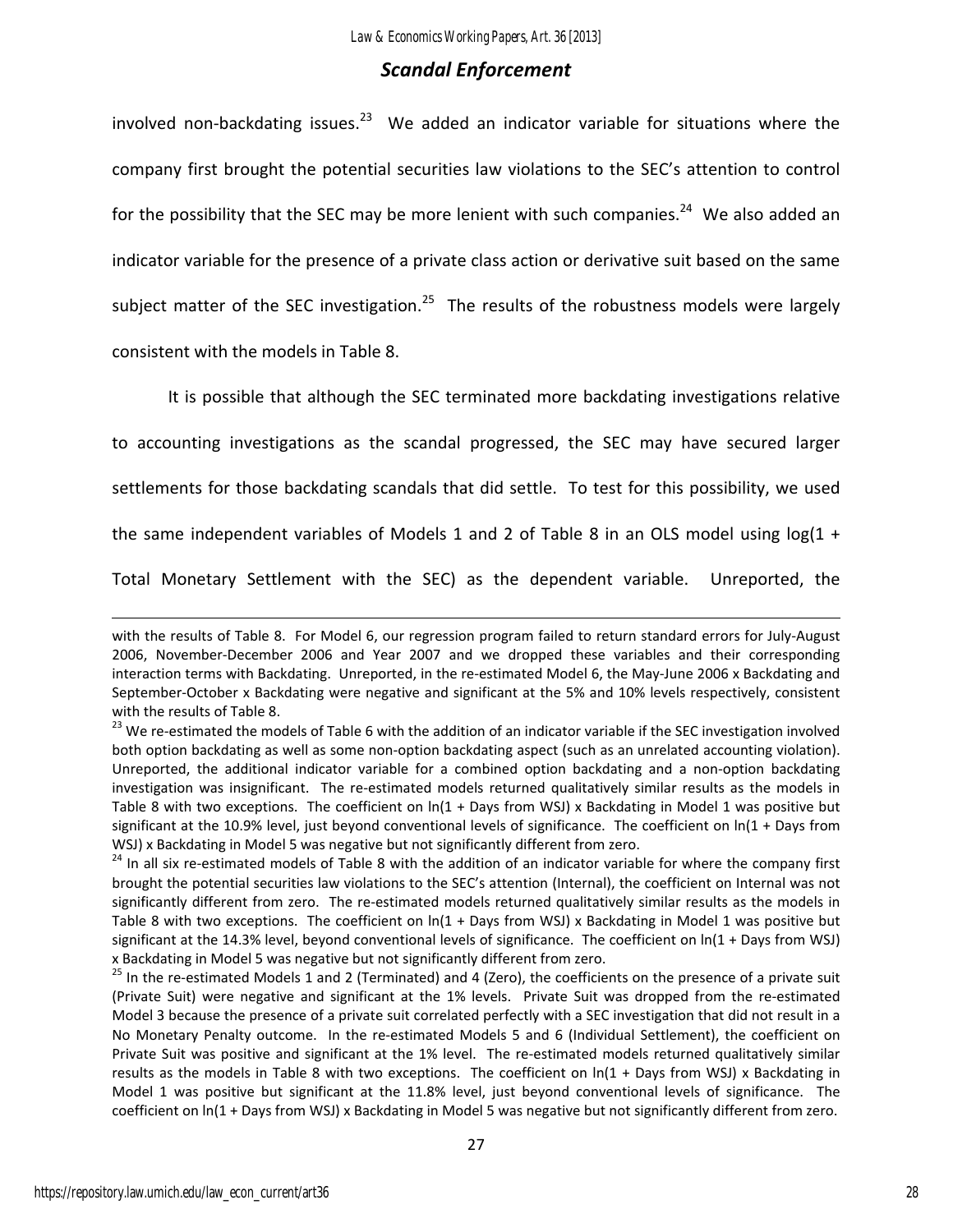coefficient on ln(1 + Days from WSJ) x Backdating was negative and significant at the 5% level. We also used the same independent variables of Models 1 and 2 of Table 8 in an OLS model using the Total Monetary Settlement with the SEC over Market Capitalization ratio as the dependent variable.<sup>26</sup> Unreported, the coefficient on  $ln(1 +$  Days from WSJ) x Backdating was again negative although now significant at only the 10% level. If anything, the total monetary penalty of those backdating investigations that settled diminished relative to accounting investigation settlements as the scandal progressed. The coefficient on Early Frenzy x Backdating and Late Frenzy x Backdating were both negative but significant at only the 12.4% and 12.1% levels respectively, beyond conventional levels of significance.

#### **4.4 Economic significance of the investigations**

The prior regressions show a consistent pattern of declining impact for the SEC's backdating investigations relative to accounting investigations. One explanation for that decline is that the SEC pursued weaker cases as the scandal wore on, and that those cases naturally had a declining impact. A competing explanation would be that the SEC lost interest in the investigations after the media furor over the practice subsided, leading the agency to be more willing to terminate the investigations or settle them on the cheap.

In an effort to distinguish between these two explanations, we assess the economic significance of option backdating cases. Here we use the magnitude of the accounting error underlying the backdating or accounting investigation, as reflected in the restatement or other

<sup>&</sup>lt;sup>26</sup> The mean Total Monetary Settlement with the SEC to Market Capitalization ratio for the accounting investigations that settled in our dataset was 0.010; the mean Total Monetary Settlement with the SEC to Market Capitalization ratio for the backdating investigations that settled in our dataset was 0.004 (difference significant at the 5% level).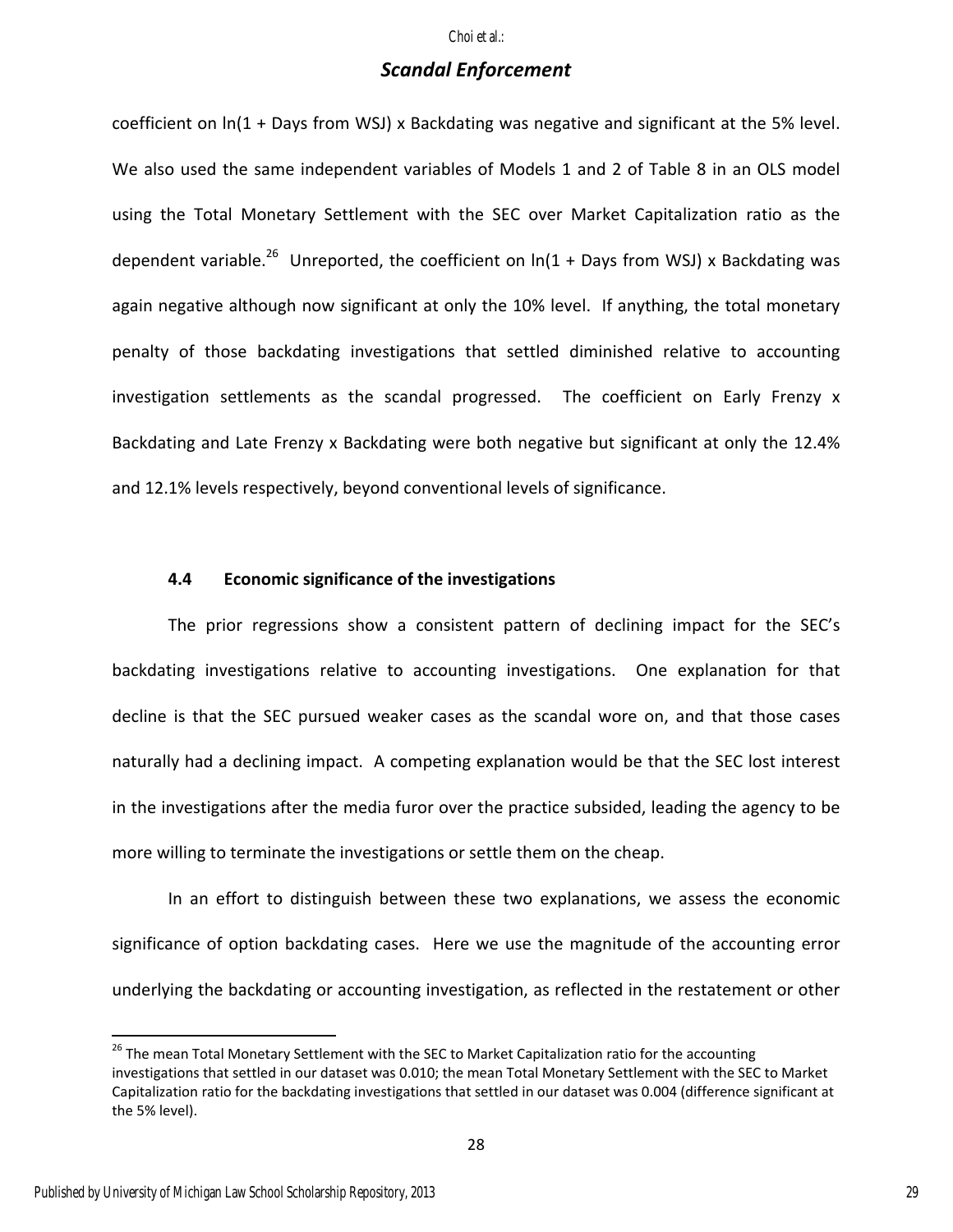correction of financial statements by the company, as our proxy for economic significance. We define the magnitude of the accounting error as either the size of any restatement or, in the absence of a restatement, the size of the accounting error as reported by the company**.** We assume that the magnitude of the error is determined solely by the actual extent of the issuer's underlying backdating or accounting problem and not directly by the SEC investigation itself.

If the SEC pursued weaker cases, we expect the magnitude of the accounting error for backdating cases to become smaller as the backdating scandal progressed relative to the magnitude of the error in accounting investigations. If the SEC lost interest, there should be no change in magnitude. Table 9 reports that the mean error is greater for backdating investigations compared with accounting investigations in the Pre‐Frenzy period (although the difference is not significant). By the Late Frenzy period, the mean error is greater for accounting investigations (difference significant at the 5% level).

## **[Table 9 here]**

As a multivariate test, we estimate an ordinary least squares regression with the log of the magnitude of the accounting error as our dependent variable with robust standard errors. We use the same independent variables as the models above. We present the results in Table 10.

## **[Table 10 here]**

The results show diminishing economic significance for the backdating investigations over time relative to accounting investigations. In Model 1, the coefficient for the Backdating variable is positive and significant, but the interaction variable  $ln(1 +$  Days from WSJ) x Backdating is negative and significant at the 1% level. The regression with period indicator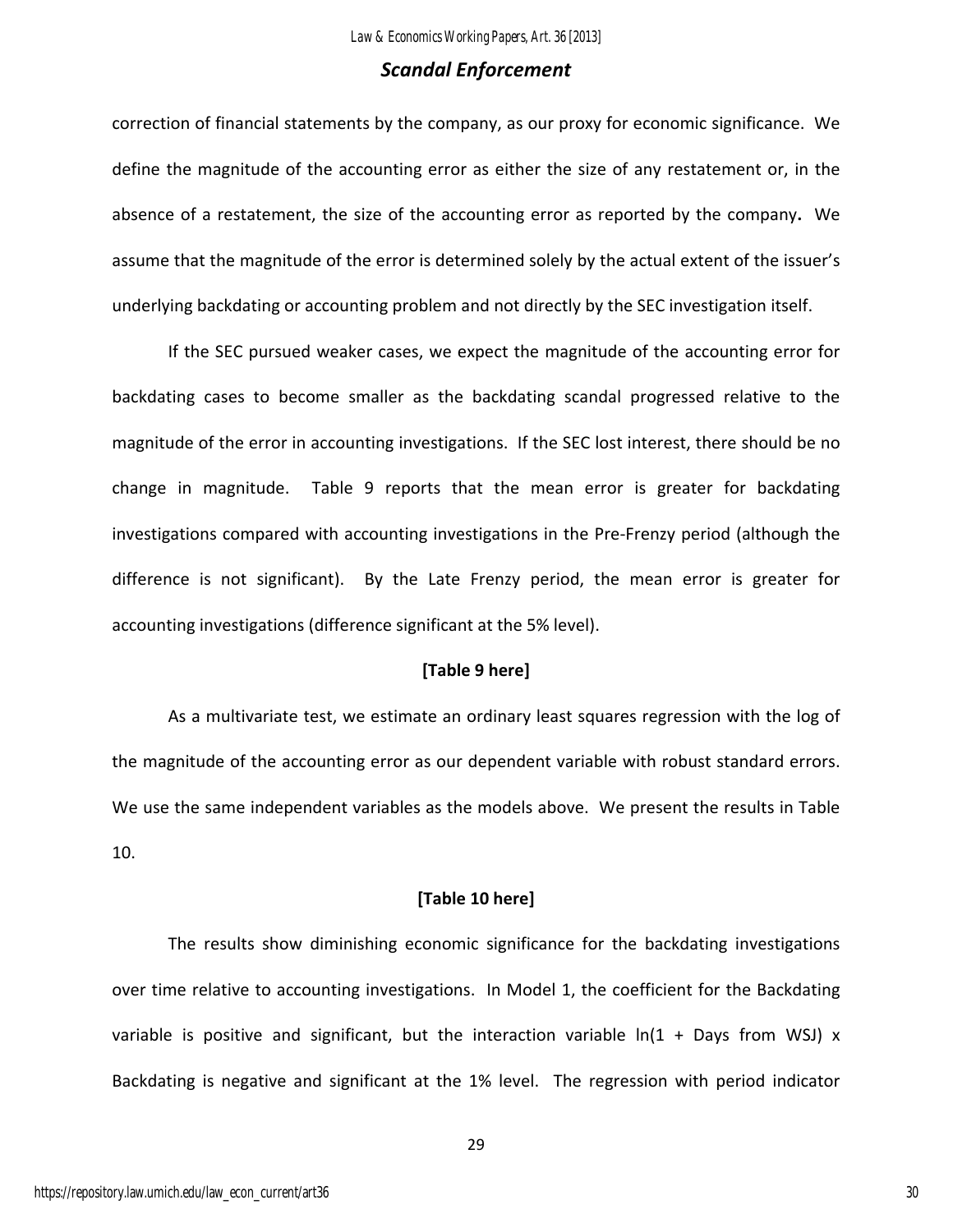## *Scandal Enforcement*

variables reported in Model 2 produce similar results. The coefficients on Early Frenzy x Backdating and Late Frenzy x Backdating are negative and significant at the 5% and 1% levels respectively. The SEC apparently pursued only the biggest backdating investigations before the onslaught of media attention, but pursued smaller cases as the period wore on. This result is consistent with the tepid reactions of the stock market in the later period documented above. This result also suggests that the weaker stock market reactions to backdating investigations later in the period is not driven entirely by market anticipation; small cases produced smaller reactions from the stock market.

The declining economic significance of the SEC's backdating investigations also suggests that the declining impact of the SEC's investigations reflects case selection, rather than the vigor with which the SEC pursued its investigations. If the later investigations pursued backdating of smaller magnitude, it is no surprise that they lead to greater likelihood of termination and smaller penalties for those cases in which enforcement actions are filed. On the other hand, the drop in the magnitude of SEC backdating investigations relative to accounting investigations indicates that the SEC's shift away from accounting investigations resulted in an increasingly high opportunity cost. Instead of going after an additional accounting investigation of greater economic significance, the SEC chose to pursue backdating investigations.

#### **5. Robustness**

One alternative explanation for the drop off in non‐backdating investigations may be due to a drop in the background level of securities law violations. Although the background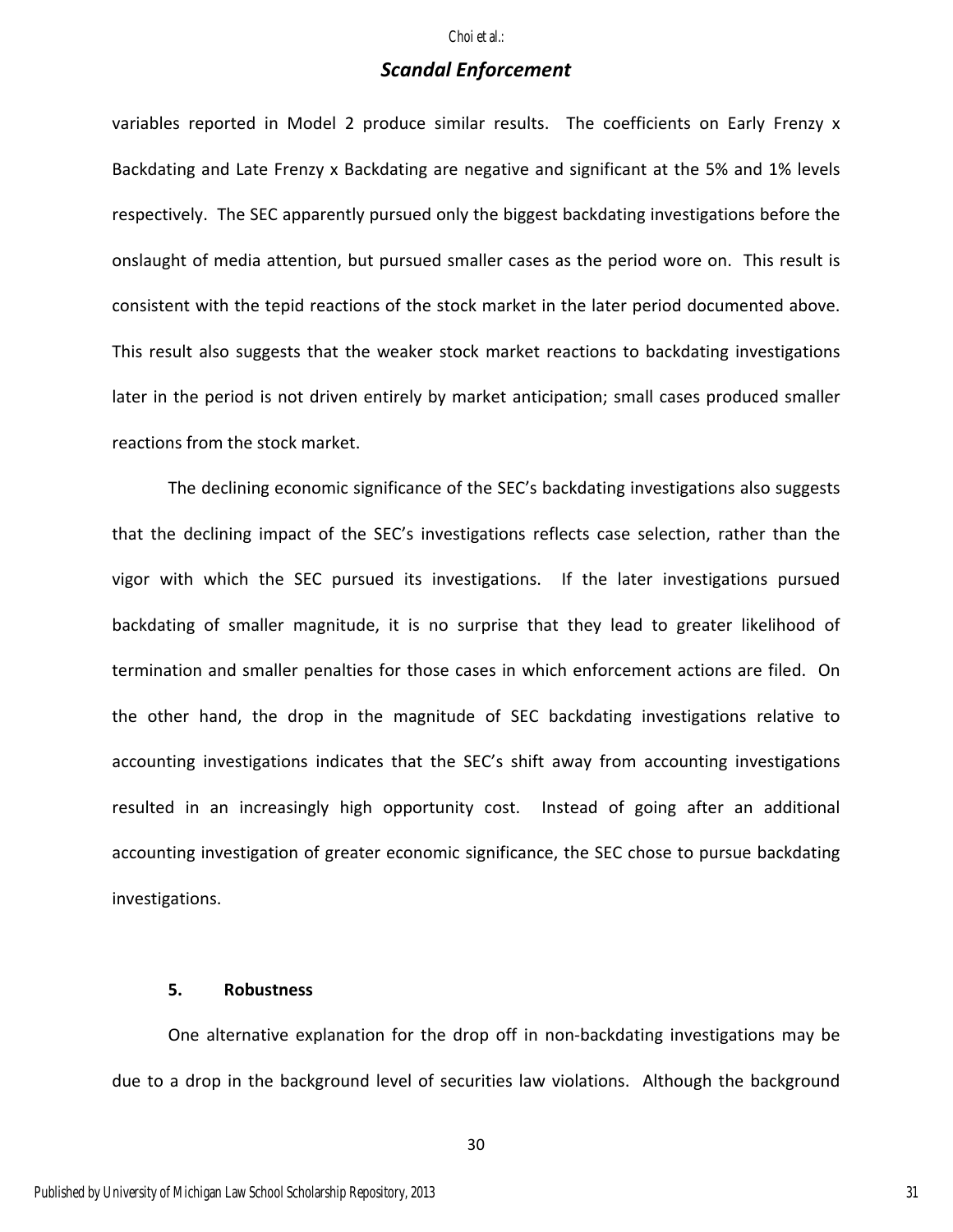level of securities law violations is unobservable, we can track the number of restatement announcements per month as identified by Audit Analytics. Table 11 reports that there is no significant difference in the mean number of restatement announcements per month across the three time periods, supporting the view that there was no decline in the background level of securities law violations.

## **[Insert Table 11 here]**

Another question raised by our reliance on other SEC accounting investigations as our baseline of comparison is the possibility that the SEC was investigating other types of misconduct during the Early Frenzy and Late Frenzy periods. If this were true, it would provide an alternative explanation for the drop in accounting investigations during this time. To assess this possibility we collected data on *all* SEC investigations of public companies during this period using public disclosures in newspapers or SEC filings. In addition to backdating and accounting issues, the SEC investigations involved Non‐Accounting Disclosure, Foreign Corrupt Practices Act (FCPA), insider trading (if the corporation was a subject of investigation), forward‐ looking information and projections, Food and Drug Administration (FDA) related disclosures, Regulation FD, trading and market manipulation issues, mergers, and other investigations. (Investigations involving exclusively individuals are still excluded, as they are not directly comparable.) This sample differs from sample used for our primary analysis in that it also includes smaller public companies traded in the OTC market, for which CRSP data is not available. Consequently, we do not have stock price data for this more comprehensive sample.

We re-created our regression analysis of investigation intensity and outcomes, presented above in Tables 6 and 8 for the smaller sample. We replace ln(Market Cap.) with an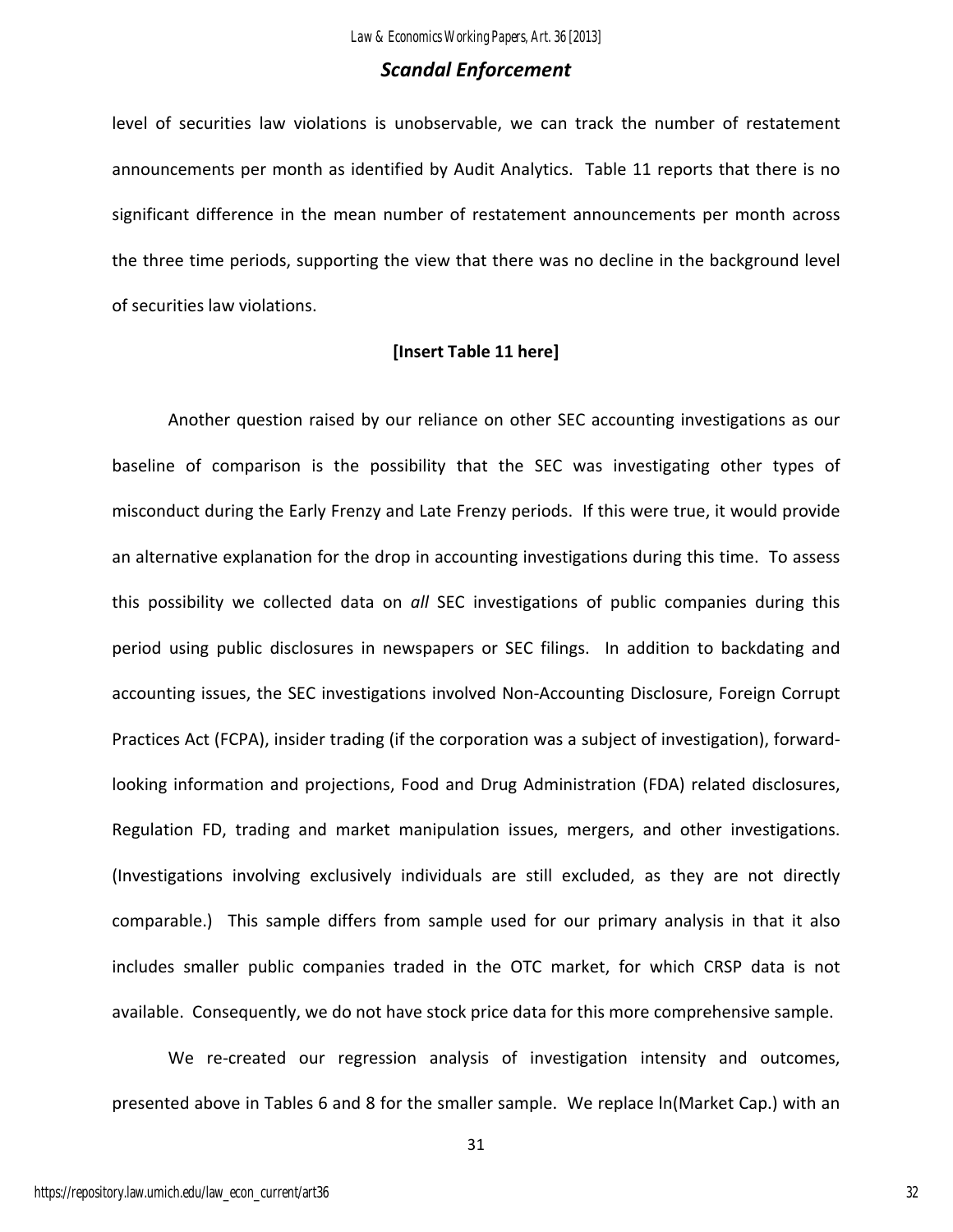indicator variable for whether CRSP data exists for the company subject to SEC investigation and add indicator variables for the subject matter of the investigation with Other as the base category.<sup>27</sup> Looking first at the presence of an individual as part of the investigation, or a criminal investigation by DOJ, we obtained similar qualitative results as those presented in Table  $6^{28}$  We then compared the outcomes of the backdating investigations with all other investigations and obtained similar qualitative results as those presented in Table  $8.^{29}$  These results are consistent with the hypothesis that the backdating investigations were increasingly of marginal impact as the scandal wore on relative to other investigations that the SEC was conducting during this period.

### **6. Conclusion**

 $^{27}$  We cannot recreate the event studies from Tables 3 and 4 due to the lack of stock price data. We lack data on individual settlement outcomes and amounts and cannot recreate the models in Table 10. We cannot assess the magnitude of the conduct under investigation because many of the investigations in this sample do not involve

accounting errors and thus are unable to recreate Table 12.<br><sup>28</sup> Unreported, in the regressions of re-estimated Table 6, the coefficients for the Backdating variable are positive and significant in all four models. The initial backdating investigations attracted more intrusive scrutiny than other investigations launched during this period. The coefficients for the  $ln(1 + Days$  from WSJ) x Backdating interaction variables, however, are negative and significant at the 5% and 1% levels respectively in Model 1 (Individual Investigation) and Model 3 (DOJ Investigation). When we use our indicator variables for our three periods, we find a negative and significant coefficient for the Late Frenzy x Backdating variable at the 5% and 1% levels in Model 2 (Individual Investigation) and Model 4 (DOJ Investigation) respectively, suggesting that the smaller number of backdating investigations launched during this period got less attention when compared to the SEC's other investigations during this period.<br><sup>29</sup> Unreported, in the re-estimated models of Table 8, the coefficient for the ln(1 + Days from WSJ) x Backdating

variable is positive and significant in Model 1 (Terminated) and Model 3 (Zero) at the 5% and 1% levels respectively. Similarly, the coefficient for the ln(1 + Days from WSJ) x Backdating variable is negative and significant at the 5% level in Model 5 (Individual Settlement). The results are similar for the models with the period indicator variables. The coefficients for both the Early Frenzy x Backdating and the Late Frenzy x Backdating interaction variables are positive and significant in Model 2 (Terminated) and Model 4 (Zero). Similarly, the coefficient for the Late Frenzy x Backdating interaction variable is negative and significant at the 5% level in Model 6 (Individual Settlement). So compared to all other investigations of public companies during these periods, SEC investigations into backdating were more likely be terminated or to result in no monetary sanction as the backdating scandal progressed; even those backdating cases that resulted in a positive monetary sanction returned a lower sanction in the Late Frenzy period.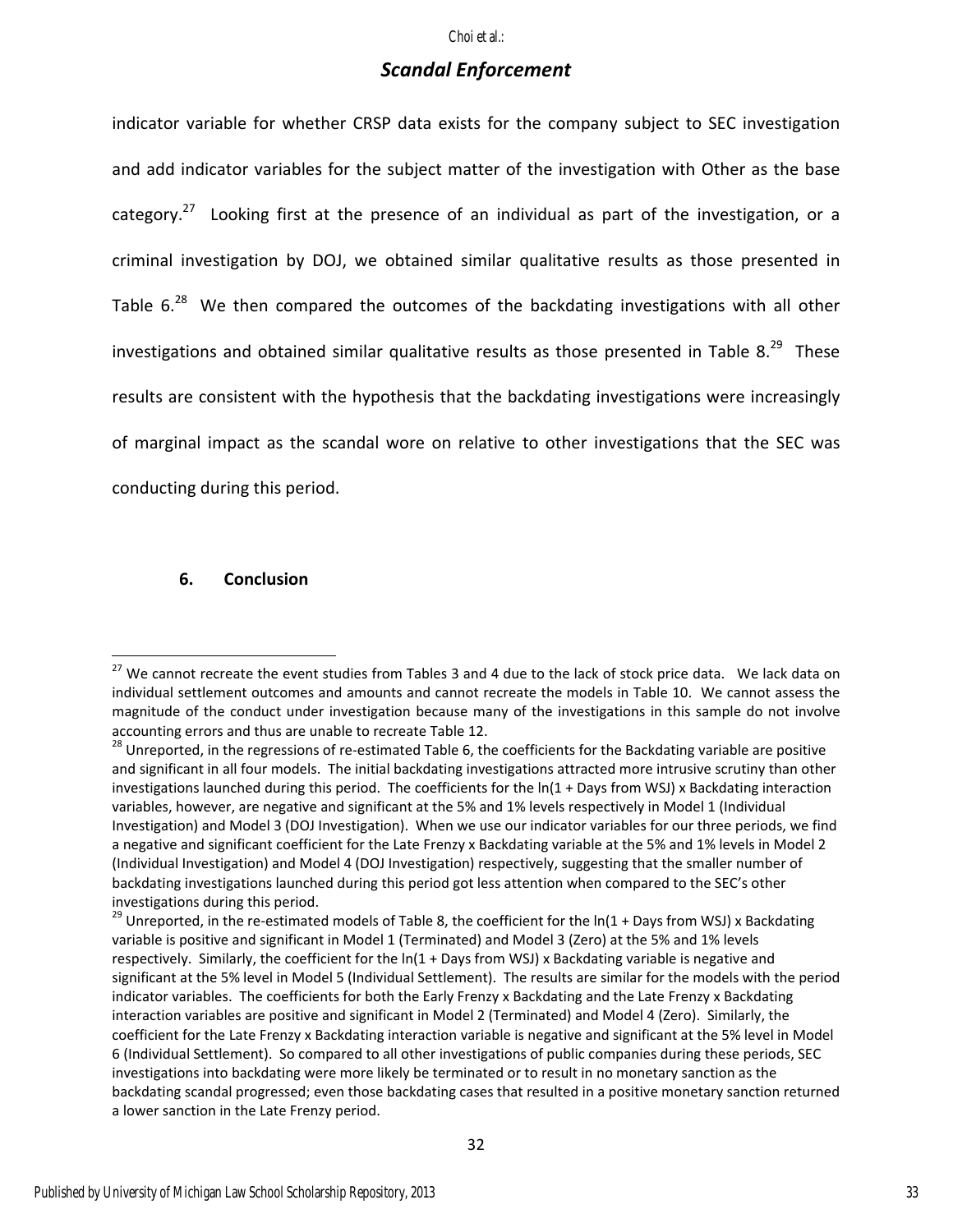The SEC is an independent agency, but its independence from the executive branch does not mean that it is independent from political currents. The populist outrage that drew the interest of the press to the option backdating story was also likely to whet the enforcement appetite of the SEC. Media attention may serve as an easily accessible proxy for popular opinion, and more importantly, the interest level of members of Congress. Members of Congress are influenced by salience like everyone else; Congress is likely to demand that the SEC be "doing something" if financial wrongdoing has found its way to the front pages of the newspaper. And Congress determines the agency's funding level.

We test the hypothesis that the SEC responds to the salience of financial wrongdoing in determining its enforcement priorities. Our findings are generally consistent with that hypothesis. Our study shows that the backdating investigations crowded out alternative investigative possibilities, but only after the media put a spotlight on the practice. We find that the stock market reaction to backdating investigations declined over time as the scandal progressed. The SEC was less likely to include individuals in its investigations, and federal prosecutors were less inclined to pursue criminal investigations. We also find that the consequences of the SEC's backdating investigations declined as the scandal wore on. The SEC was more likely to terminate later investigations, and the SEC was more likely to come away with no monetary penalty. Whatever the impetus for the SEC's backdating investigations, the evidence presented here suggests that the investigations foregone were likely to have more substantial impact than the backdating investigations that were pursued.

The most plausible explanation for this decline in the consequences of the SEC's backdating investigations is case selection. We find that the SEC's backdating investigations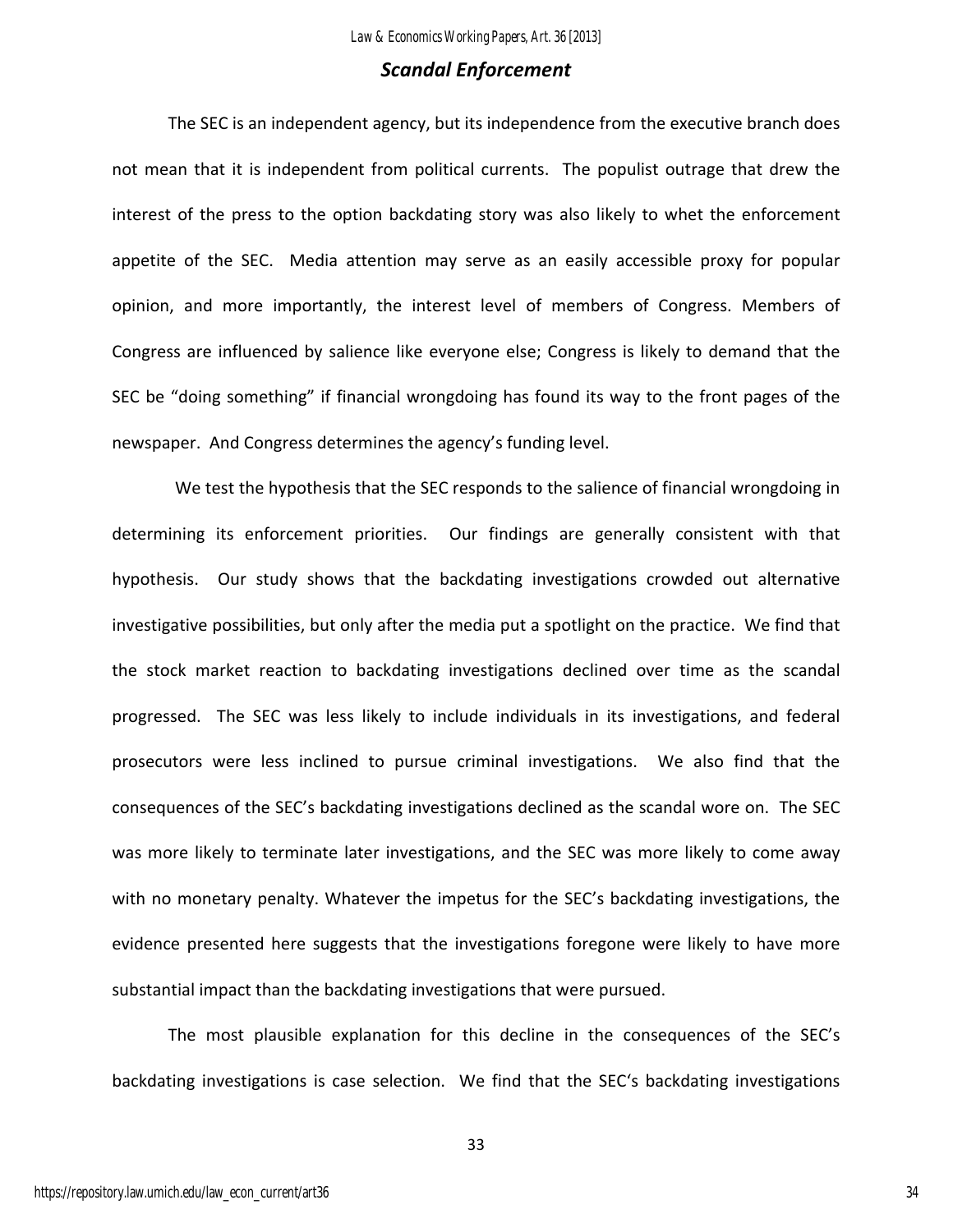## *Scandal Enforcement*

focused on smaller accounting errors later in the cycle of investigations. Smaller cases produced smaller consequences. Our conclusions hold whether we focus on just accounting investigations as our baseline of comparison, which we argue is the most similar comparator, or the expanded set of all SEC investigations of public companies.

One response to our opportunity cost argument is that even smaller cases may send a "signal" to the marketplace that the SEC is focused on backdating. Such a signal may increase overall deterrence, particularly in light of the public interest in backdating. Our event study results, however, show that the market reacted far less negatively to later option backdating SEC investigations. If a strong deterrent message was being sent by the SEC, the market did not perceive it. And any deterrent signal that was being sent was likely diluted by the lower settlements and penalties imposed in those later cases, unless no one was paying attention at that point. Moreover, the practice of backdating was unlikely to continue, given the rule changes adopted by the SEC in the wake of the Sarbanes‐Oxley Act that made future instances of backdating unlikely—reducing the societal value of any deterrence signal relating to backdating.<sup>31</sup> The SEC, nonetheless, may seek to send a signal more generally that regardless of whether the specific prohibited activity remains a problem in the marketplace, the SEC will pursue future wrongdoing of any kind relentlessly. Although this broader form of deterrent signal is possible, we question its strength given the dilution of the signal from the SEC's poor performance in the later backdating investigations.

<sup>&</sup>lt;sup>31</sup> The Sarbanes Oxley Act of 2002 requires senior management, among others, at public companies must report option grants with two business days of the grant date. See Securities Exchange Act of 1934 § 16(a)(2)(C); Rule 16a‐3, Securities Exchange Act of 1934.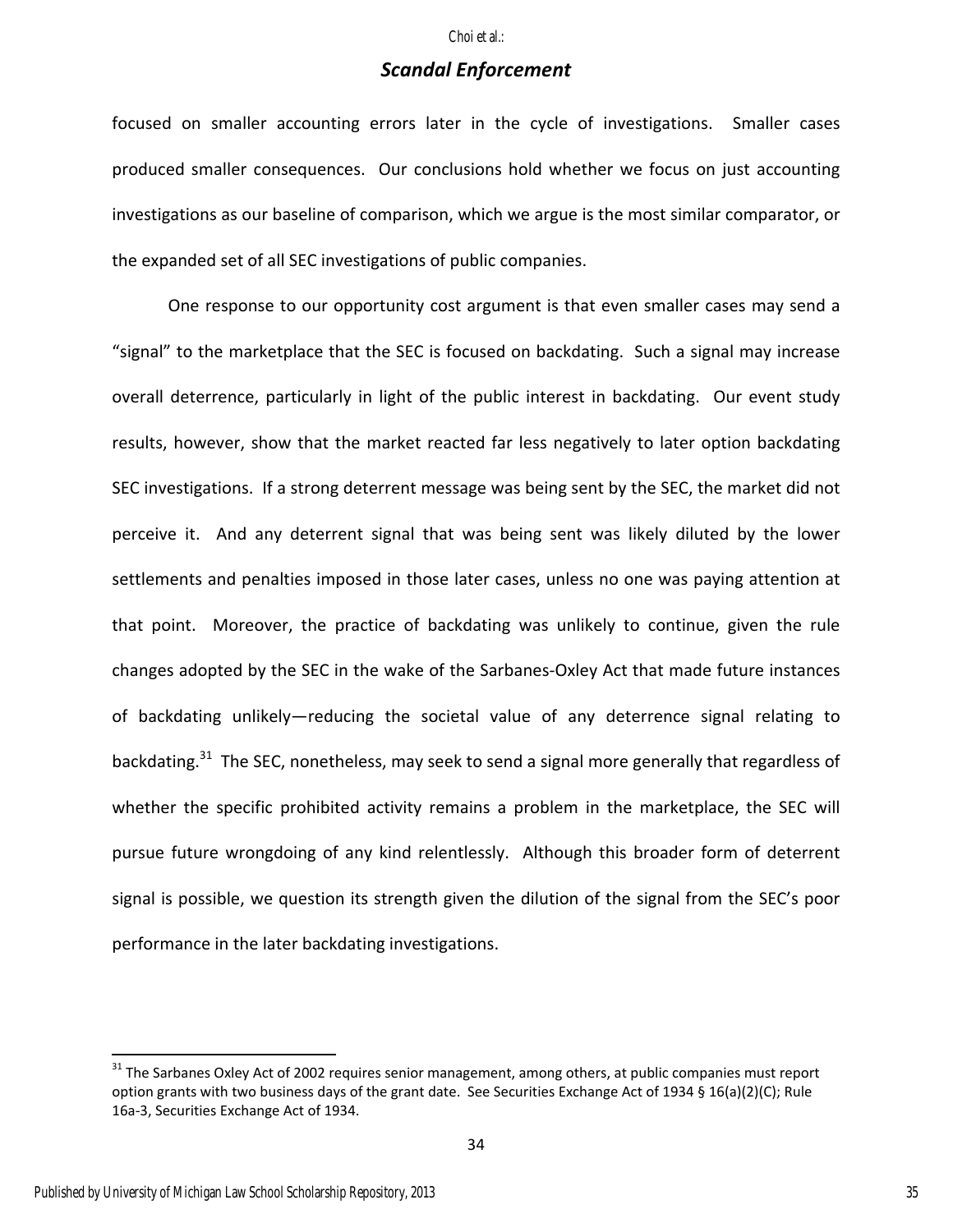Another response is that the SEC may have been casting a wide net initially and using its early option backdating investigations to gather information on the breadth and severity of the problem. The agency may then use this information to fine tune its later backdating enforcement actions. Such an initial strategy would predict that the initial SEC investigationswhen the SEC is learning about option backdating—would vary widely in quality, but that the SEC should become more focused in its later cases once it gains information and expertise on option backdating. We find exactly the opposite. The initial backdating investigations are the strongest. And far from learning about the breadth and severity of option backdating and using this information to focus on only the most egregious backdating cases, the SEC pursues progressively weaker backdating investigations over time.

The SEC's response to option backdating suggests that it is not immune to the political imperative to "do something." The question is whether the SEC's response to scandal tends toward overreaction, with attendant opportunity costs in the form of foregone investigations, which may undermine deterrence. It is impossible to know which accounting and other investigations were not pursued because the SEC was occupied with backdating, but our analysis suggests that the SEC's zeal for backdating investigations may have carried a real opportunity cost.

https://repository.law.umich.edu/law\_econ\_current/art36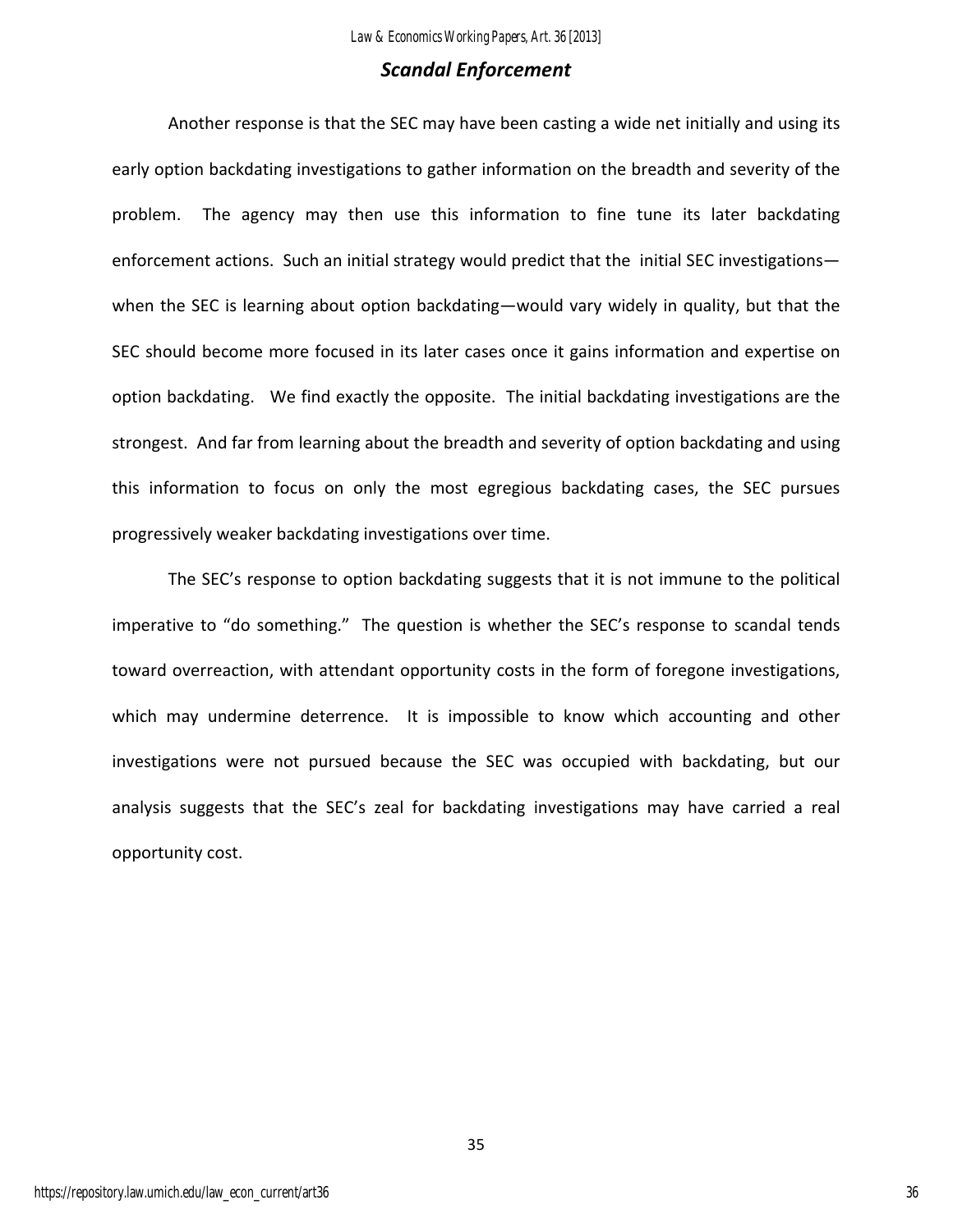## **References**

- Aboody, D. and R. Kasznik, 2000. CEO Stock Option Awards and the Timing of Corporate Voluntary Disclosures, Journal of Accounting and Economics 29, 73‐100.
- Bebchuk, L., Y. Grinstein and U. Peyer, 2010. Lucky CEOs and Lucky Directors, 65 Journal of Finance, 2363‐2401.
- Bernile, G., and G. Jarrell, 2009. The impact of the options backdating scandal on shareholders, Journal of Accounting and Economics 47, 2‐26.
- Bickley, J.M. and G. Shorter, 2008. Stock Options: The Backdating Issue. Congressional Research Service Report for Congress. http://www.policyarchive.org/handle/10207/bitstreams/3185.pdf
- Bizjak, J., M. Lemmon and R. Whitby. 2009. Option Backdating and Board Interlocks, The Review of Financial Studies 22, 4821‐4847.
- Carow, K., R. Heron, E. Lie, and R. Neal, 2009. Option Grant Backdating Investigations and Capital Market Discipline, Journal of Corporate Finance 15, 562‐572.
- Center for Financial Research and Analysis, 2006. Options Backdating Which Companies are at Risk?.
- Chauvin, K.W. and C. Shenoy, 2001. Stock Price Decreases prior to Executive Stock Option Grants, Journal of Corporate Finance, 7, 53‐76.
- Choi, S.J., K.K. Nelson, and A.C. Pritchard, 2009. The Screening Effect of the Private Securities Litigation Reform Act, J. Empirical Legal Studies 6, 35‐68.
- Choi, S.J. and A.C. Pritchard, 2003. Behavioral Economics and the SEC, 56 Stan. L. Rev. 1‐73.
- Collins, D., G. Gong and H. Li, 2005. The Effect of the Sarbanes‐Oxley Act on the Timing Manipulation of CEO Stock Option Awards. Working Paper, University of Iowa.
- Collins, D., G. Gong and H. Li, 2009. Corporate Governance and Backdating of Executive Stock Options. Contemporary Accounting Research, 26, 403‐45.
- Cox, J.D., Thomas, R.S., and Kiku, D., 2005. Public and Private Enforcement of the Securities Laws: Have Things Changed Since Enron? Notre Dame L. Rev., 80, 893‐908.
- Cox, J.D., Thomas, R.S., and Kiku, D., 2003. SEC Enforcement Heuristics: An Empirical Inquiry. Duke L. J. 53, 737‐779.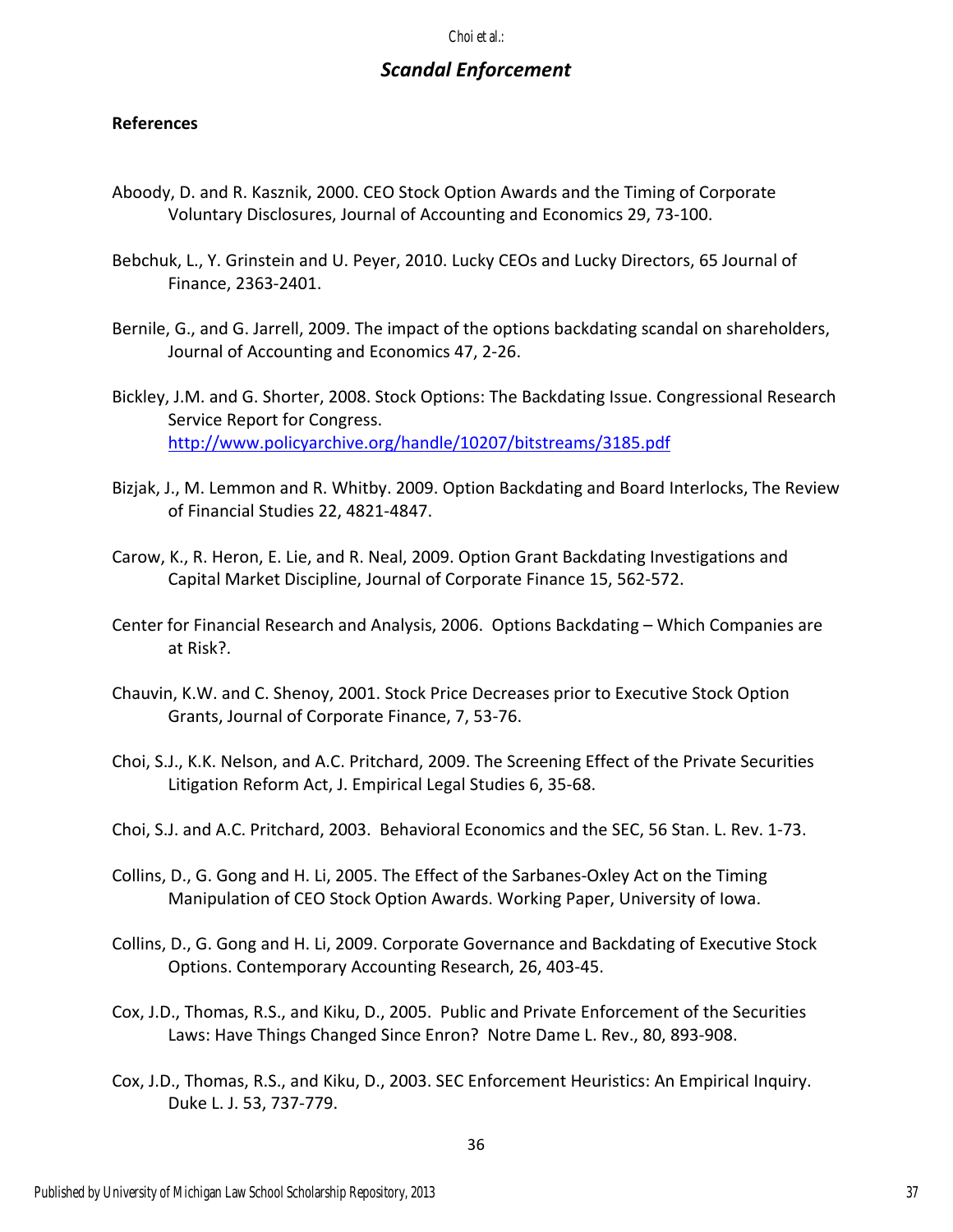Dash, E., 2006. Gilded Paychecks: Dating Games. The New York Times, June 19.

- Dierker, M. and T. Hemmer, 2007. On the Benefits of Backdating, Working Paper, University of Houston.
- Efendi, J., Files, R., Ouyang, B. and E.P. Swanson, 2010. Is Option Backdating Efficient Contracting or Compensation Fraud? Evidence from Executive Turnover, Working Paper, University of Texas at Arlington.
- Forelle, C. and J. Bandler, 2006. The Perfect Payday -- Some CEOs reap millions by landing stock options when they are most valuable; Luck ‐‐ or something else? Wall St. J. A1 (March 18).
- Gande, A. and C. Lewis, 2009. Shareholder‐Initiated Class Action Lawsuits: Shareholder Wealth Effects and Industry Spillovers, Journal of Financial and Quantitative Analysis 44, 823‐ 850.
- Heron, R. and E. Lie, 2007. Does backdating explain the stock price pattern around executive stock option grants? Journal of Financial Economics 83, 271‐295.
- Heron, R. and E. Lie, 2009. What Fraction of Stock Option Grants to Top Executives Have Been Backdated or Manipulated? Management Science 55, 513‐525.
- Johnston, D., 2004. Tech Company Settled Tax Case Without an Audit, New York Times (August 10).
- Karpoff, J., D. S. Lee and G. S. Martin, 2008a. The Cost to Firms of Cooking the Books, Journal of Financial and Quantitative Analysis 43, 581‐612.
- Karpoff, J., D. S. Lee and G. S. Martin, 2008b. The Consequences to Managers for Financial Misrepresentation, Journal of Financial Economics 88, 193‐215.
- Lie E., 2005. On the Timing of CEO Stock Option Awards, Management Science 51, 801‐812.
- Mahmudi, H. and H. Gao, 2008. Backdating Executive Stock Option Grants: An Agency Problem or Just Efficient Contracting? Working Paper, University of Toronto.
- Maremont, M., 2005. *Authorities Probe Improper Backdating of Options ‐‐‐ Practice Allows Executives To Bolster Their Stock Gains; A Highly Beneficial Pattern*, Wall St. J. A1 (November 11).
- Minnick, K. and M. Zhao, 2009. Backdating and Director Incentives: Money or Reputation? The Journal of Financial Research 32, 449‐477.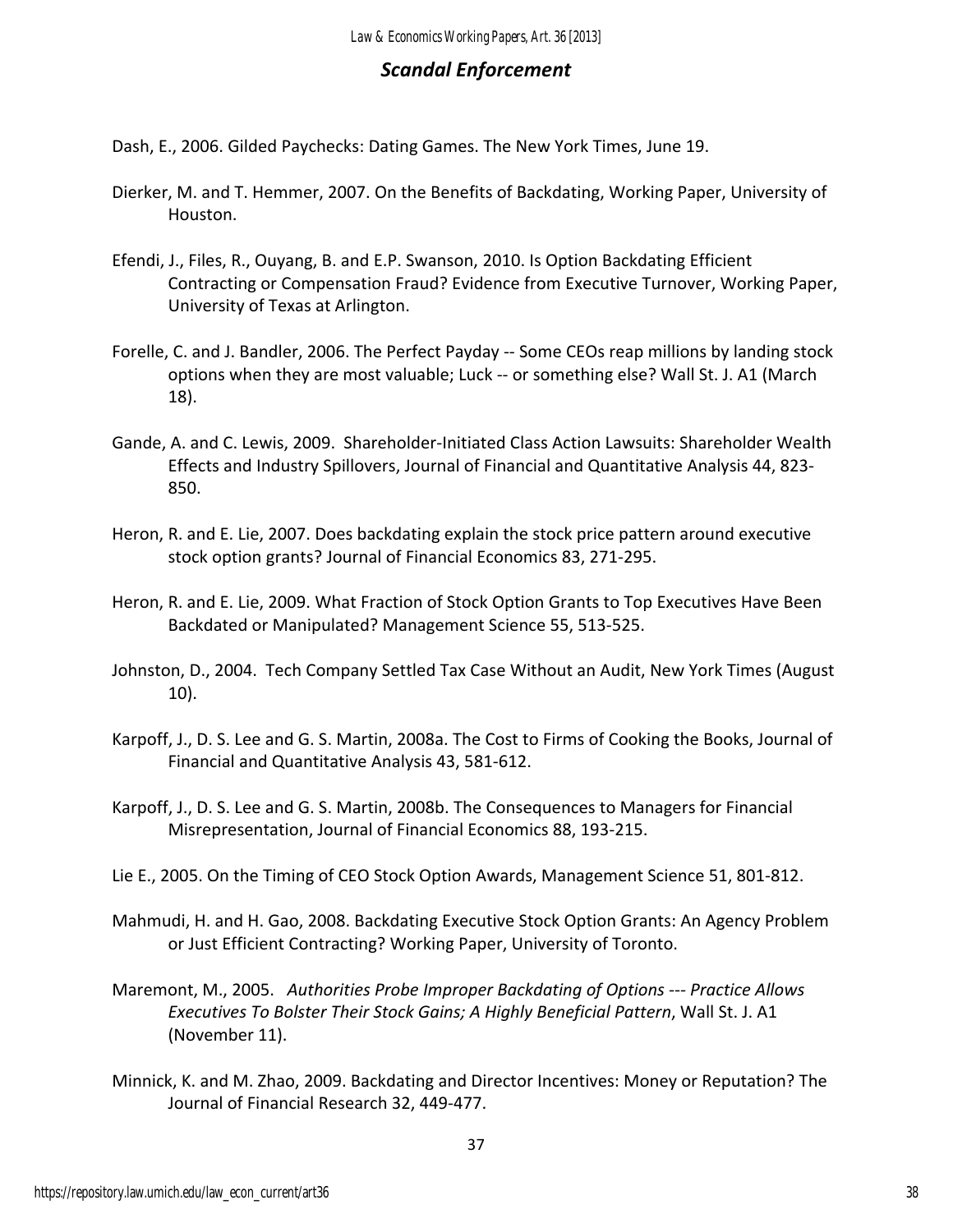- Narayanan, M. and H. Seyhun, 2006. Effect of Sarbanes‐Oxley Act on the Influencing of Executive Compensation, Working Paper, University of Michigan.
- Narayanan, M., H. Seyhun and C. Schipani, 2007. The Economic Impact of Backdating of Executive Stock Options, Michigan Law Review, 105, 1597‐1642.
- Narayanan, M. and H. Seyhun, 2008. The Dating Game: Do Managers Designate Option Grant dates to Increase their Compensation?, The Review of Financial Studies 21, 1907‐1945.
- Stecklow, S. 2006. *Options Study Becomes Required Reading*, Wall St. J. B1 (May 30).
- Walker, D., 2007. Unpacking Backdating: Economic Analysis and Observations on the Stock Option Scandal, Boston University Law Review, 87, 561‐623.
- Yermack, D., 1997. Good timing: CEO stock option awards and company news announcements, Journal of Finance 52, 449‐476.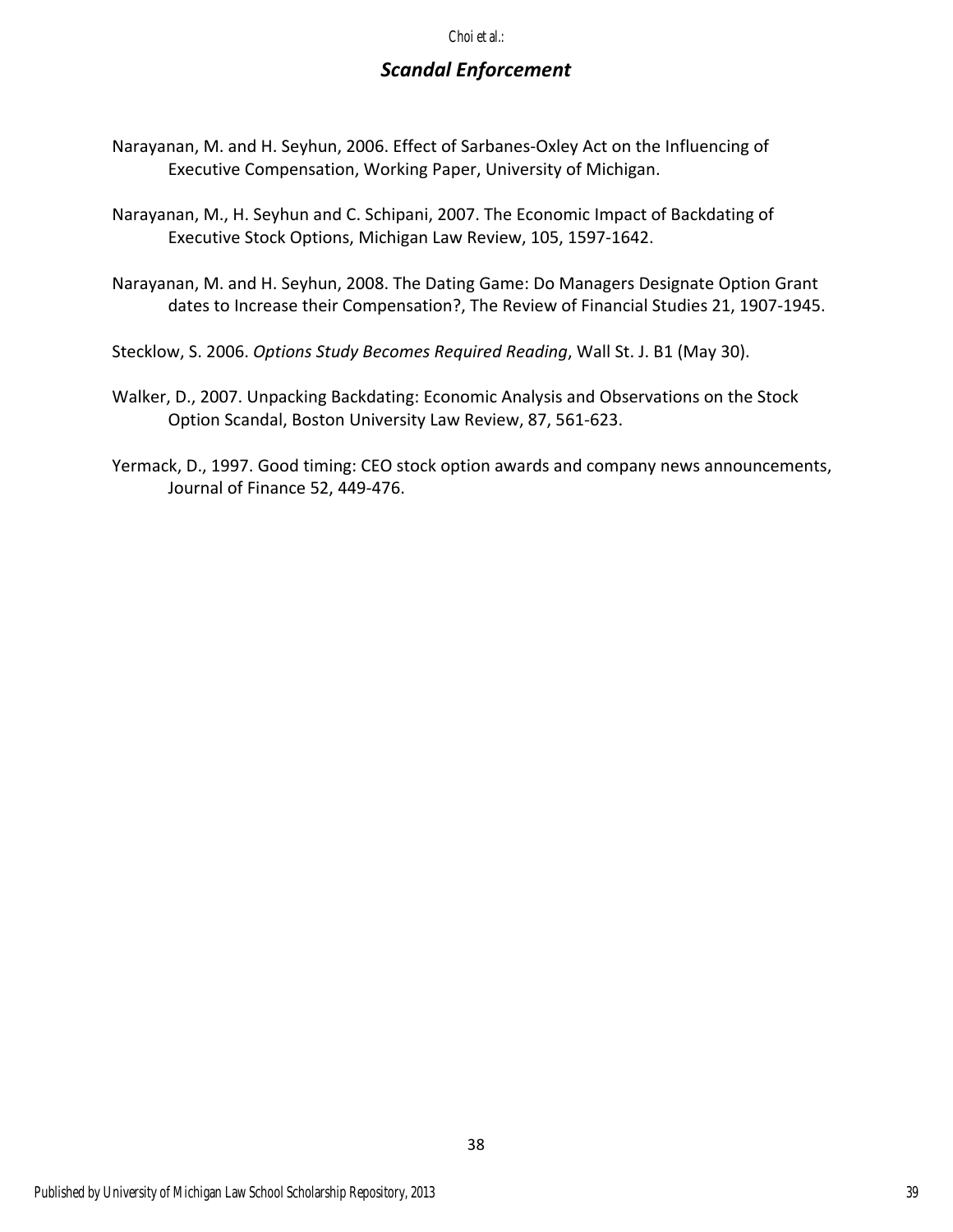#### **Table 1: SEC Investigations**

|      | r aller A. Illvestigations by Tear |       |                   |       |              |  |
|------|------------------------------------|-------|-------------------|-------|--------------|--|
| Year | <b>Accounting</b>                  | %     | <b>Backdating</b> | %     | <b>Total</b> |  |
| 2004 | 81                                 | 95.3% | 4                 | 4.7%  | 85           |  |
| 2005 | 67                                 | 95.7% | 3                 | 4.3%  | 70           |  |
| 2006 | 42                                 | 27.8% | 109               | 72.2% | 151          |  |
| 2007 | 21                                 | 65.6% | 11                | 34.4% | 32           |  |
|      |                                    |       |                   |       |              |  |

**Panel A: Investigations by Year**

Pearson chi2(3) = 149.4770; Pr = 0.000.

#### **Panel B: Investigations by Period**

| Period              | <b>Accounting</b> | %     | <b>Backdating</b> | %     | Total |
|---------------------|-------------------|-------|-------------------|-------|-------|
| <b>Pre-Frenzy</b>   | 168               | 94.9% | 9                 | 5.1%  | 177   |
| <b>Early Frenzy</b> |                   | 14.3% | 48                | 85.7% | 56    |
| <b>Late Frenzy</b>  | 35                | 33.3% | 70                | 66.7% | 105   |

Pearson chi2(2) = 172.8697 Pr = 0.000.

#### **Panel C: Investigations Initiated Per Month**

|                     | <b>Accounting</b><br>Mean | Median | p-value | <b>Backdating</b><br>Mean | Median | p-value |
|---------------------|---------------------------|--------|---------|---------------------------|--------|---------|
| <b>Pre-Frenzy</b>   | 6.2                       | 5.5    |         | 0.4                       | 0.0    |         |
| <b>Early Frenzy</b> | 4.0                       | 4.0    | 0.342   | 24.0                      | 24.0   | 0.000   |
| <b>Late Frenzy</b>  | 2.0                       | 2.0    | 0.000   | 4.1                       | 2.0    | 0.000   |

p-values are from a t-test of the difference in the means for each period with the Pre-Frenzy period.

## **Panel D: Resolution Time for Settled Investigations**

|                     | <b>Accounting</b><br>Mean | <b>Median</b> | p-value | <b>Backdating</b><br>Mean | <b>Median</b> | p-value |
|---------------------|---------------------------|---------------|---------|---------------------------|---------------|---------|
| <b>Pre-Frenzy</b>   | 951.4                     | 934.5         |         | 958.8                     | 941.0         |         |
| <b>Early Frenzy</b> | 1063.3                    | 1147.5        | 0.686   | 842.6                     | 761.0         | 0.605   |
| Late Frenzy         | 986.1                     | 917.0         | 0.837   | 822.0                     | 830.5         | 0.459   |

p-values are from a t-test of the difference in the means for each period with the Pre-Frenzy period. The p-value from a t-test of the difference in means for the Accounting and Backdating scandals in the Late Frenzy period is equal to 0.835. The p-value from a Wilcoxon rank sum test of the difference in medians for the Accounting and Backdating scandals in the Late Frenzy period is equal to 0.854.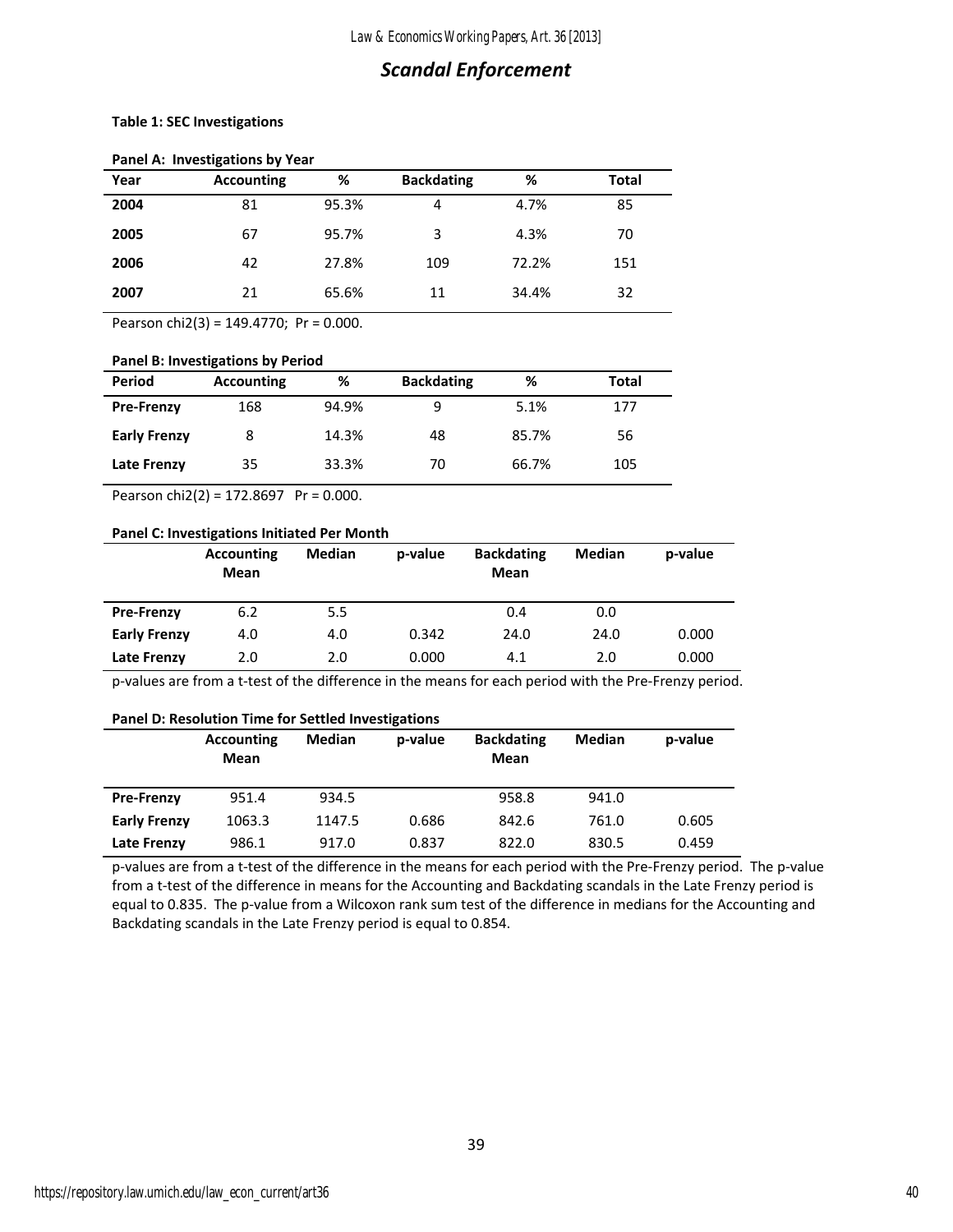40

**Table 1 Continued**

| Panel E. Party First Discovering Backgating Problem |            |       |                 |       |                 |       |
|-----------------------------------------------------|------------|-------|-----------------|-------|-----------------|-------|
| Period                                              | <b>SEC</b> | %     | <b>Internal</b> | Media | Private         | %     |
|                                                     |            |       | Investigation   |       | <b>Attorney</b> |       |
| <b>Pre-Frenzy</b>                                   | 4          | 44.4% |                 | 2     |                 | 44.4% |
| <b>Early Frenzy</b>                                 |            | 2.1%  | 10              | 34    | 3               | 97.9% |
| <b>Late Frenzy</b>                                  | 9          | 13.0% | 30              | 15    | 15              | 87.0% |
| <b>Total</b>                                        | 14         | 11.8% | 41              | 51    | 19              | 88.1% |

**Panel E: Party First Discovering Backdating Problem**

Pearson chi2(6) =  $38.5862$ ; Pr = 0.000.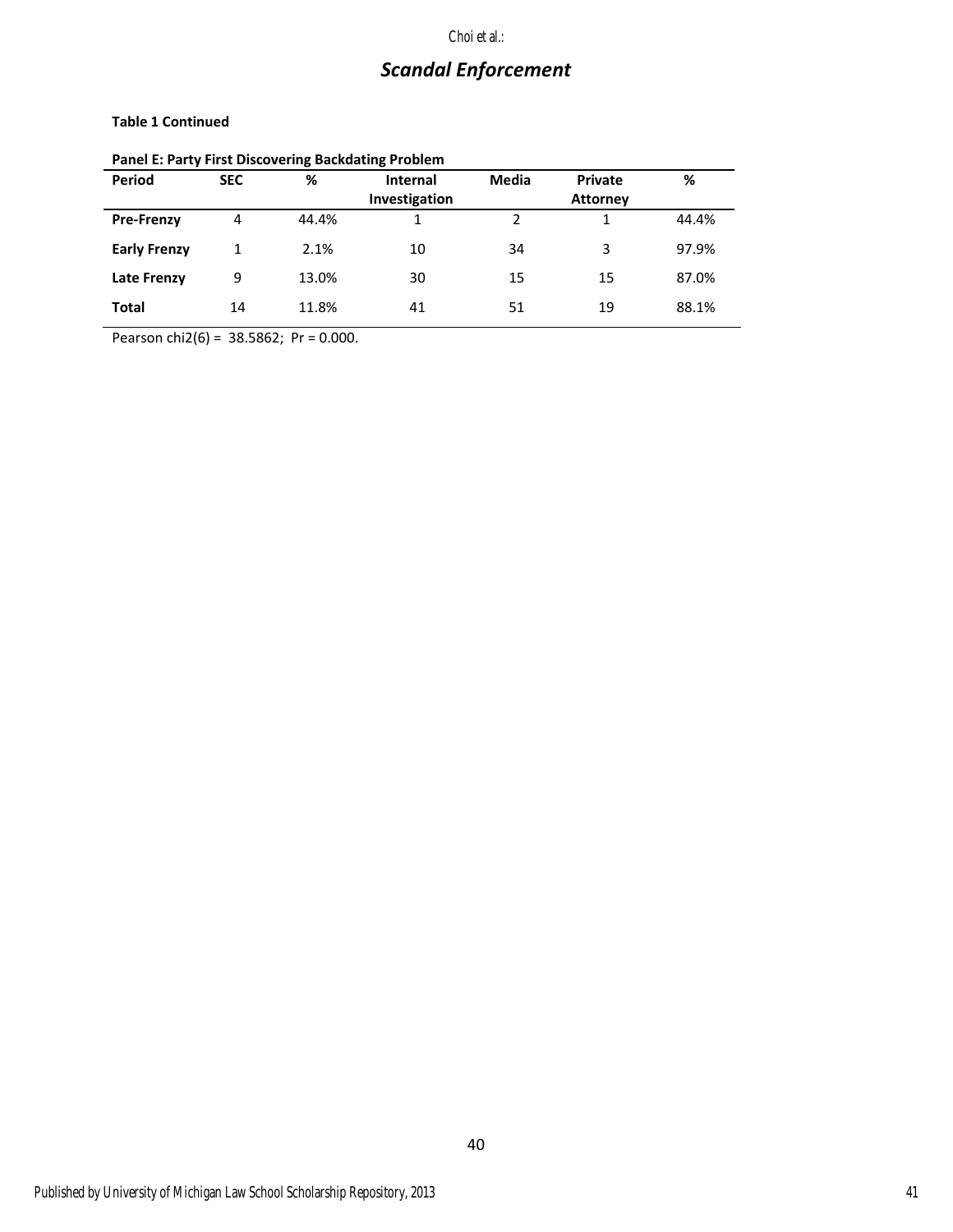#### **Table 2: Summary Statistics**

#### **Panel A: Dependent Variables**

|                                   | <b>Accounting</b> |       | <b>Backdating</b> |       |         |
|-----------------------------------|-------------------|-------|-------------------|-------|---------|
|                                   | Ν                 | Mean  | N                 | Mean  | p-value |
| Individual Investigation          | 211               | 0.223 | 127               | 0.205 | 0.698   |
| <b>DOJ</b> Investigation          | 210               | 0.181 | 125               | 0.288 | 0.022   |
| <b>Investigation Terminated</b>   | 211               | 0.659 | 127               | 0.772 | 0.028   |
| Zero                              | 211               | 0.777 | 127               | 0.819 | 0.362   |
| <b>Individual Settlement</b>      | 200               | 0.180 | 127               | 0.165 | 0.734   |
| <b>Accounting Error Magnitude</b> | 186               | 128.6 | 118               | 118.6 | 0.879   |

Accounting Error Magnitude is in millions of dollars. The p-value is from a two-sample, two-sided t-test of the difference in means between the accounting and backdating samples across all time periods.

### **Panel B: Control Variables**

|                                  | <b>Accounting</b> |        | <b>Backdating</b> |        |         |
|----------------------------------|-------------------|--------|-------------------|--------|---------|
|                                  | N                 | Mean   | N                 | Mean   | p-value |
| Market Capitalization (\$ Mill.) | 199               | 8724.8 | 126               | 5365.6 | 0.334   |
| <b>SIC 367</b>                   | 206               | 0.019  | 129               | 0.178  | 0.000   |
| <b>SIC 737</b>                   | 206               | 0.097  | 129               | 0.186  | 0.019   |

The industry controls correspond to SIC 367 (Electronic Component and Accessories) and SIC 737 (Computer Programming, Data Processing, and Other Computer Related). The p-value is from a two-sample, two-sided t-test of the difference in means between the accounting and backdating samples across all time periods.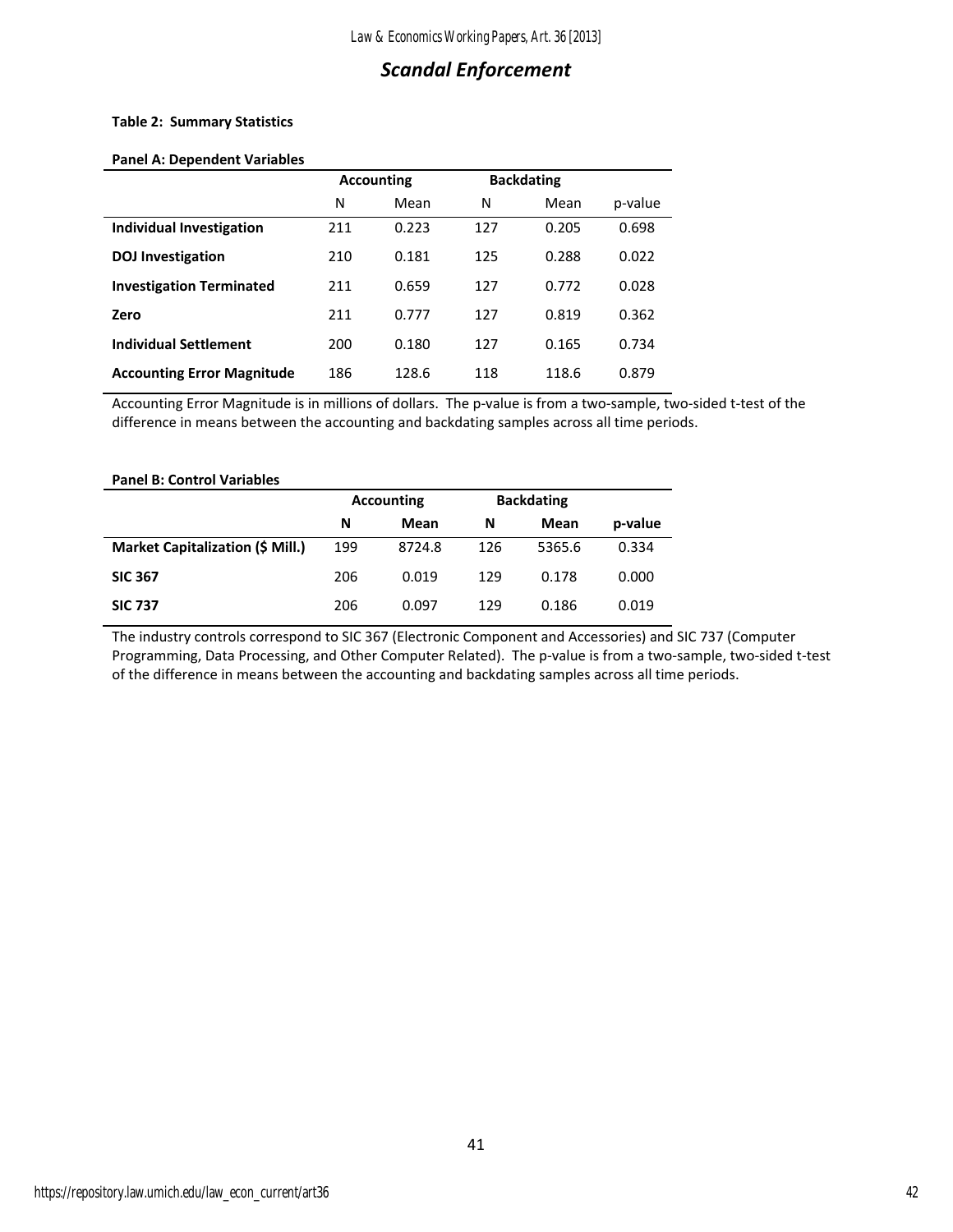#### **Table 3: Event Studies**

| Panel A: Event Study on First Public Date of the SEC Investigation |     |                             |                            |     |                           |  |
|--------------------------------------------------------------------|-----|-----------------------------|----------------------------|-----|---------------------------|--|
|                                                                    | N   | $-30$ to $+1$               | $-10$ to $+1$              | N   | $-1$ to $+1$              |  |
| <b>Pre-Frenzy Accounting</b>                                       | 165 | $-8.66%$ **<br>$(-8.316)$   | $-3.38%$ **<br>$(-5.898)$  | 163 | $-4.81**$<br>(-12.056)    |  |
| <b>Pre-Frenzy Backdating</b>                                       | 9   | $-12.28%$<br>$(-1.470)$     | $-7.32%$<br>$(-1.583)$     | 9   | 0.08%<br>$(-0.461)$       |  |
| <b>Early Frenzy Accounting</b>                                     | 7   | $-15.75%$ **<br>$(-3.189)$  | $-8.81\%**$<br>$(-3.732)$  | 6   | $-2.44\%*$<br>$(-2.114)$  |  |
| <b>Early Frenzy Backdating</b>                                     | 48  | $-10.26\%$ **<br>$(-5.145)$ | $-3.72%$ **<br>$(-3.105)$  | 48  | $-2.11\%**$<br>$(-3.814)$ |  |
| <b>Late Frenzy Accounting</b>                                      | 34  | $-12.72%$ **<br>$(-5.053)$  | $-6.21\%$ **<br>$(-4.473)$ | 34  | $-6.53%$ **<br>$(-7.709)$ |  |
| Late Frenzy Backdating                                             | 68  | $-0.39%$<br>$(-0.450)$      | 0.37%<br>$(-0.610)$        | 68  | 0.05%<br>$(-1.633)$       |  |

<sup>+</sup> *p* < 0.10, \* *p* < 0.05, \*\* *p* < 0.01. p‐values are from a two‐tailed Patell z‐statistic significance test (z‐statistic in parentheses).

| Panel B: Event Study on First Public Date of Underlying Violation |     |                                                                                      |                                                                                                           |  |  |
|-------------------------------------------------------------------|-----|--------------------------------------------------------------------------------------|-----------------------------------------------------------------------------------------------------------|--|--|
|                                                                   | N   | $-1$ to $+1$<br><b>First Public Date of</b><br><b>Underlying</b><br><b>Violation</b> | $-1$ to $+1$<br><b>First Public Date of</b><br><b>Underlying</b><br>Violation (w/ WSJ<br>Date if earlier) |  |  |
| <b>Pre-Frenzy Accounting</b>                                      | 167 | $-6.36%$ **<br>$(-15.918)$                                                           | $-6.36%$ **<br>$(-15.918)$                                                                                |  |  |
| <b>Pre-Frenzy Backdating</b>                                      | 9   | $-3.78%$ *<br>$(-2.178)$                                                             | $-1.50%$<br>$(-0.874)$                                                                                    |  |  |
| <b>Early Frenzy Accounting</b>                                    | 7   | $-5.60%$ **<br>$(-4.642)$                                                            | $-5.60\%**$<br>$(-4.642)$                                                                                 |  |  |
| <b>Early Frenzy Backdating</b>                                    | 48  | $-1.69%$ **<br>$(-3.480)$                                                            | $-0.75%$<br>(1.057)                                                                                       |  |  |
| <b>Late Frenzy Accounting</b>                                     | 34  | $-7.69%$ **<br>$(-10.009)$                                                           | $-7.69%$ **<br>$(-10.009)$                                                                                |  |  |
| Late Frenzy Backdating                                            | 68  | $-1.85%$ **<br>$(-2.625)$                                                            | 0.72%<br>(1.179)                                                                                          |  |  |

**Panel B: Event Study on First Public Date of Underlying Violation**

+ *p* < 0.10,  $*$  *p* < 0.05,  $*$  <sup>\*</sup> *p* < 0.01. p-values are from a two-tailed Patell z-statistic significance test (z-statistic in parentheses).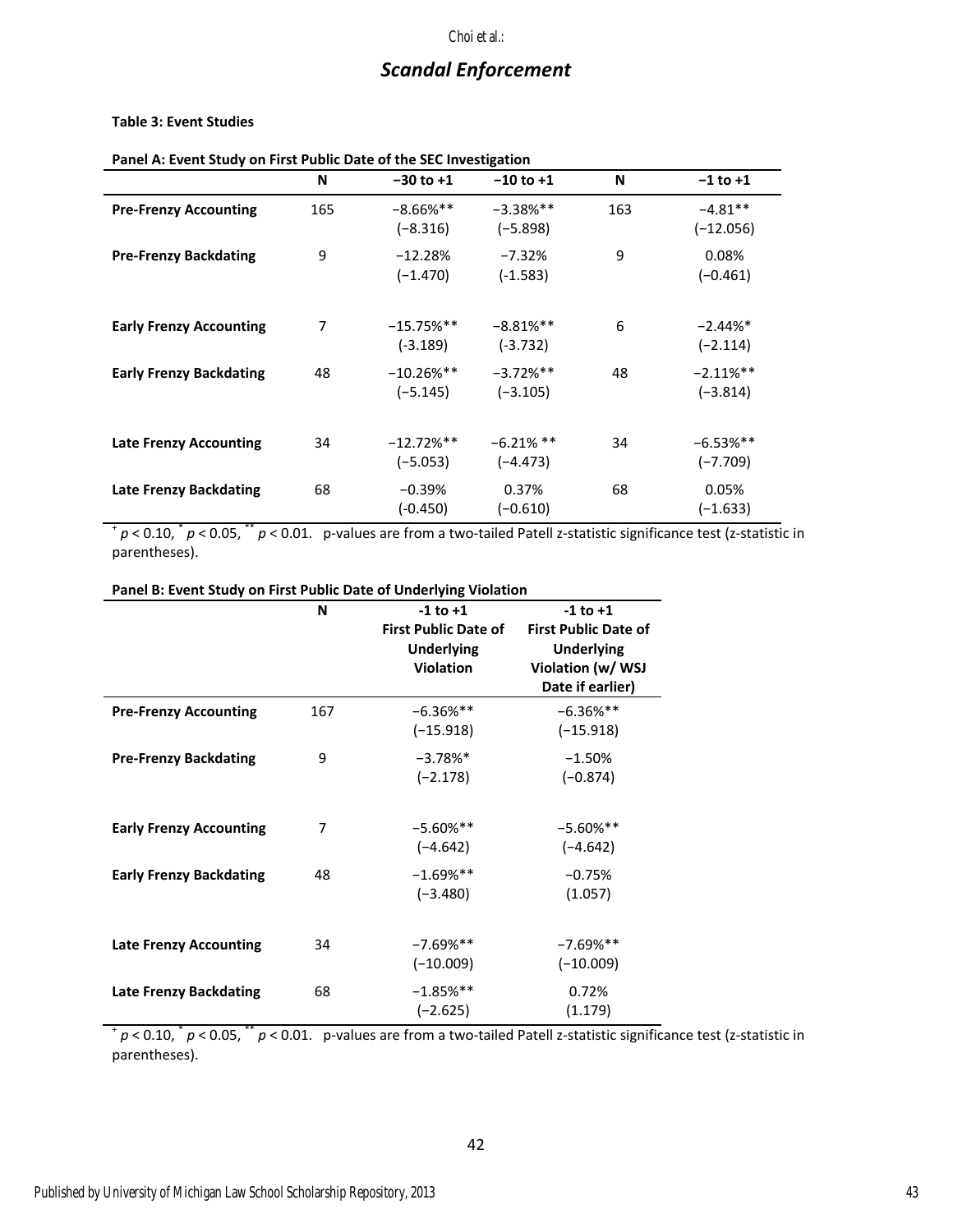|                                                     | (1)                                | (2)                                                    | (3)                                                      | (4)                                                      |
|-----------------------------------------------------|------------------------------------|--------------------------------------------------------|----------------------------------------------------------|----------------------------------------------------------|
|                                                     | $-1$ to $+1$                       |                                                        |                                                          | $-1$ to $+1$                                             |
|                                                     |                                    | $-1$ to $+1$                                           | $-1$ to $+1$                                             |                                                          |
|                                                     | <b>First Public</b>                | <b>First Public</b>                                    | <b>First Public</b>                                      | <b>First Public</b>                                      |
|                                                     | Date of SEC                        | Date of SEC                                            | Date of                                                  | Date of                                                  |
|                                                     | Investigation                      | Investigation                                          | Underlying                                               | Underlying                                               |
|                                                     |                                    |                                                        | Violation                                                | Violation                                                |
| <b>Backdating</b>                                   | $-0.0490$                          | $-0.0505$                                              | 0.00815                                                  | 0.0234                                                   |
|                                                     | (0.0532)                           | (0.0590)                                               | (0.0239)                                                 | (0.0244)                                                 |
|                                                     |                                    |                                                        |                                                          |                                                          |
| $ln(1 +$ Days from WSJ)                             | $-0.00458$                         |                                                        | $-0.00117$                                               |                                                          |
|                                                     | (0.00549)                          |                                                        | (0.00366)                                                |                                                          |
|                                                     |                                    |                                                        |                                                          |                                                          |
| $ln(1 +$ Days from WSJ)                             | $0.0196 +$                         |                                                        | 0.00852                                                  |                                                          |
| x Backdating                                        | (0.0102)                           |                                                        | (0.00566)                                                |                                                          |
|                                                     |                                    |                                                        |                                                          |                                                          |
| Early Frenzy                                        |                                    | $-0.0757$                                              |                                                          | 0.0157                                                   |
|                                                     |                                    | (0.0904)                                               |                                                          | (0.0507)                                                 |
|                                                     |                                    |                                                        |                                                          |                                                          |
| Late Frenzy                                         |                                    | $-0.0262$                                              |                                                          | $-0.0131$                                                |
|                                                     |                                    | (0.0309)                                               |                                                          |                                                          |
|                                                     |                                    |                                                        |                                                          | (0.0232)                                                 |
|                                                     |                                    | 0.131                                                  |                                                          | $-0.000966$                                              |
| Early Frenzy                                        |                                    |                                                        |                                                          |                                                          |
| x Backdating                                        |                                    | (0.114)                                                |                                                          | (0.0568)                                                 |
|                                                     |                                    |                                                        |                                                          |                                                          |
| Late Frenzy                                         |                                    | $0.113+$                                               |                                                          | 0.0363                                                   |
| x Backdating                                        |                                    | (0.0586)                                               |                                                          | (0.0327)                                                 |
|                                                     |                                    |                                                        |                                                          |                                                          |
|                                                     |                                    |                                                        |                                                          |                                                          |
|                                                     |                                    |                                                        |                                                          |                                                          |
|                                                     |                                    |                                                        |                                                          |                                                          |
|                                                     | $-0.0212$                          |                                                        |                                                          |                                                          |
|                                                     |                                    |                                                        |                                                          |                                                          |
|                                                     |                                    |                                                        |                                                          |                                                          |
| <b>SIC 737</b>                                      | 0.0389                             | 0.0423                                                 | $-0.0109$                                                | $-0.0134$                                                |
|                                                     | (0.0719)                           | (0.0755)                                               | (0.0171)                                                 | (0.0171)                                                 |
|                                                     |                                    |                                                        |                                                          |                                                          |
| Constant                                            | 0.0264                             | 0.0269                                                 | $-0.149**$                                               | $-0.149**$                                               |
|                                                     | (0.100)                            | (0.102)                                                | (0.0302)                                                 | (0.0304)                                                 |
| $\boldsymbol{\mathsf{N}}$                           | 320                                |                                                        |                                                          |                                                          |
|                                                     | 0.018                              | 0.022                                                  | 0.093                                                    | 0.092                                                    |
| In(Market Cap.)<br><b>SIC 367</b><br>adjusted $R^2$ | $-0.00907$<br>(0.0123)<br>(0.0312) | $-0.00897$<br>(0.0126)<br>$-0.0208$<br>(0.0315)<br>320 | $0.0122**$<br>(0.00333)<br>$-0.00416$<br>(0.0153)<br>321 | $0.0122**$<br>(0.00335)<br>$-0.00386$<br>(0.0158)<br>321 |

**Table 4: OLS Models of Event Study Cumulative Abnormal Returns**

Dependent variable is cumulative abnormal returns for the time period centered on the date indicated in the models above. OLS models use Backdating (compared with Accounting as the base category), ln(1 + Days from WSJ), ln(1 + Days from WSJ) x Backdating, Early Frenzy (compared with Pre Frenzy as the base category), Late Frenzy (compared with Pre Frenzy as the base category), ln(Market Cap.), SIC 367 (Electronic Component and Accessories), SIC 737 (Computer Programming, Data Processing, and Other Computer Related), and a constant term as independent variables. Variables defined in the appendix. Robust standard errors in parentheses;  $p <$ 0.10,  $p < 0.05$ ,  $p < 0.01$ .

In Model 2, F-test of the difference between Early Frenzy and Late Frenzy results in a p-value=0.570; Ftest of the difference between Early Frenzy + Early Frenzy x Backdating and Late Frenzy + Late Frenzy x Backdating results in a p-value = 0.188. In Model 4, F-test of the difference between Early Frenzy and Late Frenzy results in a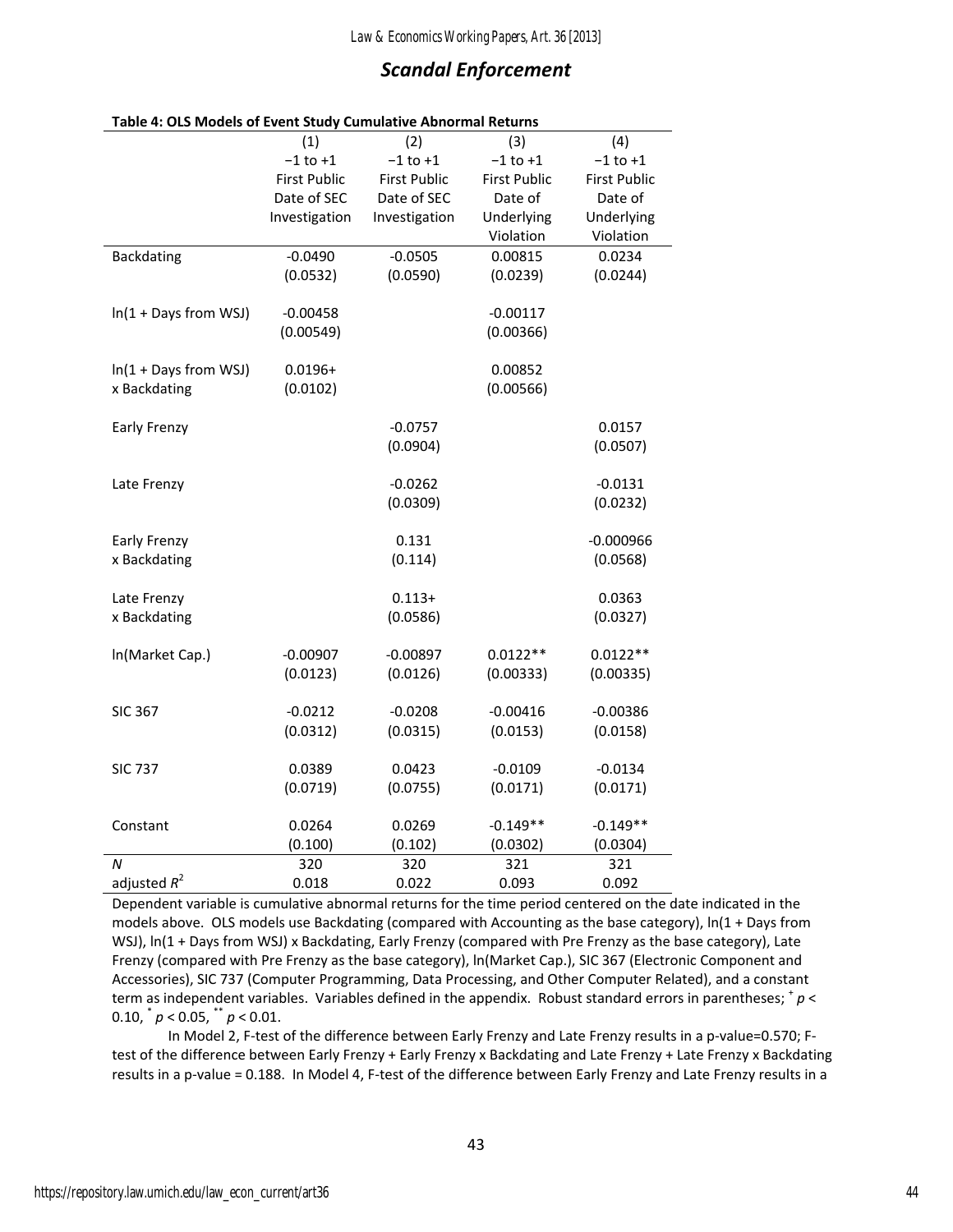p-value=0.596; F-test of the difference between Early Frenzy + Early Frenzy x Backdating and Late Frenzy + Late Frenzy x Backdating results in a p-value = 0.491.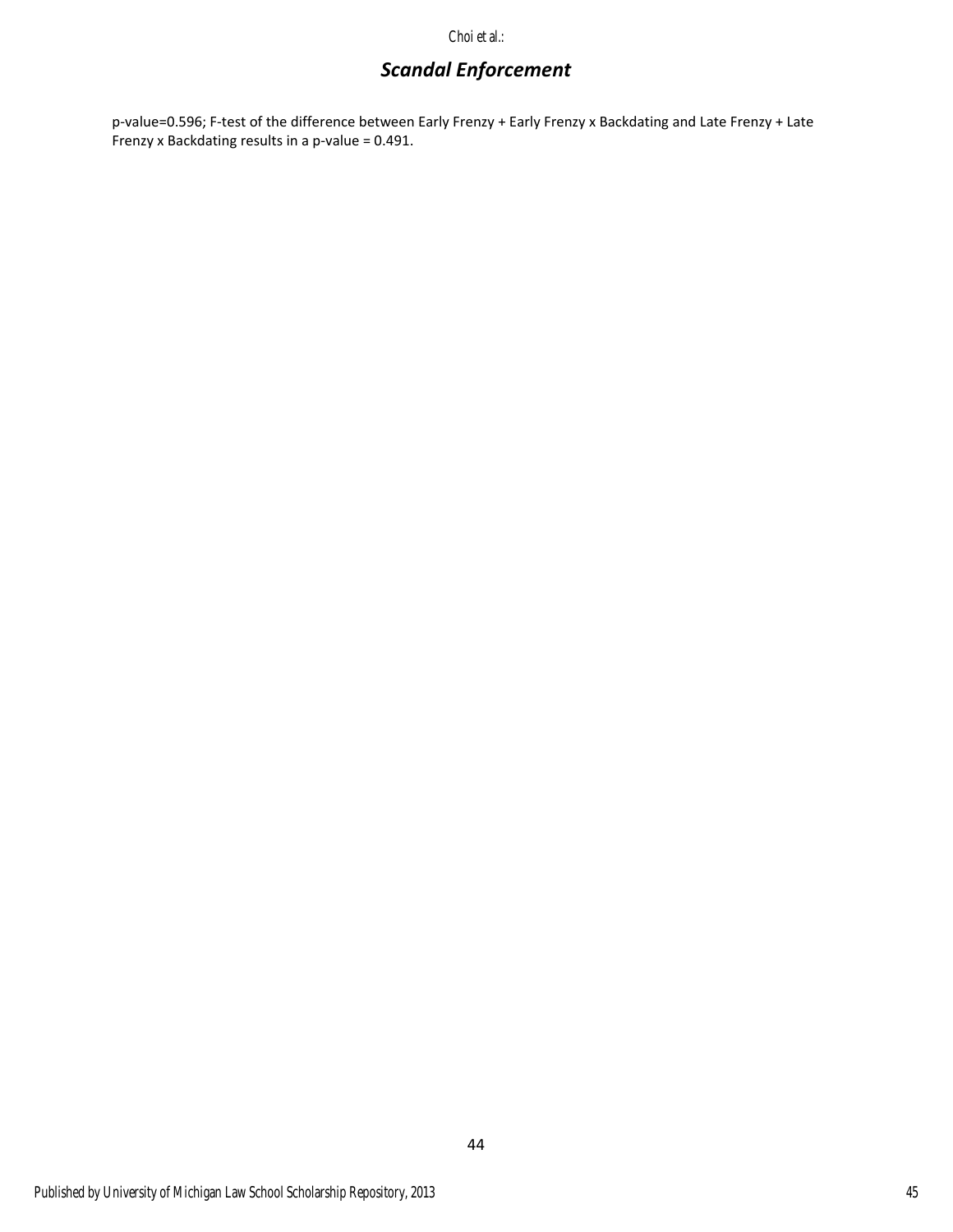### **Table 5: Comparison of Accounting and Backdating Investigations**

#### **Individual Investigations**

|                     | <b>Accounting</b><br>Mean | <b>Backdating</b><br><b>Mean</b> | p-value |
|---------------------|---------------------------|----------------------------------|---------|
| <b>Pre-Frenzy</b>   | 20.8%                     | 44.4%                            | 0.096   |
| <b>Early Frenzy</b> | 50.0%                     | 25.0%                            | 0.147   |
| <b>Late Frenzy</b>  | 22.3%                     | 14.3%                            | 0.272   |

p-values are from a chi-squared test of the difference in the frequency of individual investigations for the accounting and backdating subsets of SEC investigations.

#### **DOJ Investigations**

|                     | <b>Accounting</b> | <b>Backdating</b> | p-value |
|---------------------|-------------------|-------------------|---------|
|                     | Mean              | Mean              |         |
| <b>Pre-Frenzy</b>   | 15.6%             | 44.4%             | 0.025   |
| <b>Early Frenzy</b> | 37.5%             | 52.2%             | 0.444   |
| Late Frenzy         | 25.7%             | 11.4%             | 0.061   |

p-values are from a chi-squared test of the difference in the frequency of DOJ investigations for the accounting and backdating subsets of SEC investigations.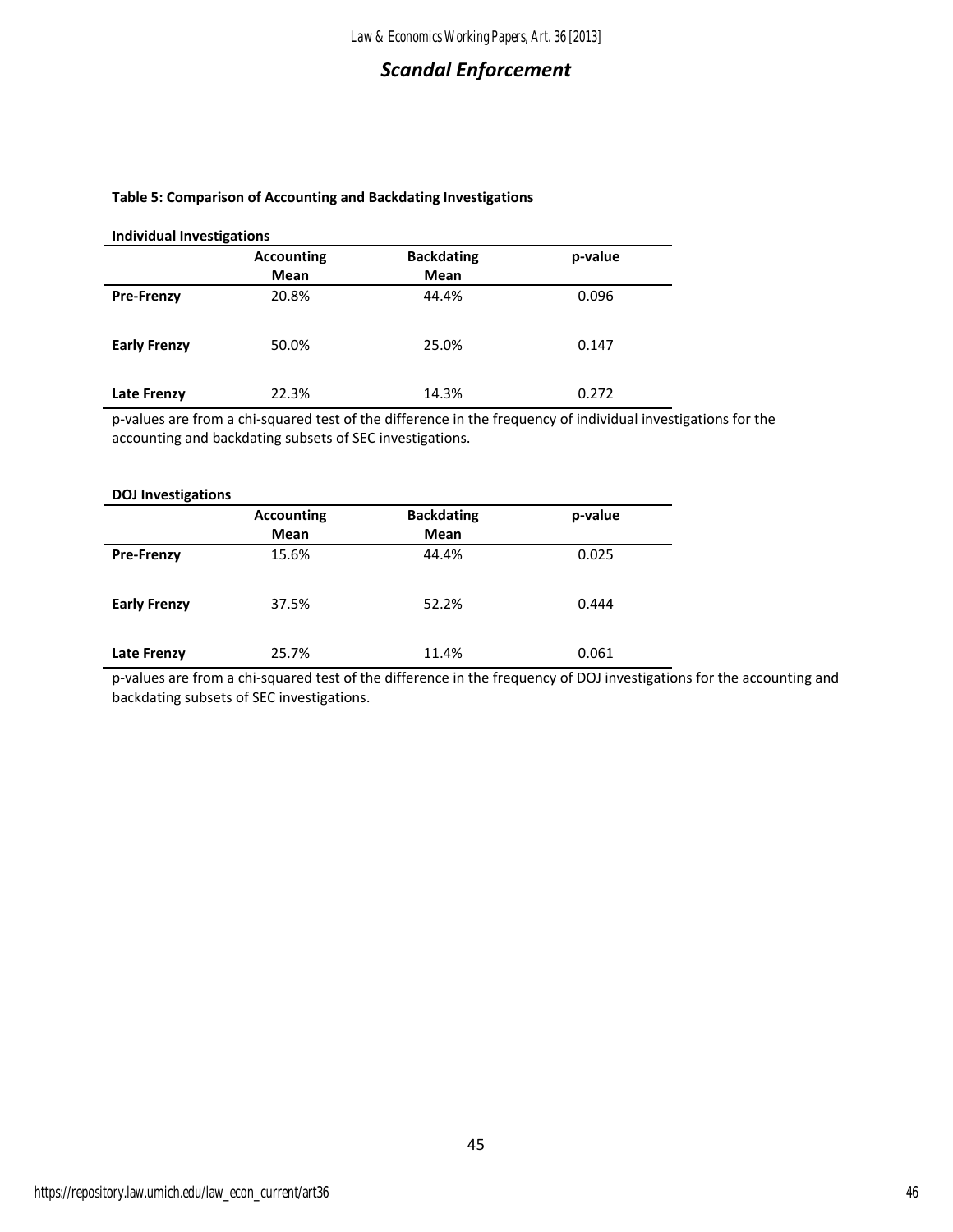|                           | (1)           | (2)           | (3)           | (4)           |
|---------------------------|---------------|---------------|---------------|---------------|
|                           | Individual    | Individual    | DOJ           | <b>DOJ</b>    |
|                           | Investigation | Investigation | Investigation | Investigation |
| Backdating                | $1.334+$      | 1.122         | $2.371**$     | 1.578*        |
|                           | (0.700)       | (0.720)       | (0.729)       | (0.740)       |
|                           |               |               |               |               |
| $ln(1 +$ Days from WSJ)   | 0.0561        |               | 0.0959        |               |
|                           | (0.0699)      |               | (0.0731)      |               |
|                           |               |               |               |               |
| $ln(1 +$ Days from WSJ)   | $-0.387*$     |               | $-0.441**$    |               |
| x Backdating              | (0.161)       |               | (0.163)       |               |
|                           |               |               |               |               |
| Early Frenzy              |               | $1.447+$      |               | $1.426+$      |
|                           |               | (0.749)       |               | (0.785)       |
| Late Frenzy               |               | 0.0695        |               | 0.573         |
|                           |               | (0.448)       |               | (0.446)       |
|                           |               |               |               |               |
| Early Frenzy              |               | $-2.496*$     |               | $-1.145$      |
| x Backdating              |               | (1.091)       |               | (1.113)       |
|                           |               |               |               |               |
| Late Frenzy               |               | $-1.700+$     |               | $-2.362**$    |
| x Backdating              |               | (0.889)       |               | (0.908)       |
|                           |               |               |               |               |
| In(Market Cap.)           | 0.0684        | 0.0734        | $0.138 +$     | 0.116         |
|                           | (0.0737)      | (0.0750)      | (0.0760)      | (0.0791)      |
| <b>SIC 367</b>            | 0.383         | 0.366         | $-0.410$      | $-0.668$      |
|                           | (0.500)       | (0.504)       | (0.517)       | (0.569)       |
|                           |               |               |               |               |
| <b>SIC 737</b>            | $-0.113$      | $-0.214$      | $-0.592$      | $-0.581$      |
|                           | (0.430)       | (0.439)       | (0.465)       | (0.477)       |
|                           |               |               |               |               |
| Constant                  | $-1.777**$    | $-1.812**$    | $-2.551**$    | $-2.433**$    |
|                           | (0.564)       | (0.574)       | (0.598)       | (0.618)       |
| $\boldsymbol{\mathsf{N}}$ | 332           | 332           | 329           | 329           |
| pseudo $R^2$              | 0.021         | 0.028         | 0.053         | 0.105         |

**Table 6: Logit Models of Individual and DOJ Investigations**

Dependent variables in the models include indicator variables for Individual Investigation and DOJ Investigation in the models. Logit models use Backdating (compared with Accounting as the base category), ln(1 + Days from WSJ), ln(1 + Days from WSJ) x Backdating, Early Frenzy (compared with Pre Frenzy as the base category), Late Frenzy (compared with Pre Frenzy as the base category), ln(Market Cap.), SIC 367 (Electronic Component and Accessories), SIC 737 (Computer Programming, Data Processing, and Other Computer Related), and a constant term as independent variables. Variables defined in the appendix. Robust standard errors in parentheses;  $p <$ 0.10,  $^{*}$   $p < 0.05$ ,  $^{*}$   $p < 0.01$ .

In Model 2, F-test of the difference between Early Frenzy and Late Frenzy results in a p-value=0.099; Ftest of the difference between Early Frenzy + Early Frenzy x Backdating and Late Frenzy + Late Frenzy x Backdating results in a p-value = 0.228. In Model 4, F-test of the difference between Early Frenzy and Late Frenzy results in a p‐value=0.317; F‐test of the difference between Early Frenzy + Early Frenzy x Backdating and Late Frenzy + Late Frenzy x Backdating results in a p-value =  $0.000$ .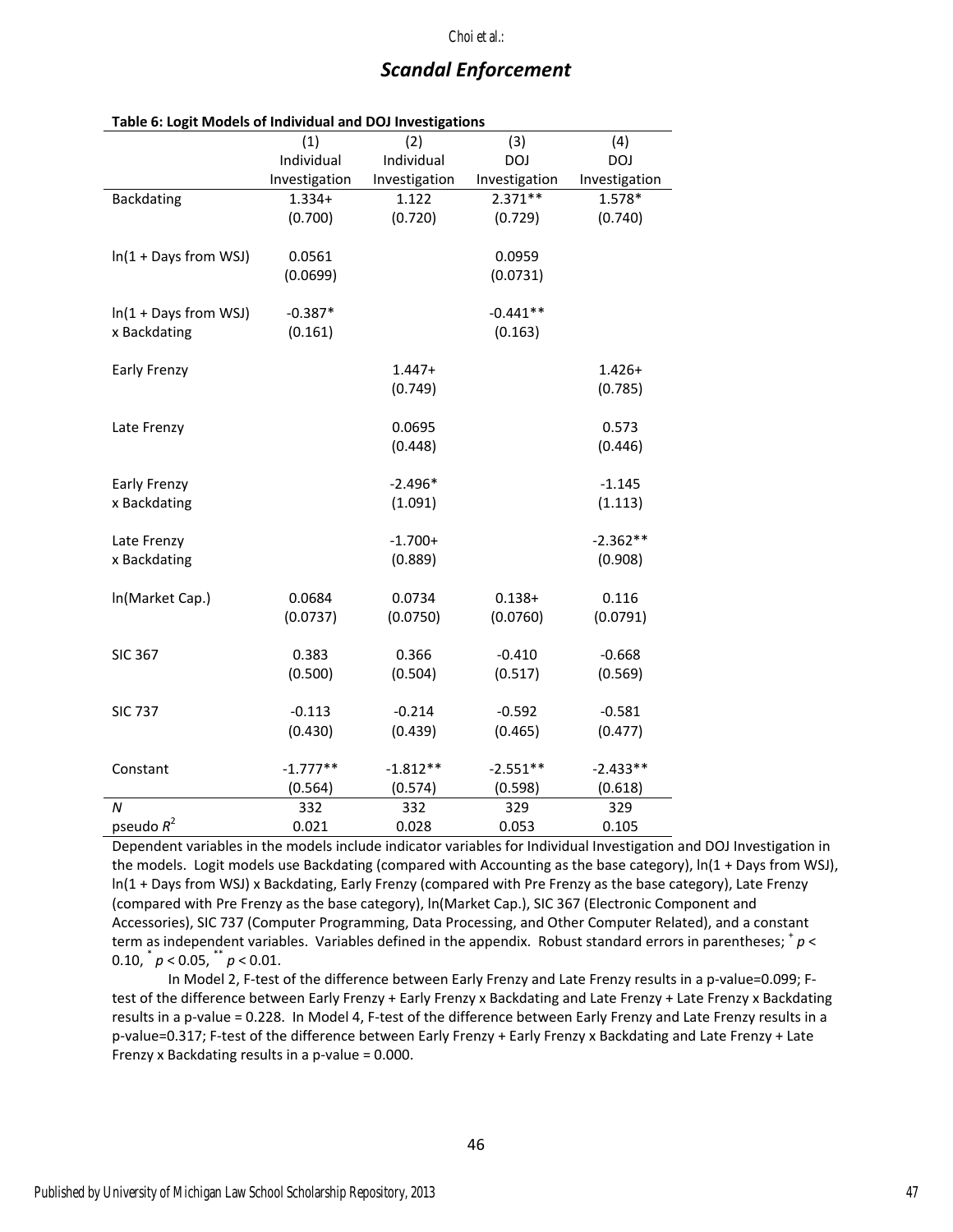### **Table 7: Comparison of Accounting and Backdating Outcomes**

| , c, , , , , , , , , , , , , |                   |                   |         |
|------------------------------|-------------------|-------------------|---------|
|                              | <b>Accounting</b> | <b>Backdating</b> | p-value |
|                              | <b>Mean</b>       | <b>Mean</b>       |         |
| <b>Pre-Frenzy</b>            | 67.3%             | 44.4%             | 0.159   |
| <b>Early Frenzy</b>          | 50.0%             | 75.0%             | 0.147   |
| Late Frenzy                  | 62.9%             | 82.9%             | 0.023   |

p‐values are from a chi‐squared test of the difference in the frequency of terminated investigations for the accounting and backdating subsets of SEC investigations.

| <b>No Monetary Penalty</b> |                           |                           |         |  |
|----------------------------|---------------------------|---------------------------|---------|--|
|                            | <b>Accounting</b><br>Mean | <b>Backdating</b><br>Mean | p-value |  |
| <b>Pre-Frenzy</b>          | 79.8%                     | 55.6%                     | 0.085   |  |
|                            |                           |                           |         |  |
| <b>Early Frenzy</b>        | 50.0%                     | 79.2%                     | 0.078   |  |
|                            |                           |                           |         |  |
| <b>Late Frenzy</b>         | 74.3%                     | 87.1%                     | 0.099   |  |

p-values are from a chi-squared test of the difference in the frequency of investigations that were either terminated or settled with no monetary penalty (Zero) for the accounting and backdating subsets of SEC investigations.

#### **Individual Settlement**

| ,,,,,,,,,,,,,,,,,,,,,,,,,,,, |                   |                   |         |  |
|------------------------------|-------------------|-------------------|---------|--|
|                              | <b>Accounting</b> | <b>Backdating</b> | p-value |  |
|                              | Mean              | Mean              |         |  |
| <b>Pre-Frenzy</b>            | 16.5%             | 33.3%             | 0.194   |  |
| <b>Early Frenzy</b>          | 57.1%             | 18.8%             | 0.026   |  |
| Late Frenzy                  | 17.1%             | 12.8%             | 0.554   |  |

p-values are from a chi-squared test of the difference in the frequency of terminated investigations for the accounting and backdating subsets of SEC investigations.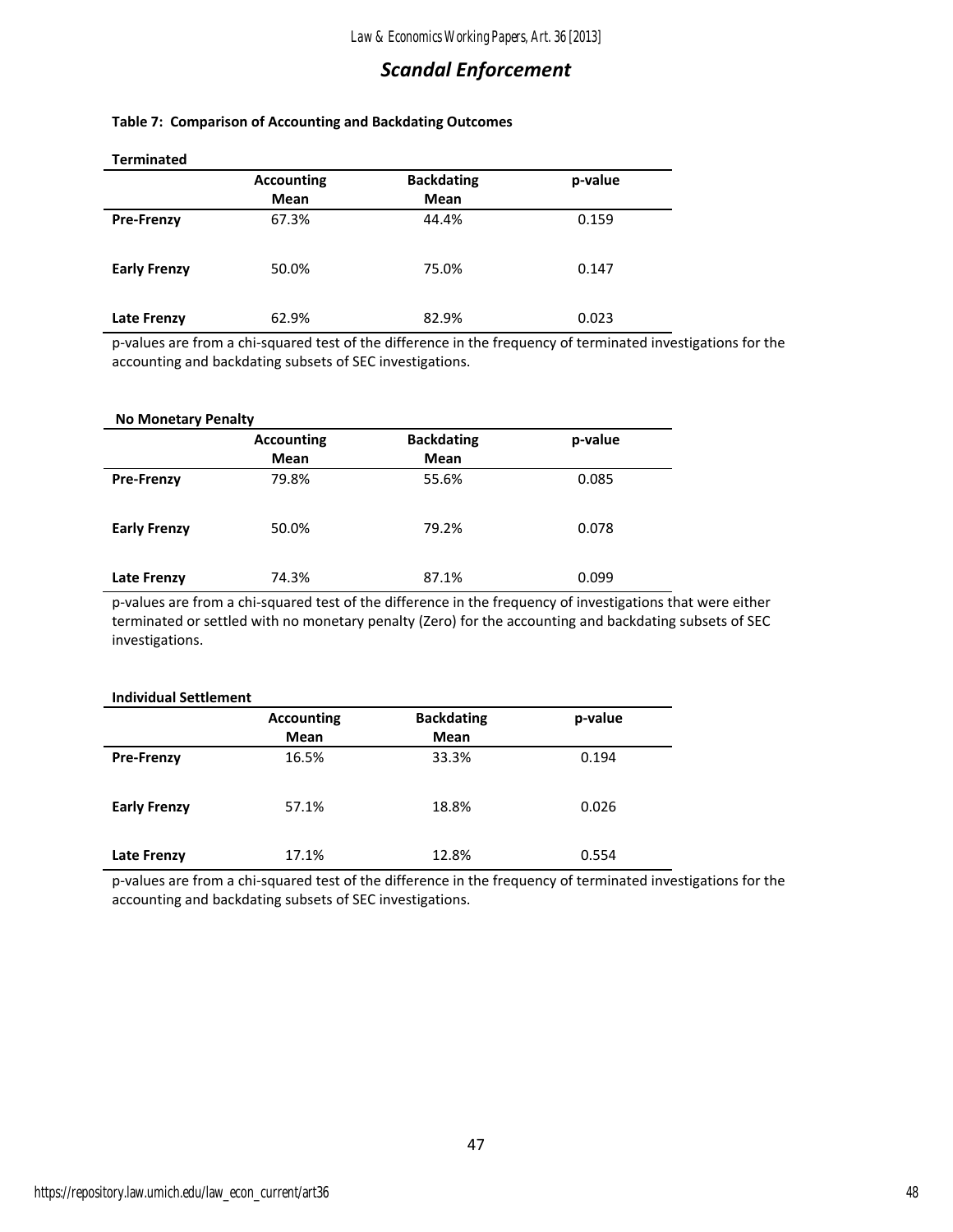## *Scandal Enforcement*

**Table 8: Models of SEC Investigation Outcomes**

|                         | (1)        | (2)        | (3)         | (4)         | (5)        | (6)        |
|-------------------------|------------|------------|-------------|-------------|------------|------------|
|                         | Terminated | Terminated | No Monetary | No Monetary | Individual | Individual |
|                         |            |            | Penalty     | Penalty     | Settlement | Settlement |
| Backdating              | $-0.962$   | $-0.922$   | $-1.199+$   | $-1.058$    | 1.077      | 0.929      |
|                         | (0.694)    | (0.714)    | (0.724)     | (0.748)     | (0.729)    | (0.761)    |
|                         |            |            |             |             |            |            |
| $ln(1 +$ Days from WSJ) | $-0.0445$  |            | $-0.0832$   |             | 0.0627     |            |
|                         | (0.0635)   |            | (0.0708)    |             | (0.0757)   |            |
|                         |            |            |             |             |            |            |
| $ln(1 +$ Days from WSJ) | $0.388*$   |            | $0.415*$    |             | $-0.310+$  |            |
| x Backdating            | (0.157)    |            | (0.166)     |             | (0.167)    |            |
|                         |            |            |             |             |            |            |
| Early Frenzy            |            | $-0.869$   |             | $-1.693*$   |            | 1.996*     |
|                         |            | (0.741)    |             | (0.763)     |            | (0.814)    |
|                         |            |            |             |             |            |            |
| Late Frenzy             |            | $-0.181$   |             | $-0.342$    |            | 0.00450    |
|                         |            | (0.391)    |             | (0.445)     |            | (0.500)    |
|                         |            |            |             |             |            |            |
| Early Frenzy            |            | 2.308*     |             | 2.912**     |            | $-2.799*$  |
| x Backdating            |            | (1.084)    |             | (1.126)     |            | (1.171)    |
|                         |            | 1.959*     |             | $1.912*$    |            | $-1.177$   |
| Late Frenzy             |            | (0.853)    |             | (0.911)     |            | (0.946)    |
| x Backdating            |            |            |             |             |            |            |
| In(Market Cap.)         | $-0.113+$  | $-0.117+$  | $-0.230**$  | $-0.244**$  | 0.0490     | 0.0590     |
|                         | (0.0674)   | (0.0681)   | (0.0774)    | (0.0790)    | (0.0814)   | (0.0832)   |
|                         |            |            |             |             |            |            |
| <b>SIC 367</b>          | $-0.139$   | $-0.159$   | $-0.111$    | $-0.105$    | $-0.150$   | $-0.178$   |
|                         | (0.494)    | (0.497)    | (0.559)     | (0.563)     | (0.597)    | (0.601)    |
|                         |            |            |             |             |            |            |
| <b>SIC 737</b>          | 0.0778     | 0.130      | $-0.0465$   | 0.0671      | $-0.0141$  | $-0.198$   |
|                         | (0.389)    | (0.397)    | (0.438)     | (0.450)     | (0.447)    | (0.466)    |
|                         |            |            |             |             |            |            |
| Constant                | $1.493**$  | $1.532**$  | $3.023**$   | $3.147**$   | $-1.918**$ | $-1.989**$ |
|                         | (0.514)    | (0.519)    | (0.615)     | (0.630)     | (0.623)    | (0.638)    |
| $\boldsymbol{N}$        | 332        | 332        | 332         | 332         | 321        | 321        |
| pseudo $R^2$            | 0.035      | 0.036      | 0.049       | 0.056       | 0.013      | 0.029      |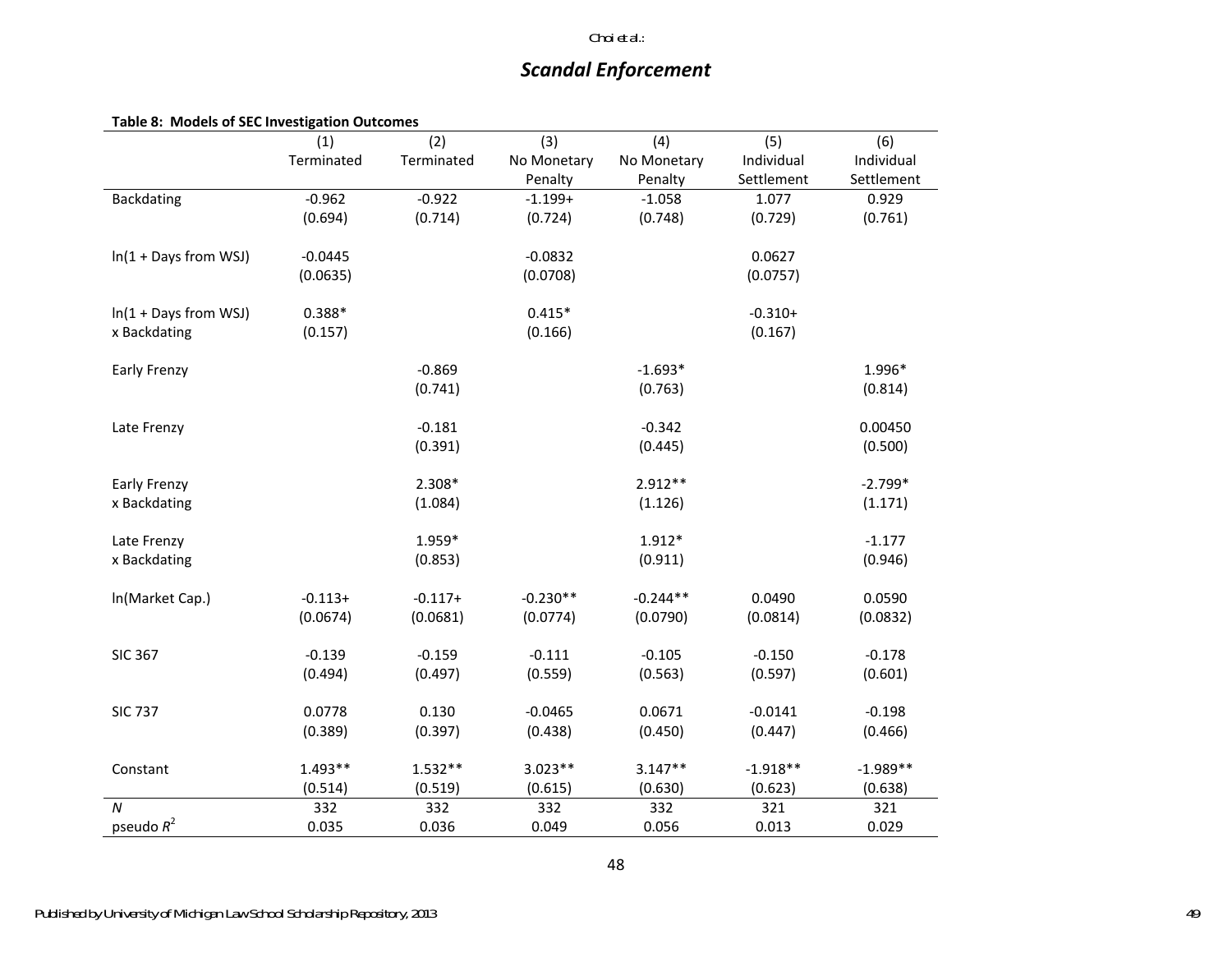Dependent variables in the models include indicator variables for Terminated, Zero, and Individual Settlement. Logit models use Backdating (compared with Accounting as the base category), ln(1 + Days from WSJ), ln(1 + Days from WSJ) x Backdating, Early Frenzy (compared with Pre Frenzy as the base category), Late Frenzy (compared with Pre Frenzy as the base category), ln(Market Cap.), SIC 367 (Electronic Component and Accessories), SIC 737 (Computer Programming, Data Processing, and Other Computer Related), and <sup>a</sup> constant term as independent variables. Variables defined in the appendix. Robust standard errors in parentheses;  $^{\text{+}}$   $p$  < 0.10,  $^{\text{+}}$   $p$  < 0.05,  $^{\text{+}}$   $p$  < 0.01.

In Model 2, F‐test of the difference between Early Frenzy and Late Frenzy p‐value=0.394; F‐test of the difference between Early Frenzy <sup>+</sup> Early Frenzy <sup>x</sup> Backdating and Late Frenzy + Late Frenzy x Backdating results in a p-value = 0.466. In Model 4, F-test of the difference between Early Frenzy and Late Frenzy results in <sup>a</sup> p‐value=0.108; F‐test of the difference between Early Frenzy <sup>+</sup> Early Frenzy <sup>x</sup> Backdating and Late Frenzy <sup>+</sup> Late Frenzy <sup>x</sup> Backdating results in <sup>a</sup> p‐ value <sup>=</sup> 0.494. In Model 6, F‐test of the difference between Early Frenzy and Late Frenzy results in <sup>a</sup> p‐value=0.029; F‐test of the difference between Early Frenzy + Early Frenzy x Backdating and Late Frenzy + Late Frenzy x Backdating results in a p-value = 0.477.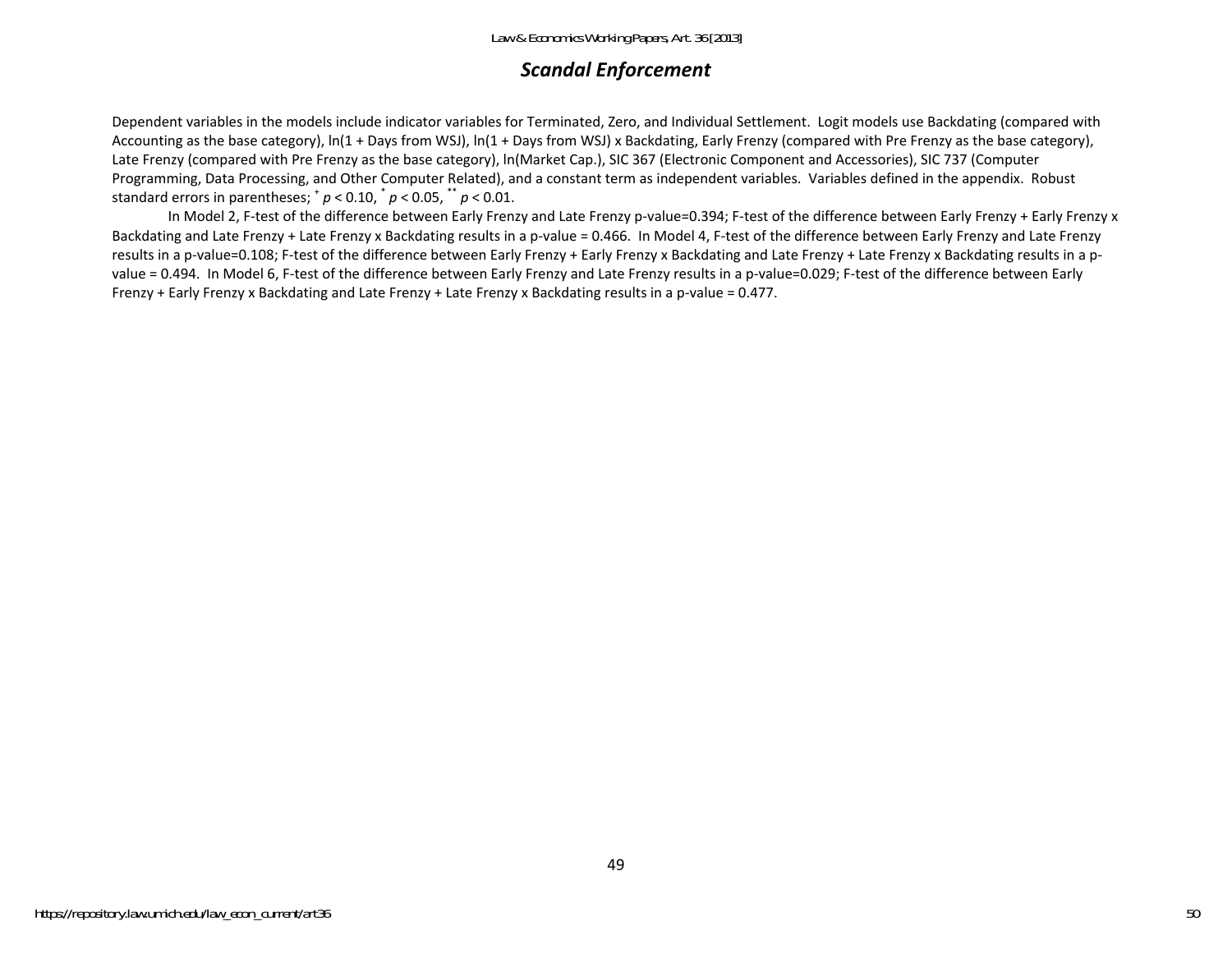## *Scandal Enforcement*

| Table 9: Comparison of Accounting and Backdating Magnitude of Error |                   |                   |         |  |
|---------------------------------------------------------------------|-------------------|-------------------|---------|--|
|                                                                     | <b>Accounting</b> | <b>Backdating</b> | p-value |  |
|                                                                     | <b>Mean Error</b> | <b>Mean Error</b> |         |  |
| <b>Pre-Frenzy</b>                                                   | 125.4             | 427.6             | 0.316   |  |
| <b>Early Frenzy</b>                                                 | 90.6              | 174.6             | 0.582   |  |
| Late Frenzy                                                         | 151.2             | 49.5              | 0.036   |  |

## **Table 9: Comparison of Accounting and Backdating Magnitude of Error**

Error amount is in millions of dollars. p-values are from a t-test test of the difference in the means for the accounting and backdating subsets of SEC investigations.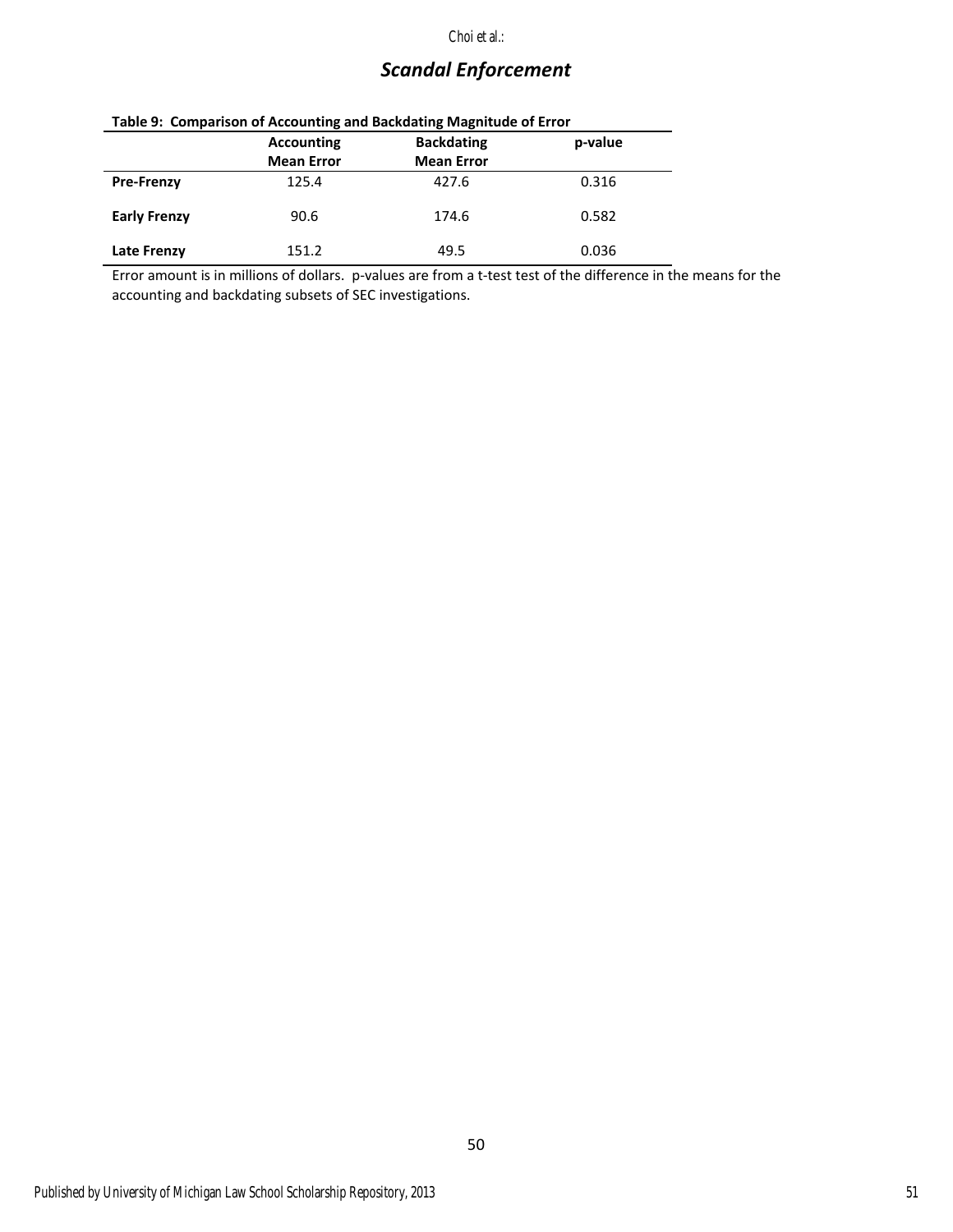| (1)<br>(2)<br>In(Accounting Error))<br>In(Accounting Error)<br>$2.341**$<br>$2.111**$<br><b>Backdating</b><br>(0.724)<br>(0.748)<br>$ln(1 +$ Days from WSJ)<br>$0.130+$<br>(0.0660)<br>$-0.463**$<br>$ln(1 +$ Days from WSJ)<br>x Backdating<br>(0.154)<br>1.143<br>Early Frenzy<br>(0.727)<br>$0.798 +$<br>Late Frenzy<br>(0.406)<br>$-2.203*$<br>Early Frenzy<br>(1.063)<br>x Backdating<br>$-2.418**$<br>Late Frenzy<br>x Backdating<br>(0.849)<br>In(Market Cap.)<br>$0.248**$<br>$0.251**$<br>(0.0763)<br>(0.0758)<br><b>SIC 367</b><br>$0.669+$<br>$0.683+$<br>(0.383)<br>(0.387)<br><b>SIC 737</b><br>0.0299<br>0.0352<br>(0.303)<br>(0.308)<br>Constant<br>0.577<br>0.541<br>(0.524)<br>(0.520)<br>N<br>299<br>299<br>Adjusted R <sup>2</sup><br>0.108<br>0.108 | rable 10. OLS MOdel of Accounting Error |  |
|-------------------------------------------------------------------------------------------------------------------------------------------------------------------------------------------------------------------------------------------------------------------------------------------------------------------------------------------------------------------------------------------------------------------------------------------------------------------------------------------------------------------------------------------------------------------------------------------------------------------------------------------------------------------------------------------------------------------------------------------------------------------------|-----------------------------------------|--|
|                                                                                                                                                                                                                                                                                                                                                                                                                                                                                                                                                                                                                                                                                                                                                                         |                                         |  |
|                                                                                                                                                                                                                                                                                                                                                                                                                                                                                                                                                                                                                                                                                                                                                                         |                                         |  |
|                                                                                                                                                                                                                                                                                                                                                                                                                                                                                                                                                                                                                                                                                                                                                                         |                                         |  |
|                                                                                                                                                                                                                                                                                                                                                                                                                                                                                                                                                                                                                                                                                                                                                                         |                                         |  |
|                                                                                                                                                                                                                                                                                                                                                                                                                                                                                                                                                                                                                                                                                                                                                                         |                                         |  |
|                                                                                                                                                                                                                                                                                                                                                                                                                                                                                                                                                                                                                                                                                                                                                                         |                                         |  |
|                                                                                                                                                                                                                                                                                                                                                                                                                                                                                                                                                                                                                                                                                                                                                                         |                                         |  |
|                                                                                                                                                                                                                                                                                                                                                                                                                                                                                                                                                                                                                                                                                                                                                                         |                                         |  |
|                                                                                                                                                                                                                                                                                                                                                                                                                                                                                                                                                                                                                                                                                                                                                                         |                                         |  |
|                                                                                                                                                                                                                                                                                                                                                                                                                                                                                                                                                                                                                                                                                                                                                                         |                                         |  |
|                                                                                                                                                                                                                                                                                                                                                                                                                                                                                                                                                                                                                                                                                                                                                                         |                                         |  |
|                                                                                                                                                                                                                                                                                                                                                                                                                                                                                                                                                                                                                                                                                                                                                                         |                                         |  |
|                                                                                                                                                                                                                                                                                                                                                                                                                                                                                                                                                                                                                                                                                                                                                                         |                                         |  |
|                                                                                                                                                                                                                                                                                                                                                                                                                                                                                                                                                                                                                                                                                                                                                                         |                                         |  |
|                                                                                                                                                                                                                                                                                                                                                                                                                                                                                                                                                                                                                                                                                                                                                                         |                                         |  |
|                                                                                                                                                                                                                                                                                                                                                                                                                                                                                                                                                                                                                                                                                                                                                                         |                                         |  |
|                                                                                                                                                                                                                                                                                                                                                                                                                                                                                                                                                                                                                                                                                                                                                                         |                                         |  |
|                                                                                                                                                                                                                                                                                                                                                                                                                                                                                                                                                                                                                                                                                                                                                                         |                                         |  |
|                                                                                                                                                                                                                                                                                                                                                                                                                                                                                                                                                                                                                                                                                                                                                                         |                                         |  |
|                                                                                                                                                                                                                                                                                                                                                                                                                                                                                                                                                                                                                                                                                                                                                                         |                                         |  |
|                                                                                                                                                                                                                                                                                                                                                                                                                                                                                                                                                                                                                                                                                                                                                                         |                                         |  |
|                                                                                                                                                                                                                                                                                                                                                                                                                                                                                                                                                                                                                                                                                                                                                                         |                                         |  |
|                                                                                                                                                                                                                                                                                                                                                                                                                                                                                                                                                                                                                                                                                                                                                                         |                                         |  |
|                                                                                                                                                                                                                                                                                                                                                                                                                                                                                                                                                                                                                                                                                                                                                                         |                                         |  |
|                                                                                                                                                                                                                                                                                                                                                                                                                                                                                                                                                                                                                                                                                                                                                                         |                                         |  |
|                                                                                                                                                                                                                                                                                                                                                                                                                                                                                                                                                                                                                                                                                                                                                                         |                                         |  |
|                                                                                                                                                                                                                                                                                                                                                                                                                                                                                                                                                                                                                                                                                                                                                                         |                                         |  |
|                                                                                                                                                                                                                                                                                                                                                                                                                                                                                                                                                                                                                                                                                                                                                                         |                                         |  |
|                                                                                                                                                                                                                                                                                                                                                                                                                                                                                                                                                                                                                                                                                                                                                                         |                                         |  |
|                                                                                                                                                                                                                                                                                                                                                                                                                                                                                                                                                                                                                                                                                                                                                                         |                                         |  |
|                                                                                                                                                                                                                                                                                                                                                                                                                                                                                                                                                                                                                                                                                                                                                                         |                                         |  |
|                                                                                                                                                                                                                                                                                                                                                                                                                                                                                                                                                                                                                                                                                                                                                                         |                                         |  |
|                                                                                                                                                                                                                                                                                                                                                                                                                                                                                                                                                                                                                                                                                                                                                                         |                                         |  |
|                                                                                                                                                                                                                                                                                                                                                                                                                                                                                                                                                                                                                                                                                                                                                                         |                                         |  |
|                                                                                                                                                                                                                                                                                                                                                                                                                                                                                                                                                                                                                                                                                                                                                                         |                                         |  |
|                                                                                                                                                                                                                                                                                                                                                                                                                                                                                                                                                                                                                                                                                                                                                                         |                                         |  |

### **Table 10: OLS Model of Accounting Error**

Dependent variable is ln(Accounting Error). OLS models use Backdating (compared with Accounting as the base category), ln(1 + Days from WSJ), ln(1 + Days from WSJ) x Backdating, Early Frenzy (compared with Pre Frenzy as the base category), Late Frenzy (compared with Pre Frenzy as the base category), ln(Market Cap.), SIC 367 (Electronic Component and Accessories), SIC 737 (Computer Programming, Data Processing, and Other Computer Related), and a constant term as independent variables. Variables defined in the appendix. Robust standard errors in parentheses;  $^{+}$   $p$  < 0.10,  $^{*}$   $p$  < 0.05,  $^{*}$   $p$  < 0.01.

In Model 2, F-test of the difference between Early Frenzy and Late Frenzy results in a p-value=0.670; Ftest of the difference between Early Frenzy + Early Frenzy x Backdating and Late Frenzy + Late Frenzy x Backdating results in a p‐value = 0.103.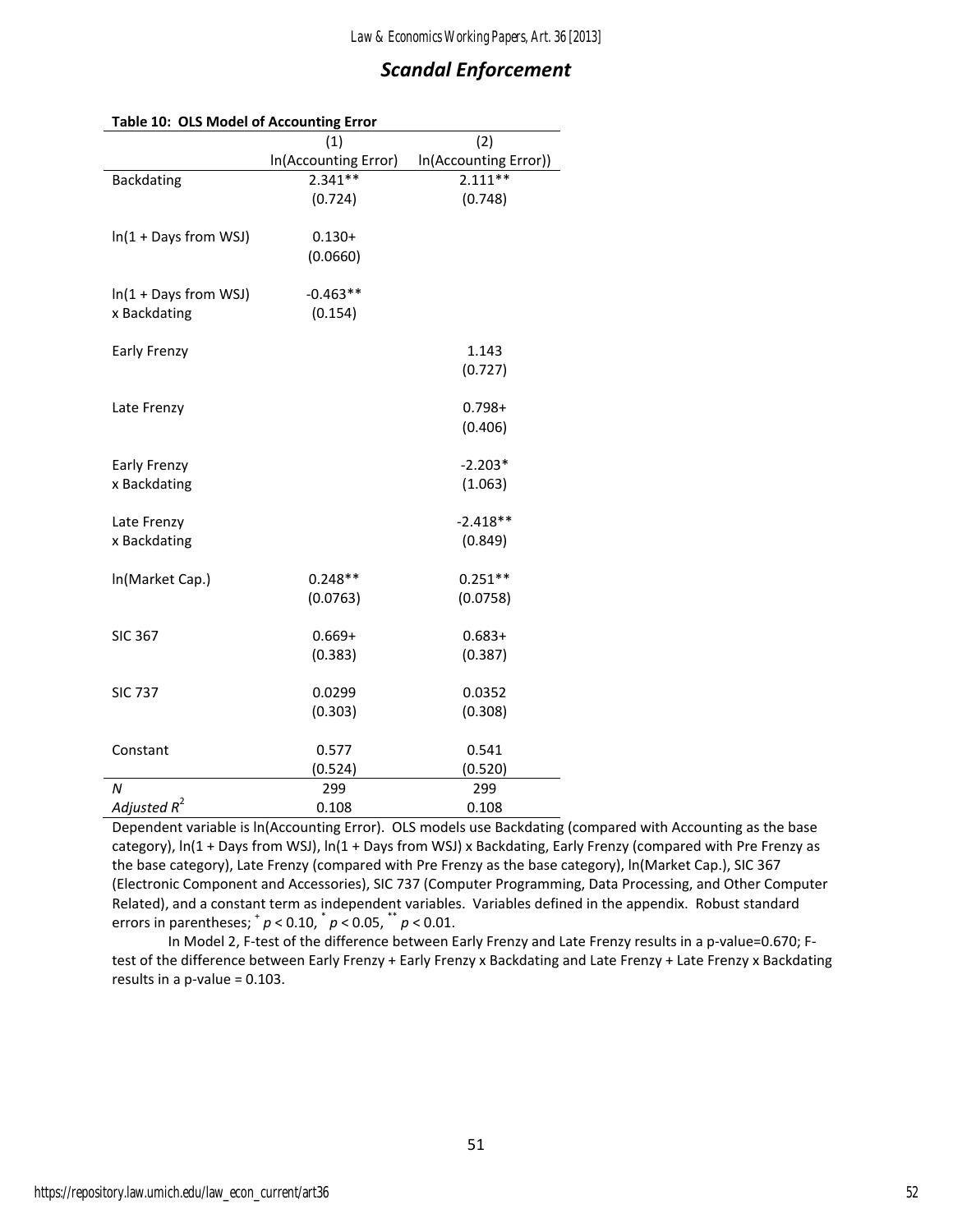## *Scandal Enforcement*

|                     | Table 11. Number of Restatements Fer Nomin<br><b>Restatements</b> |        |         |
|---------------------|-------------------------------------------------------------------|--------|---------|
|                     | Mean                                                              | Median | p-value |
| <b>Pre-Frenzy</b>   | 112.6                                                             | 93.5   |         |
| <b>Early Frenzy</b> | 164.0                                                             | 164.0  | 0.228   |
| Late Frenzy         | 113.6                                                             | 109.0  | 0.948   |

### **Table 11: Number of Restatements Per Month**

p-values are from a t-test of the different in the means for each period with the Pre-Frenzy period.